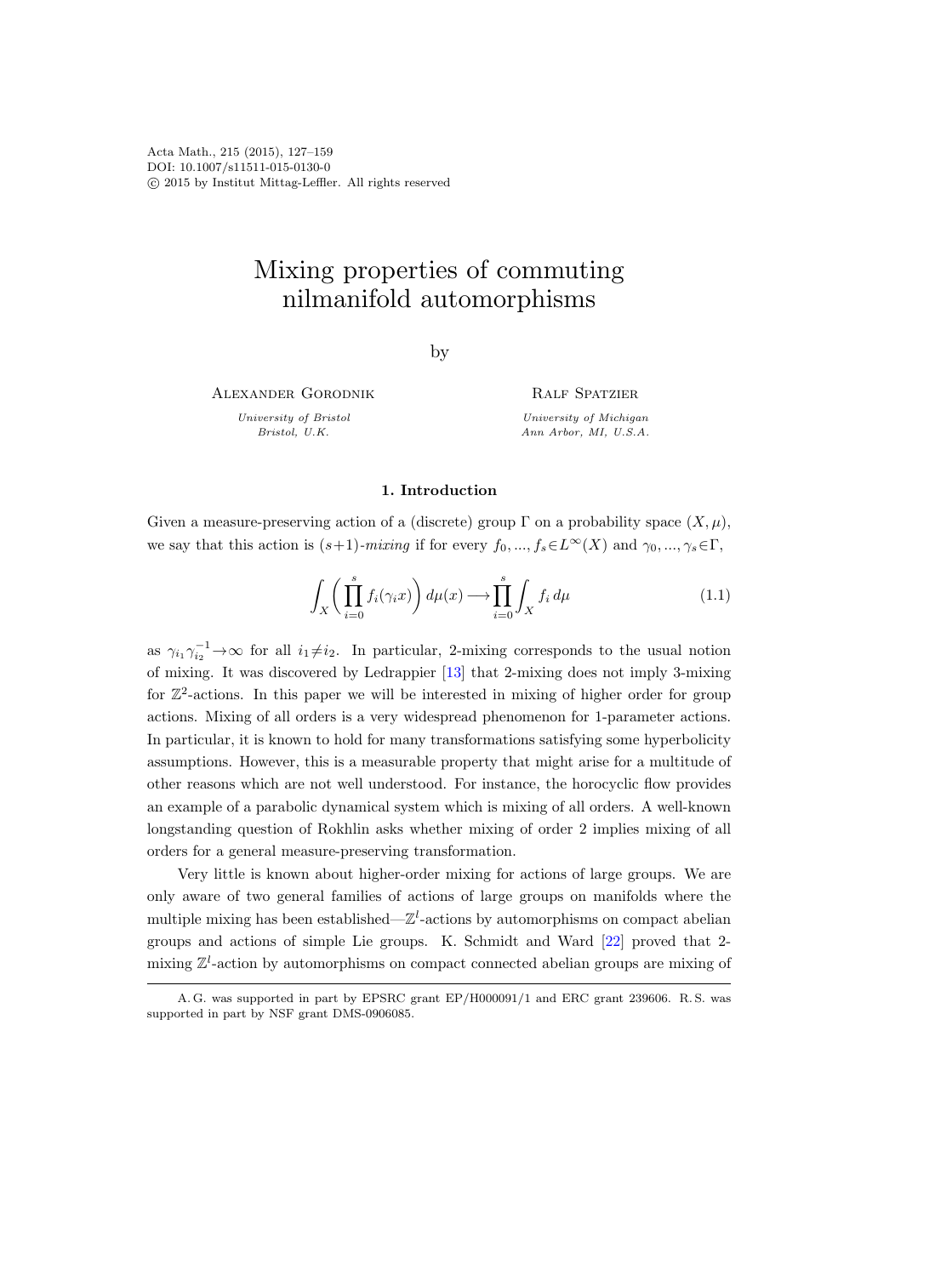all orders, and Mozes [\[16\]](#page-31-2) established mixing of all orders for ergodic actions of connected semisimple Lie groups with finite centre.

In this paper we investigate mixing properties of  $\mathbb{Z}^l$ -actions by automorphisms on compact nilmanifolds. We prove that for such actions, 2-mixing implies mixing of all orders and establish quantitative estimates for 2-mixing and 3-mixing.

# 1.1. Main results

Let G be a simply connected nilpotent group and  $\Lambda$  be a discrete cocompact subgroup. We call the space  $X = G/\Lambda$  a *compact nilmanifold*. We denote by  $Aut(X)$  the group of continuous automorphisms  $\alpha$  of G such that  $\alpha(\Lambda) = \Lambda$ . Then Aut $(X)$  naturally acts on X and preserves the Haar probability measure  $\mu$  on X.

Our first main result concerns exponential 3-mixing. In order to obtain any quantitative estimate in [\(1.1\)](#page-0-0), it is necessary to work in a class of sufficiently regular functions. We denote by  $C^{\theta}(X)$  the space of Hölder functions with exponent  $\theta$ , defined with respect to a Riemannian metric on X.

<span id="page-1-0"></span>THEOREM 1.1. Let  $\alpha: \mathbb{Z}^l \to \text{Aut}(X)$  be an action on a compact nilmanifold X such that every  $\alpha(z)$ ,  $z\neq0$ , is ergodic. Then there exists  $\eta=\eta(\theta)>0$  such that for every  $f_0, f_1, f_2 \in C^{\theta}(X)$  and  $z_0, z_1, z_2 \in \mathbb{Z}^l$ ,

$$
\int_X f_0(\alpha(z_0)x) f_1(\alpha(z_1)x) f_2(\alpha(z_2)x) d\mu(x)
$$
\n
$$
= \left( \int_X f_0 d\mu \right) \left( \int_X f_1 d\mu \right) \left( \int_X f_2 d\mu \right) + O(N(z_0, z_1, z_2)^{-\eta} ||f_0||_{C^\theta} ||f_1||_{C^\theta} ||f_2||_{C^\theta}),
$$

where  $N(z_0, z_1, z_2) = \exp(\min_{i \neq j} ||z_i - z_j||).$ 

We note that this result is new even for the case of toral automorphisms. Previously, quantitative 2-mixing was established for toral automorphisms in  $[14]$  and for automorphisms of more general compact abelian groups in [\[15\]](#page-31-4). Mixing of all orders for ergodic commuting toral automorphisms was established in [\[22\]](#page-31-1). The argument in [\[22\]](#page-31-1) relies on finiteness of the number of non-degenerate solutions of S-unit equations established in [\[19\]](#page-31-5). Although there are explicit estimates on the number of such solutions, these estimates are not sufficient to derive any quantitative estimate for 3-mixing because it is also essential to know how the sets of solutions depend on the coefficients. In order to prove Theorem [1.1,](#page-1-0) we use more delicate Diophantine estimates for linear forms in logarithms of algebraic numbers established in [\[24\]](#page-32-0) (cf. Proposition [2.2](#page-6-0) below).

<span id="page-1-1"></span>We also prove mixing of all orders.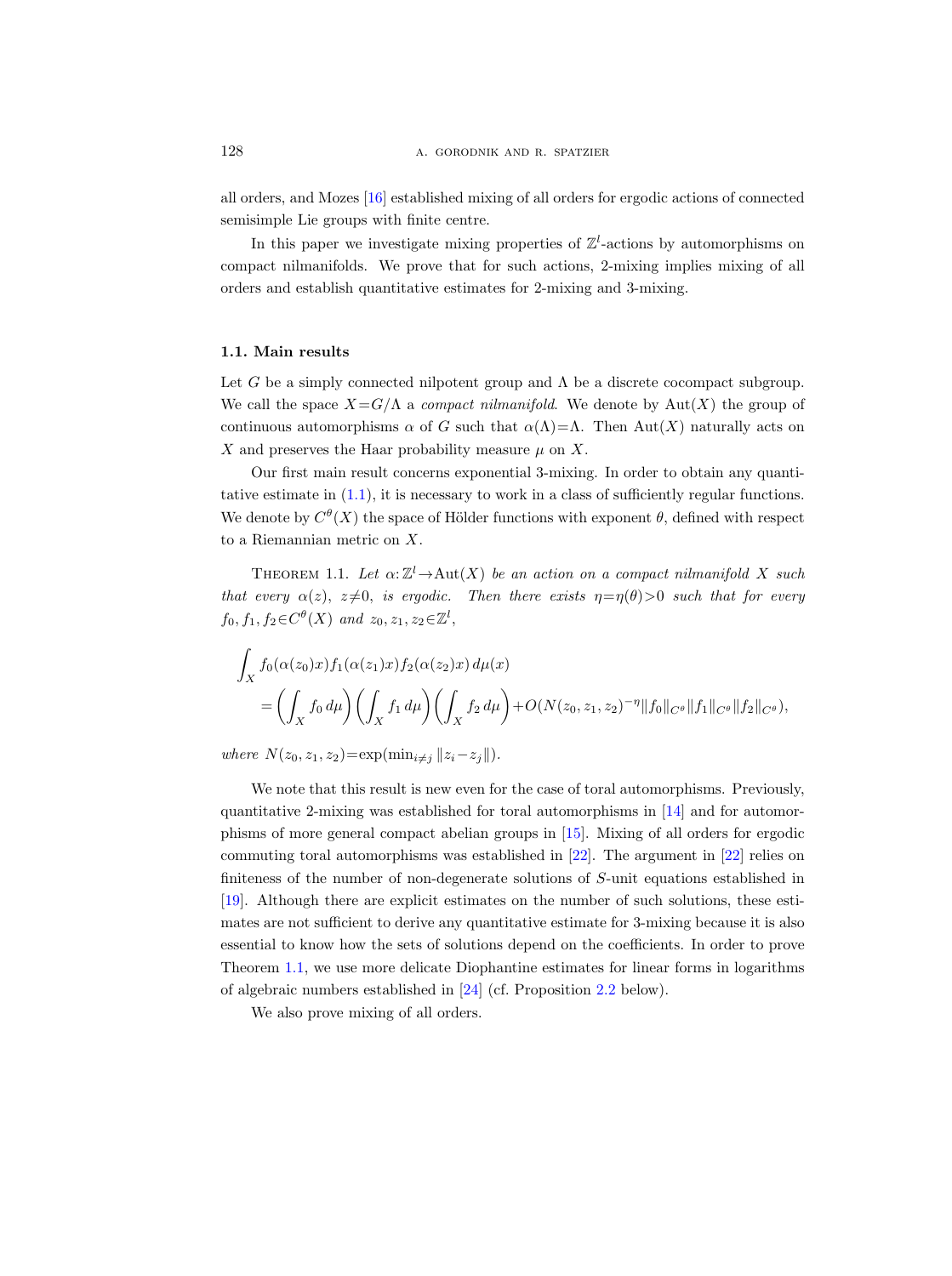THEOREM 1.2. Let  $\alpha: \mathbb{Z}^l \to \text{Aut}(X)$  be an action on a compact nilmanifold X such that every  $\alpha(z)$ ,  $z\neq0$ , is ergodic. Then, for every  $f_0, ..., f_s \in L^{\infty}(X)$  and  $z_0, ..., z_s \in \mathbb{Z}^l$ ,

$$
\int_{X} \left( \prod_{i=0}^{s} f_i(\alpha(z_i)x) \right) d\mu(x) = \prod_{i=0}^{s} \int_{X} f_i d\mu + o(1)
$$

as  $\min_{i\neq j} ||z_i-z_j|| \rightarrow \infty$ . Moreover, the convergence is uniform over families of Hölder functions  $f_0, ..., f_s$  such that  $||f_0||_{C^{\theta}}, ..., ||f_s||_{C^{\theta}} \ll 1$ .

This theorem extends the main result of [\[22\]](#page-31-1) to general nilmanifolds. The proof in [\[22\]](#page-31-1) utilises abelian Fourier analysis and properties of solutions of S-unit equations. Our approach is based on the study of distribution of images of polynomial maps in  $X$ . This reduces the proof to the investigation of certain Diophantine inequalities which are analysed using W. Schmidt's subspace theorem. In order to prove an effective version of Theorem [1.2,](#page-1-1) one would need to estimate the size of non-degenerate solutions of these Diophantine inequalities in terms of complexities of coefficients (cf. Proposition [3.1](#page-18-0) below). However, this seems to be far out of reach of available techniques when  $s > 2$ .

Finally, we discuss the problem of exponential mixing for shapes in  $Aut(X)$ . This notion was introduced by K. Schmidt in [\[20\]](#page-31-6) in order to better understand Ledrappier's examples [\[13\]](#page-31-0) which are not mixing of higher order. A shape in  $\text{Aut}(X)$  is a collection of elements  $\alpha_0, ..., \alpha_s \in \text{Aut}(X)$ . We say that the shape is mixing if, for every  $f_0, ..., f_s \in$  $L^{\infty}(X),$ 

$$
\int_X \bigg( \prod_{i=0}^s f_i(\alpha_i^n x) \bigg) d\mu(x) \longrightarrow \prod_{i=0}^s \int_X f_i d\mu
$$

as  $n \rightarrow \infty$ . This property has been extensively studied in the context of commuting automorphisms of compact abelian groups (see, for instance, [\[6\]](#page-31-7), [\[21,](#page-31-8) Chapter VIII], [\[26\]](#page-32-1), and [\[27\]](#page-32-2)).

We establish quantitative mixing for commuting Anosov shapes. We say that the shape  $\alpha_0, ..., \alpha_s$  is Anosov if  $\alpha_{i_1} \alpha_{i_2}^{-1}$  is an Anosov map for all  $i_1 \neq i_2$ .

<span id="page-2-0"></span>THEOREM 1.3. Let X be a compact nilmanifold and  $\alpha_0, ..., \alpha_s \in \text{Aut}(X)$  be a commuting Anosov shape. Then there exists  $\varrho = \varrho(\theta) \in (0, 1)$  such that, for every  $f_0, ..., f_s \in$  $C^{\theta}(X)$  and  $n \in \mathbb{N}$ ,

$$
\int_{X} \left( \prod_{i=0}^{s} f_i(\alpha_i^n x) \right) d\mu(x) = \prod_{i=0}^{s} \int_{X} f_i d\mu + O\left( \varrho^n \prod_{i=0}^{s} ||f_i||_{C^\theta} \right). \tag{1.2}
$$

#### 1.2. Applications to rigidity

The exponential mixing property played an important role in the program of classification of smooth Anosov higher-rank  $\mathbb{Z}^l$ -actions on compact manifolds. It is expected that all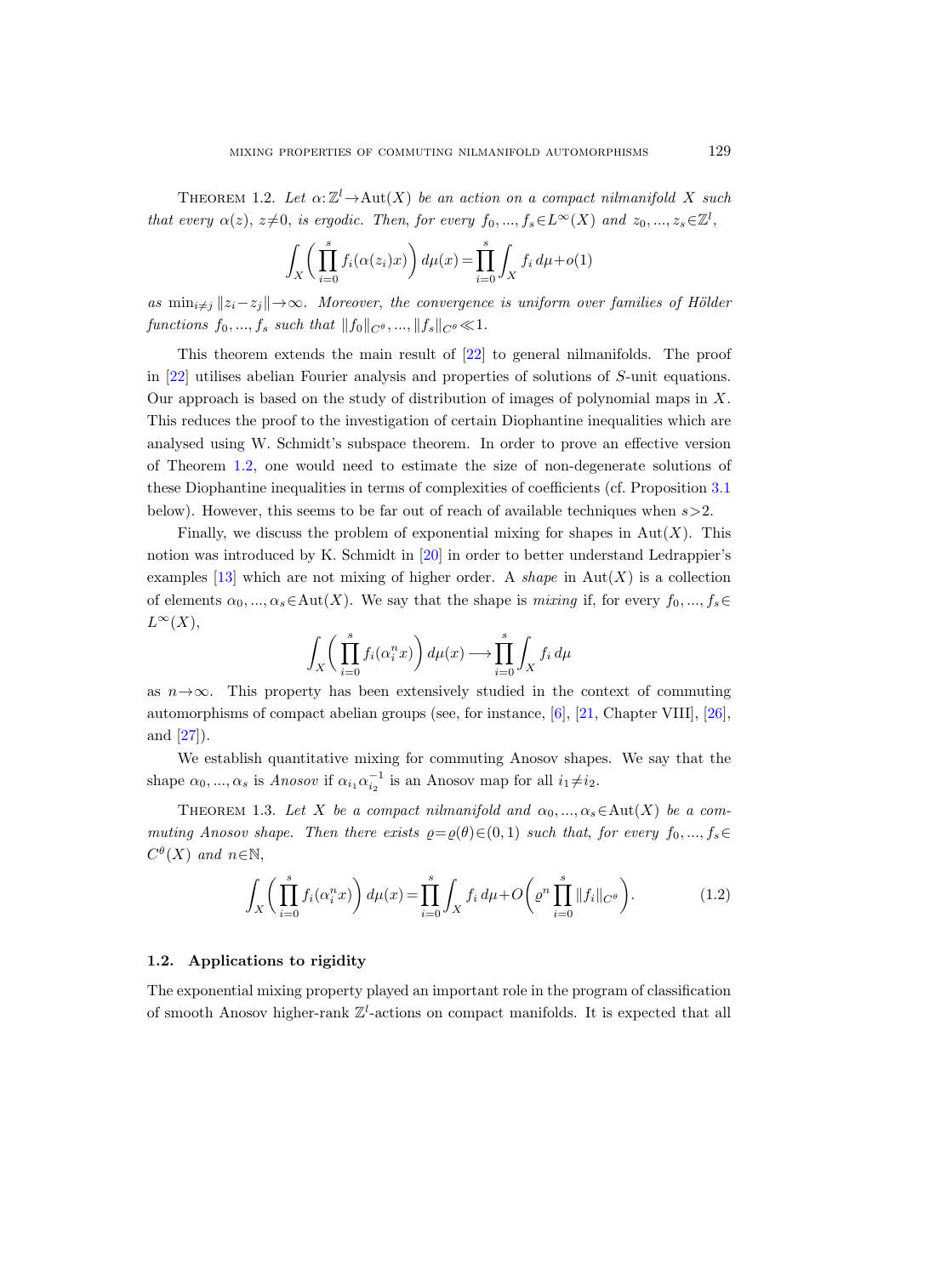such actions can be built from actions by automorphisms on nilmanifolds. Fisher, Kalinin and Spatzier in [\[8\]](#page-31-9) applied the exponential 2-mixing property and regularity results from [\[17\]](#page-31-10) to extend their results for Anosov  $\mathbb{Z}^l$ -actions on tori to actions on nilmanifolds.

<span id="page-3-0"></span>THEOREM 1.4. (Fisher, Kalinin, and Spatzier) Let  $\alpha$  be a  $C^{\infty}$ -action of  $\mathbb{Z}^l$ ,  $l \geqslant 2$ , on a compact nilmanifold X and let  $\varrho: \mathbb{Z}^l \to \mathrm{Aut}(X)$  be the map induced by the action of  $\alpha(\mathbb{Z}^l)$  on the fundamental group of X. Assume that there is a  $\mathbb{Z}^2$  subgroup of  $\mathbb{Z}^l$  such that  $\rho(z)$  is ergodic for every non-zero  $z \in \mathbb{Z}^2$ , and there is an Anosov element for  $\alpha$  in each Weyl chamber of  $\varrho$ . Then  $\alpha$  is  $C^{\infty}$ -isomorphic to  $\varrho$ .

In fact, this application to global rigidity was our original motivation to establish the exponential mixing property for nilmanifold automorphisms.

Recently, Rodriguez Hertz and Wang [\[18\]](#page-31-11) generalised Theorem [1.4](#page-3-0) and established a global rigidity result using only existence of a single Anosov element. Again, they crucially use the exponential mixing property, and reduce the problem to the prior result by showing existence of many Anosov elements.

We also use the exponential mixing property to establish cocycle rigidity for higherrank  $\mathbb{Z}^l$ -actions by automorphisms of nilmanifolds, extending the results of Katok and Spatzier [\[11\]](#page-31-12), [\[12\]](#page-31-13). A  $C^{\infty}$ -cocycle is a  $C^{\infty}$ -map  $c: \mathbb{Z}^l \times X \to \mathbb{R}$  satisfying the identity

$$
c(z_1+z_2, x) = c(z_1, z_2x) + c(z_2, x)
$$
 for  $z_1, z_2 \in \mathbb{Z}^l$  and  $x \in X$ .

Two cocycles  $c_1$  and  $c_2$  are called *smoothly cohomologous* if there exists  $b \in C^{\infty}(X)$  such that

$$
c_1(z, x) = c_2(z, x) + b(zx) - b(x) \quad \text{for } z \in \mathbb{Z}^l \text{ and } x \in X.
$$

We call a cocycle *constant* if it does not depend on  $x \in X$ . We prove that cocycles over genuine higher-rank actions by automorphisms on nilmanifolds are smoothly cohomologous to constant cocycles. This phenomenon was first discovered by Katok and Spatzier in [\[11\]](#page-31-12) for certain higher-rank Anosov actions. Using our methods, we generalise this cocycle rigidity theorem to actions by automorphisms on nilmanifolds. We emphasise that the action in the following theorem need not be Anosov.

<span id="page-3-1"></span>THEOREM 1.5. Let  $\alpha: \mathbb{Z}^l \to \text{Aut}(X)$  be an action on a compact nilmanifold X. Assume that there is a  $\mathbb{Z}^2$  subgroup of  $\mathbb{Z}^l$  such that  $\alpha(z)$  is ergodic for every non-zero  $z \in \mathbb{Z}^2$ . Then every smooth R-valued cocycle is smoothly cohomologous to a constant cocyle.

For certain actions by partially hyperbolic left translations on homogeneous spaces  $G/\Gamma$ , where G is a semisimple Lie group and  $\Gamma$  is a lattice in G, a similar theorem was proved by Damjanovic and Katok [\[3\]](#page-31-14)–[\[5\]](#page-31-15) and Wang [\[25\]](#page-32-3). We note that these authors also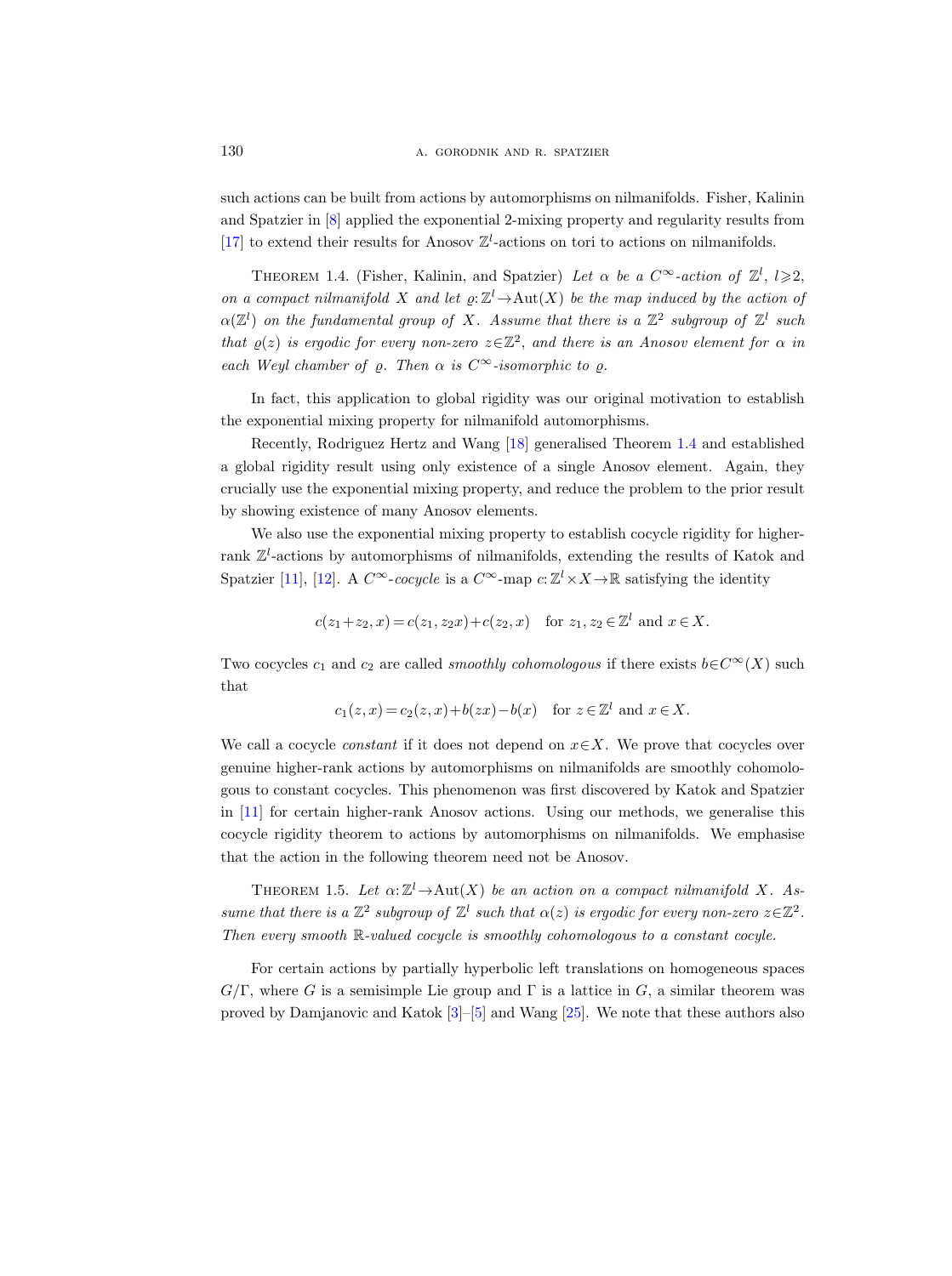prove Hölder versions of this result which are not amenable to our techniques. Furthermore, cocycle rigidity results are proven for small perturbations of these actions on  $G/\Gamma$ in [\[5\]](#page-31-15) and [\[25\]](#page-32-3). Again we cannot obtain these results by our methods.

# Acknowledgements

A. G. would like to thank the University of Michigan for hospitality during his visit when the work on this project had started. R. S. thanks the University of Bristol for hospitality and support during this work.

## 2. Exponential 3-mixing

In this section we prove Theorem [1.1.](#page-1-0) We start by setting up basic notation, which will be also used in subsequent sections. Then, in  $\S2.2-2.4$ , we collect some auxiliary estimates. The proof of Theorem [1.1](#page-1-0) is divided into two parts. We first give a proof under an irreducibility condition in  $\S2.5$ , and then in  $\S2.6$  $\S2.6$  prove Theorem [1.1](#page-1-0) in general using an inductive argument.

We note that if the reader is only interested in exponential 2-mixing, then the results of  $\S 2.3$  $\S 2.3$  are not needed, and in  $\S 2.5$ , one only needs to consider case 1. This makes the proof much simpler.

## <span id="page-4-0"></span>2.1. Notation

Let G be a connected simply connected nilpotent Lie group,  $\Lambda$  be a discrete cocompact subgroup, and  $X = G/\Lambda$  be the corresponding nilmanifold equipped with the invariant probability measure  $\mu$ . We fix a right-invariant Riemannian metric d on G which also defines a Riemannian metric on X. Let  $\mathcal{L}(G)$  be the Lie algebra of G and exp:  $\mathcal{L}(G) \rightarrow G$ be the exponential map. The lattice subgroup  $\Lambda$  defines a rational structure on  $\mathcal{L}(G)$ . For a field  $K\supset\mathbb{Q}$ , we denote by  $\mathcal{L}(G)_K$  the corresponding Lie algebra over K. Denoting the commutator subgroup by  $G'$ , let  $\pi: G \rightarrow G/G'$  be the factor map. We also have the corresponding map  $D\pi: \mathcal{L}(G) \to \mathcal{L}(G/G')$ . We fix an identification  $G/G' \simeq \mathcal{L}(G/G') \simeq \mathbb{R}^d$ that respects the rational structures.

Every automorphism  $\beta$  of G defines a Lie-algebra automorphism  $D\beta$ :  $\mathcal{L}(G) \rightarrow \mathcal{L}(G)$ such that  $\beta \circ \exp = \exp \circ D\beta$ . If  $\beta(\Lambda) = \Lambda$ , then  $D\beta$  preserves the rational structure of  $\mathcal{L}(G)$ defined by  $\Lambda$ . In particular, given an action  $\alpha: \mathbb{Z}^l \to \text{Aut}(X)$  on the nilmanifold  $X = G/\Lambda$ , we obtain a homomorphism  $D\alpha: \mathbb{Z}^l \to GL(\mathcal{L}(G)_\mathbb{Q})$ .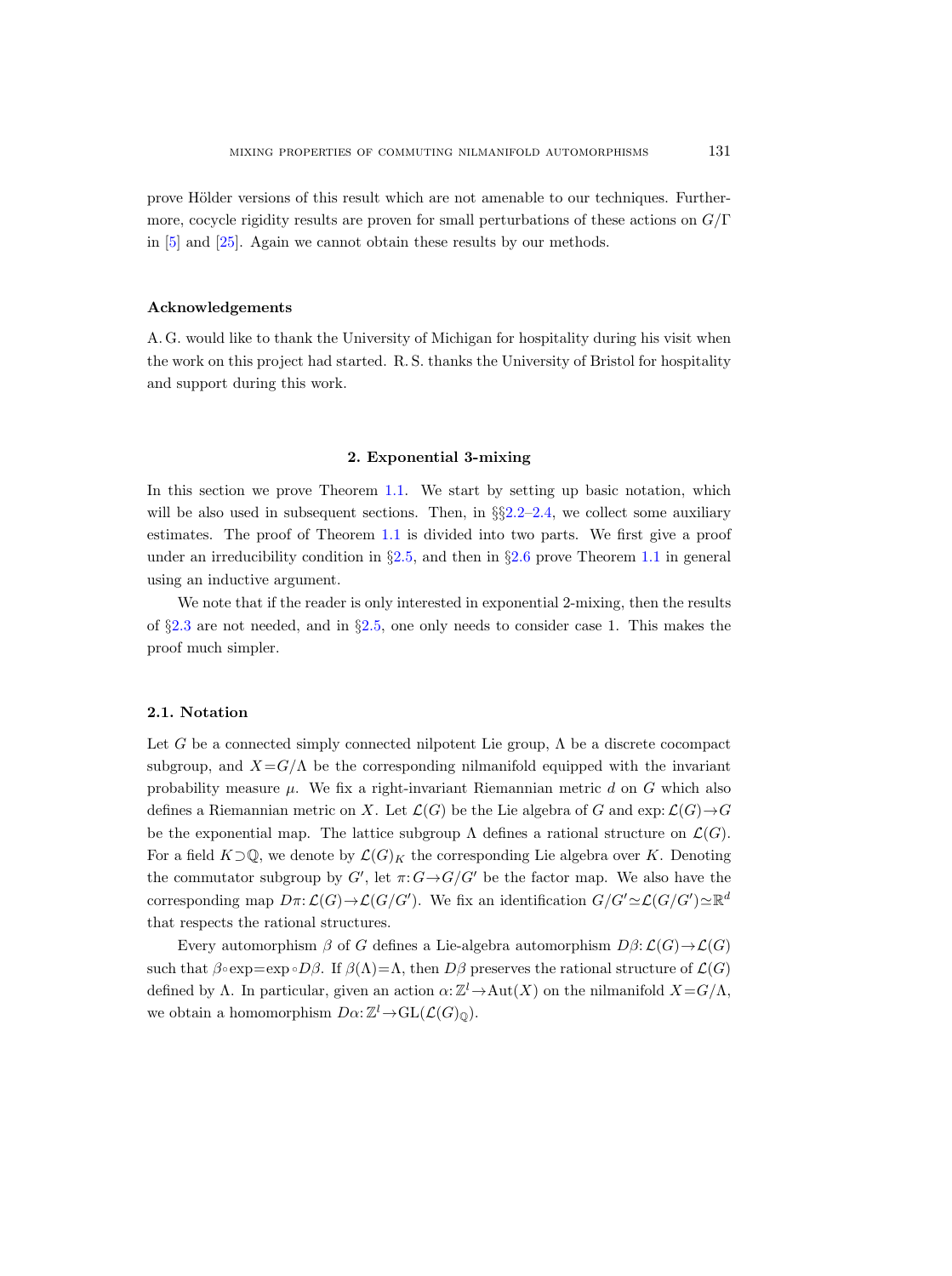For a multiplicative character  $\chi: \mathbb{Z}^l \to \mathbb{C}^\times$ , we set

$$
\mathcal{L}_{\chi} := \{ u \in \mathcal{L}(G) \otimes \mathbb{C} : D\alpha(z)u = \chi(z)u \text{ for } z \in \mathbb{Z}^l \}.
$$

Let  $\mathcal{X}(\alpha)$  denote the set of characters  $\chi$  appearing in the action  $D\alpha$  on  $\mathcal{L}(G)$ , and  $\mathcal{X}'(\alpha) \subset \mathcal{X}(\alpha)$  be the set of characters appearing in the action on  $\mathcal{L}(G)/\mathcal{L}(G)'$ .

# <span id="page-5-0"></span>2.2. Estimates on Lyapunov exponents

Since  $\alpha(\mathbb{Z}^l)$  preserves the rational structure on  $\mathcal{L}(G)$  defined by the lattice  $\Lambda$ , it follows that each character  $\chi$  in  $\mathcal{X}(\alpha)$  is of the form  $\chi(z) = u_1^{z_1} \dots u_l^{z_l}$  where the  $u_i$ 's are algebraic numbers. The Galois group  $Gal(\overline{\mathbb{Q}}/\mathbb{Q})$  naturally acts on  $\mathcal{X}(\alpha)$  and  $\mathcal{X}'(\alpha)$ . Let  $\mathcal{X}_0 \subset \mathcal{X}'(\alpha)$ be one of the Galois orbits.

<span id="page-5-1"></span>LEMMA 2.1. Suppose that every  $\alpha(z)$ ,  $z\neq0$ , acts ergodically on X. Then there exists  $c>0$  such that

$$
\max_{\chi \in \mathcal{X}_0} |\chi(z)| \geqslant \exp(c||z||) \quad \text{for all } z \in \mathbb{Z}^l.
$$

*Proof.* By [\[2,](#page-31-16) Theorem 5.4.13],  $\Lambda G'/G'$  is a lattice in  $G/G'$ , and the action  $\alpha$  defines the action on the torus  $T := G/\Lambda G'$  by linear automorphisms. Let V be the subspace of  $\mathcal{L}(G)/\mathcal{L}(G)'$  spanned by the  $\chi$ -eigenspaces with  $\chi \in \mathcal{X}_0$ . Clearly, this subspace is invariant under  $\alpha(\mathbb{Z}^l)$  and is defined over Q. Hence, it defines an  $\alpha$ -invariant subtorus  $T_{\mathcal{X}_0}$  of T. Since  $\alpha(z)|_T$  is ergodic when  $z\neq 0$ , it follows that the corresponding linear map has no roots of unity as eigenvalues. This implies that  $\alpha(z)|_{T_{\mathcal{X}_0}}$  is also ergodic.

Consider a linear map  $\ell: \mathbb{R}^l \to \mathbb{R}^{|\mathcal{X}_0|}$  which is defined for  $z \in \mathbb{Z}^l$  by

$$
\ell(z) := (\log |\chi(z)| : \chi \in \mathcal{X}_0)
$$

and extended to  $\mathbb{R}^l$  by linearity. Since for every  $z \in \mathbb{Z}^l \setminus \{0\}$ , the automorphism  $\alpha(z)$  acting on  $T_{\mathcal{X}_0}$  is ergodic, we have  $\ell(z)\neq 0$  by [\[9,](#page-31-17) Lemma 3.2]. Hence,  $\ell|_{\mathbb{Z}^l}$  is injective.

We also claim that  $\ell(\mathbb{Z}^l)$  is discrete. We consider the embedding  $\mathbb{Z}^l \to GL(V)$  defined by  $\alpha$ . Since  $\alpha(\mathbb{Z}^l)$  preserves the integral lattice in V corresponding to the torus  $T_{\mathcal{X}_0}$ , it follows that the image of this embedding is discrete. In other words, the subset

$$
\{(\chi(z): \chi \in \mathcal{X}_0) : z \in \mathbb{Z}^l\}
$$

of  $(\mathbb{C}^{\times})^{|\mathcal{X}_0|}$  is discrete. Since the kernel of the natural homomorphism  $(\mathbb{C}^{\times})^{|\mathcal{X}_0|} \to \mathbb{R}^{|\mathcal{X}_0|}$ defined by  $s \mapsto \log |s|$  is compact, this implies that  $\ell(\mathbb{Z}^l)$  is discrete, as claimed. Since  $\ell(\mathbb{Z}^l)$  is discrete and has rank l, it follows that the space  $\ell(\mathbb{R}^l)$  has dimension l, and, in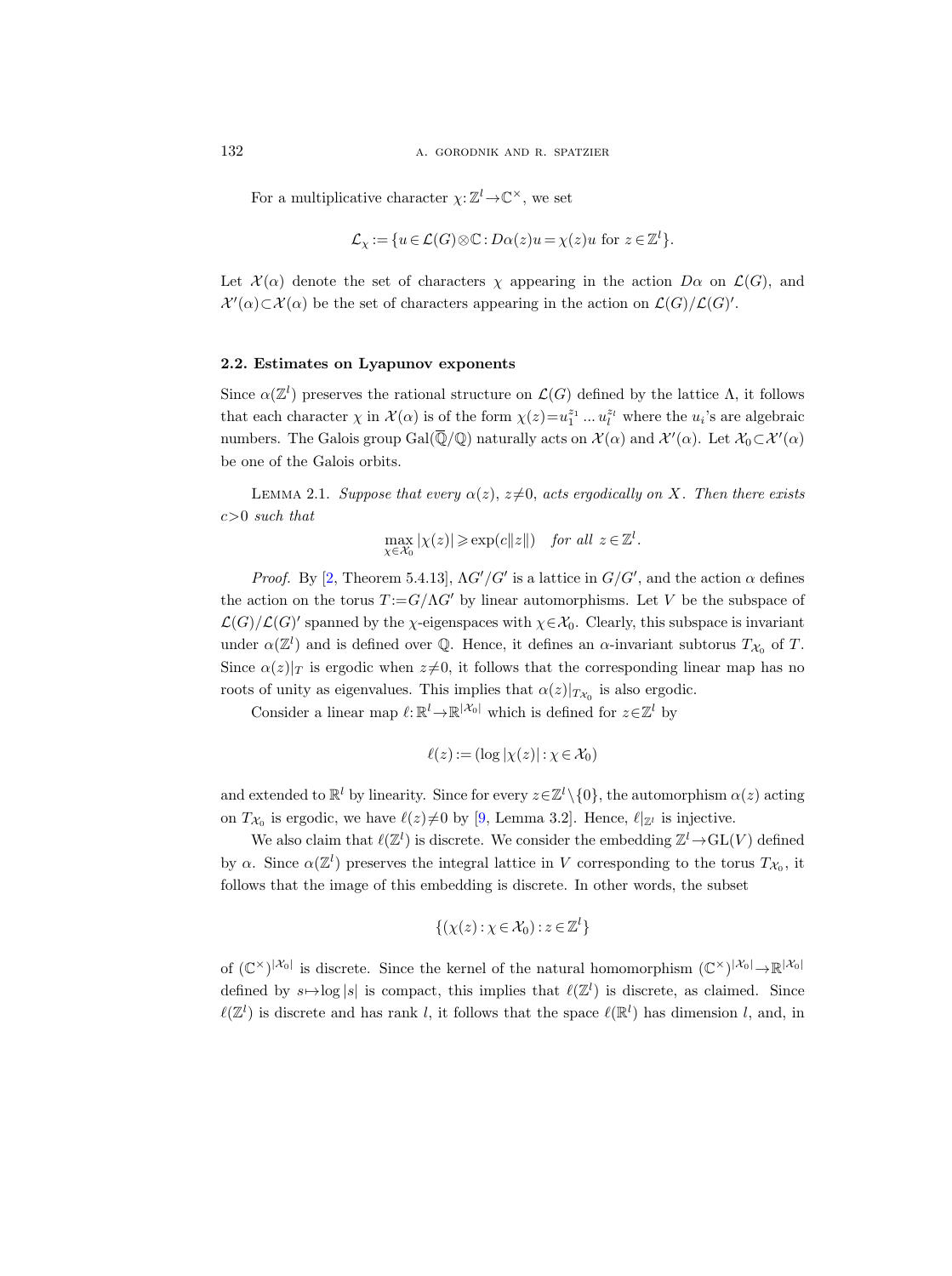particular, the map  $\ell$  is injective. Therefore, by compactness, there exists  $c > 0$  such that, for every  $z \in \mathbb{R}^l$ , we have

$$
\max_{\chi \in \mathcal{X}_0} \log |\chi(z)| \geqslant c \|z\|.
$$

This implies the lemma.

Lemma [2.1](#page-5-1) shows that in Theorem [1.1](#page-1-0) we may replace  $N(z_0, z_1, z_2)$  by

$$
\exp\Big(\min_{i\neq j}\max_{\chi\in\mathcal{X}_0}|\chi(z_i-z_j)|\Big).
$$

# <span id="page-6-1"></span>2.3. Diophantine estimates

Recall that the (absolute) height of an algebraic number  $u$  is defined by

$$
H(u) = \left(\prod_{v} \max\{1, |u|_{v}\}\right)^{1/[\mathbb{Q}(u):\mathbb{Q}]},
$$

where  $|\cdot|_v$  denote suitably normalised absolute values of the field  $\mathbb{Q}(u)$ . When u is an algebraic integer, the height can be computed as

$$
H(u) = \left(\prod_i \max\{1, |u_i|\}\right)^{1/[\mathbb{Q}(u):\mathbb{Q}]},
$$

where the  $u_i$ 's denote all the Galois conjugates of  $u$ .

The following result is deduced from the work of Waldschmidt [\[24,](#page-32-0) Corollary 10.1].

<span id="page-6-0"></span>PROPOSITION 2.2. Let  $u_1, \ldots u_l, u \in \mathbb{C}$  be algebraic numbers and  $z = (z_1, \ldots, z_l) \in \mathbb{Z}^l$ . Then there exist  $c_1, c_2, c_3 > 1$ , depending on  $u_1, ..., u_l$  and  $[Q(u):Q]$ , such that, assuming that

<span id="page-6-2"></span>
$$
||z|| \geqslant \log(c_2 H(u))\tag{2.1}
$$

and

$$
u_1^{z_1}\ldots u_l^{z_l}u\,{\neq}\,1,
$$

we have the estimate

<span id="page-6-3"></span>
$$
|u_1^{z_1} \dots u_l^{z_l} u - 1| \ge \exp\left(-c_1 \log(c_2 H(u)) \log\left(\frac{c_3 ||z||}{\log(c_2 H(u))}\right)\right). \tag{2.2}
$$

Surprisingly, it turns out that the term  $log(c_2H(u))$  in the denominator is essential to establish exponential 3-mixing (cf.  $(2.28)$ – $(2.30)$  below).

 $\Box$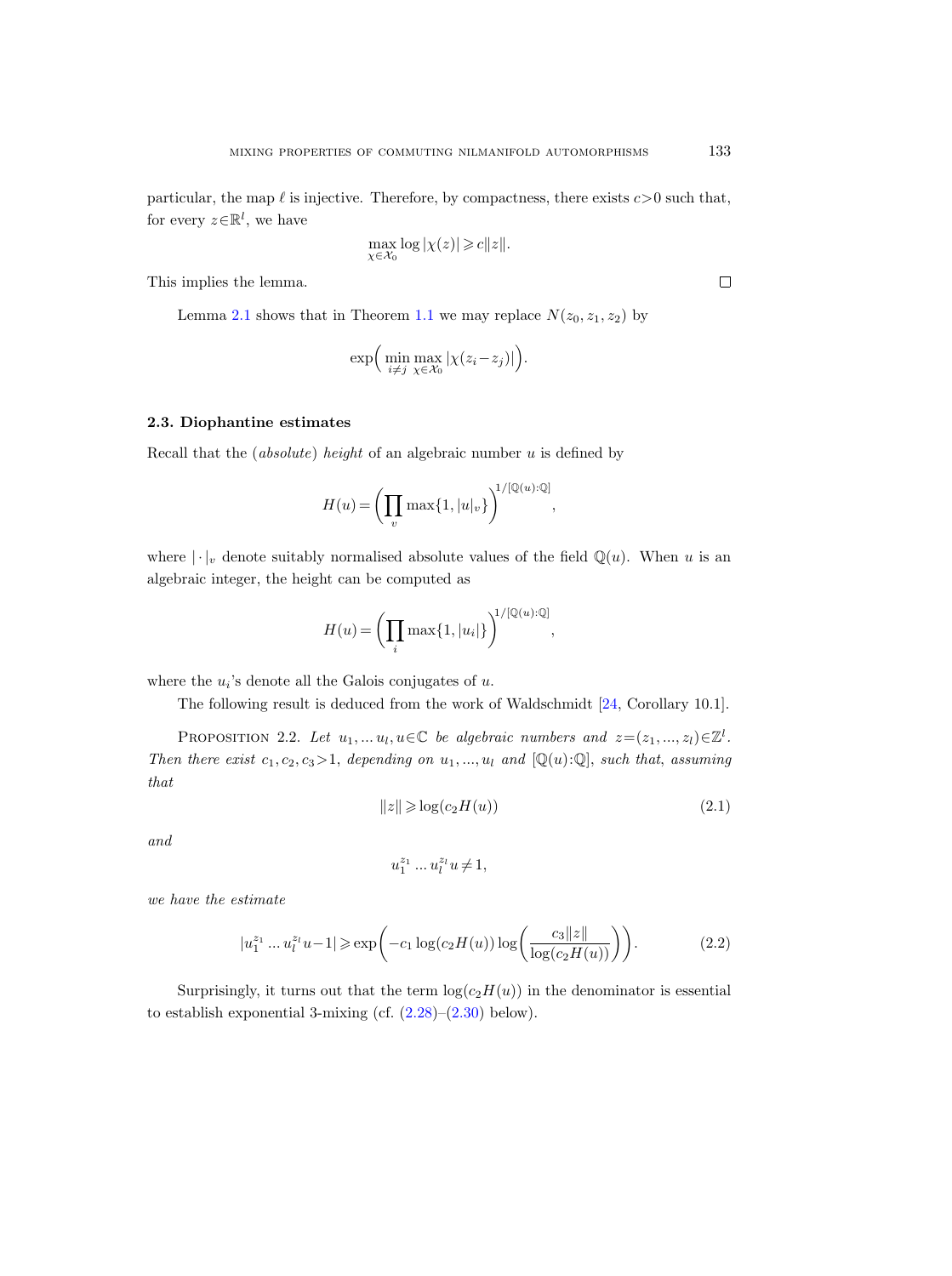*Proof.* We note that, since  $H(u) \ge 1$  and [\(2.1\)](#page-6-2) holds, the right-hand side of [\(2.2\)](#page-6-3) is bounded from above by

$$
\exp(-c_1 \log c_2 \log c_3).
$$

Taking the constants sufficiently large, we may arrange that this quantity is bounded by  $\frac{1}{2}$ . Then [\(2.2\)](#page-6-3) trivially holds when  $|u_1^{z_1} \dots u_l^{z_l} u - 1| \geq \frac{1}{2}$ , and without loss of generality we assume that  $|u_1^{z_1} ... u_l^{z_l}u - 1| \leq \frac{1}{2}$ .

Let log denote the principle value of the (complex) logarithm. There exists  $z_0 \in \mathbb{Z}$ such that  $|z_0|\ll ||z||$  and

$$
T := \log(u_1^{z_1} \dots u_n^{z_n} u) = \pi i z_0 + z_1 \log u_1 + \dots + z_l \log u_l + \log u.
$$

It is convenient to set  $u_0=-1$ , so that  $\log u_0=\pi i$ . (Here, but not elsewhere, i denotes the imaginary unit.) Let  $S := u_1^{z_1} \dots u_l^{z_l} u$ . Since  $|S-1| \leq \frac{1}{2}$ ,

$$
|T| = |\log S| \leqslant 2|S-1|.
$$

Hence, it is sufficient to establish a lower bound for  $|T|$ . Note that, since  $S\neq 1$ , we have  $T\neq 0$ . For this purpose, we use [\[24,](#page-32-0) Corollary 10.1], which we now recall. We note that the result in [\[24\]](#page-32-0) is stated using the logarithmic height while here we use the exponential height. For simplicity, we take  $E=e$  and  $f=1$ .

Let  $D = [\mathbb{Q}(u_0, ..., u_l, u): \mathbb{Q}], A_0, ..., A_l$  and B be numbers, greater than e, such that

<span id="page-7-0"></span>
$$
H(u_i) \le A_i, \ \ i = 0, ..., l, \quad H(u) \le B \quad \text{and} \quad \sum_{i=0}^l \frac{|\log u_i|}{\log A_i} + \frac{|\log u|}{\log B} \le e^{-1}(l+2)D. \tag{2.3}
$$

We set

$$
A = \max\{A_0, ..., A_l, B\},
$$
  
\n
$$
M = \max_{i=0,...,l} \left(\frac{1}{\log A_i} + \frac{|z_i|}{\log B}\right),
$$
  
\n
$$
Z_0 = \max\{7 + 3\log(l+2), \log D\},
$$
  
\n
$$
G_0 = \max\{4(l+2)Z_0, \log M, \log D\},
$$
  
\n
$$
U_0 = \max\{D^2 \log A, D^{l+4}G_0Z_0 \log A_0 ... \log A_l \log B\}.
$$

Then, according to [\[24,](#page-32-0) Corollary 10.1],

<span id="page-7-1"></span>
$$
|T| \geq \exp(-cU_0),\tag{2.4}
$$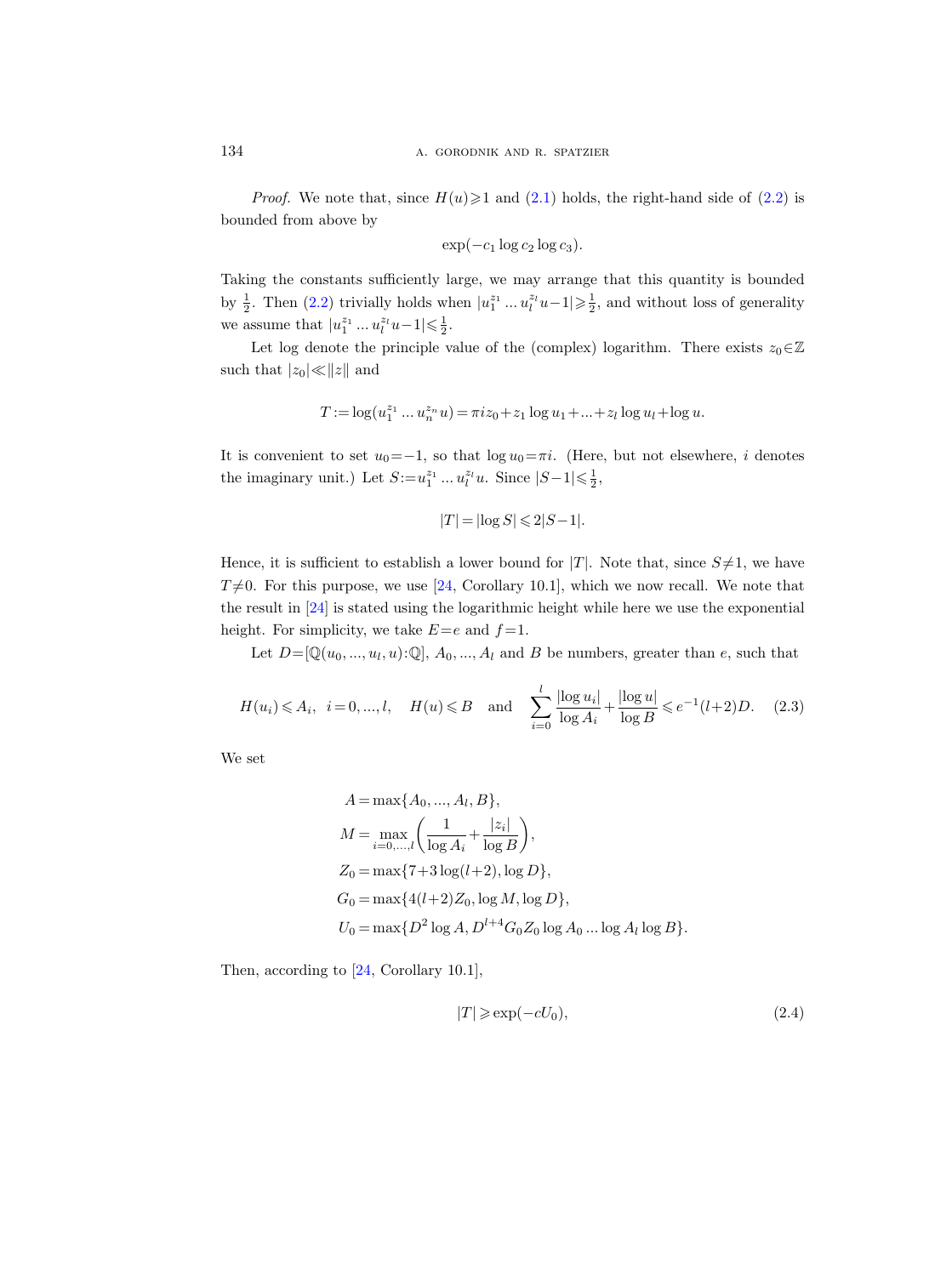where c is an explicit positive constant depending only on n. We set  $B:=c_2H(u)$  with  $c_2>1$ . We note that

$$
|\!\log u|^2 \leqslant \pi^2 + (\log|u|)^2 \leqslant \pi^2 + [\mathbb{Q}(u):\mathbb{Q}]^2 (\log H(u))^2.
$$

Therefore, taking  $A_i$  sufficiently large, depending on  $u_i$ , and sufficiently large  $c_2$ , we may arrange that  $(2.3)$  holds. If  $c_2$  is sufficiently large,  $A=B$ . Under the assumption  $(2.1)$ , we have  $M \leq c_3 ||z|| / \log B$  with sufficiently large  $c_3$  and also

$$
G_0 = \log M \le \log \left( \frac{c_3 ||z||}{\log B} \right).
$$

Moreover, if  $c_3$  is sufficiently large, then

$$
U_0 \ll \log\left(\frac{c_3 \|z\|}{\log B}\right) \log B.
$$

Therefore, estimate [\(2.4\)](#page-7-1) implies that

$$
|T| \ge \exp\biggl(-c_1 \log \biggl(\frac{c_3 \|z\|}{\log B}\biggr) \log B\biggr),\,
$$

where  $c_1$  is an explicit positive constant. This completes the proof of the proposition.  $\Box$ 

# <span id="page-8-0"></span>2.4. Equidistribution of box maps

A box map is an affine map

$$
\iota: B := [0, T_1] \times \ldots \times [0, T_k] \longrightarrow \mathcal{L}(G)
$$

of the form

$$
\iota: (t_1, ..., t_k) \longmapsto v + t_1 w_1 + ... + t_k w_k,
$$
\n(2.5)

with  $v, w_1, ..., w_k \in \mathcal{L}(G)$ . We shall use the following result, which is a variation of our theorem [\[9,](#page-31-17) Theorem 2.1], that implies equidistribution of box maps under suitable Diophantine conditions. This result is based on the work of Green and Tao [\[10\]](#page-31-18).

We denote by  $|B|$  the k-dimensional volume of the box B.

<span id="page-8-1"></span>THEOREM 2.3. Fix  $0 < \theta \leq 1$ . There exist  $L_1, L_2 > 0$  such that for every  $\delta \in (0, \delta_0)$ and every box map  $\iota: B \to \mathcal{L}(G)$ , one of the following conditions holds:

(i) For every  $\theta$ -Hölder function  $f: X \to \mathbb{R}$ ,  $u \in \mathcal{L}(G)$ , and  $g \in G$ ,

$$
\left|\frac{1}{|B|}\int_B f(\exp(u)\exp(\iota(t))g\Lambda)\,dt - \int_X f\,d\mu\right| \leq \delta \|f\|_{C^\theta}.
$$

(ii) There exists  $z \in \mathbb{Z}^d \setminus \{0\}$  such that

$$
||z|| \ll \delta^{-L_1} \quad \text{and} \quad |\langle z, D\pi(w_i) \rangle| \ll \frac{\delta^{-L_2}}{T_i} \text{ for all } i = 1, ..., k.
$$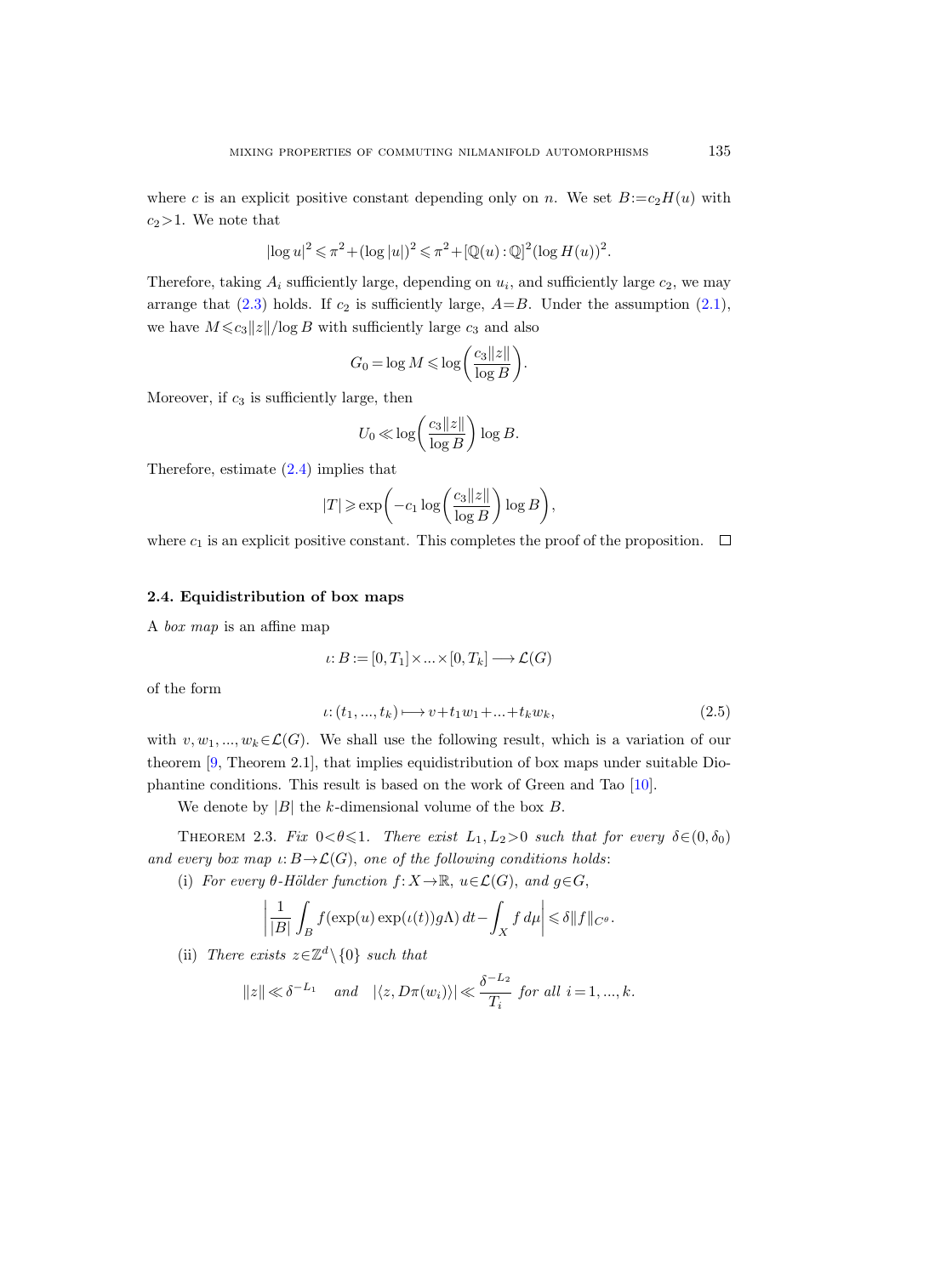*Proof.* In the case of Lipschitz functions  $f$ , this is [\[9,](#page-31-17) Theorem 2.1], and the analogous result for Hölder functions can be deduced by a standard approximation argument. Indeed, suppose that for some  $f \in C^{\theta}(X)$ ,  $u \in \mathcal{L}(G)$ , and  $g \in G$ ,

<span id="page-9-1"></span>
$$
\left| \frac{1}{|B|} \int_{B} f(\exp(u) \exp(\iota(t)) g\Lambda) \, dt - \int_{X} f \, d\mu \right| > \delta \| f \|_{C^{\theta}}. \tag{2.6}
$$

Then one can find a Lipschitz function  $f_{\varepsilon}$  such that

$$
||f_{\varepsilon}-f||_{C^0} \leq \varepsilon^{\theta}||f||_{C^{\theta}}
$$
 and  $||f_{\varepsilon}||_{\text{Lip}} \ll \varepsilon^{-\dim(X)-1}||f||_{C^0}$ 

(see, for instance, [\[9,](#page-31-17) Lemma 2.4]). Then taking  $\varepsilon = \left(\frac{1}{3}\delta\right)^{1/\theta}$ , we deduce from [\(2.6\)](#page-9-1) that

$$
\left| \frac{1}{|B|} \int_{B} f_{\varepsilon}(\exp(u) \exp(\iota(t)) g\Lambda) dt - \int_{X} f_{\varepsilon} d\mu \right| > (\delta - 2\varepsilon^{\theta}) \|f\|_{C^{\theta}}
$$
  

$$
\gg \varepsilon^{\dim(X) + 1} (\delta - 2\varepsilon^{\theta}) \|f_{\varepsilon}\|_{\text{Lip}}
$$
  

$$
\gg \delta^{(\dim(X) + 1)/\theta + 1} \|f_{\varepsilon}\|_{\text{Lip}}.
$$

Now the theorem for Lipschitz functions implies that (ii) holds with some  $L_1, L_2>0$ depending on  $\theta$ .  $\Box$ 

#### <span id="page-9-0"></span>2.5. 3-mixing under an irreducibility condition

The action of  $D\alpha(\mathbb{Z}^l)$  preserves the rational structure on  $\mathcal{L}(G)$  defined by the lattice  $\Lambda$ . In particular, it follows that each character  $\chi$  in  $\mathcal{X}(\alpha)$  is of the form  $\chi(z) = u_1^{z_1} \dots u_l^{z_l}$ where the  $u_i$ 's are algebraic numbers. The Galois group  $Gal(\overline{\mathbb{Q}}/\mathbb{Q})$  naturally acts on  $\mathcal{X}(\alpha)$  and on  $\mathcal{L}(G)_{\overline{\mathbb{Q}}}$ . We fix an orbit  $\mathcal{X}_0 \subset \mathcal{X}'(\alpha)$  of the Galois group and for each  $\chi \in \mathcal{X}_0$ , we fix a vector  $w_\chi \in \mathcal{L}_\chi$  whose coordinates are algebraic integers, so that the vectors  $w_\chi$ are also conjugate under the action of the Galois group. Let  $W_{\mathbb{C}}$  be the Lie subalgebra of  $\mathcal{L}(G)\otimes\mathbb{C}$  generated by the vectors  $w_{\chi}, \chi \in \mathcal{X}_0$ , and  $W = W_{\mathbb{C}} \cap \mathcal{L}(G)$ . We also fix a basis  $\{w_i\}_i$  of W.

In this section, we prove Theorem [1.1](#page-1-0) under the irreducibility assumption that  $D\pi(W)$  is not contained in a proper rational subspace. Let  $\bar{w}_\chi = D\pi(w_\chi)$ ,  $\chi \in \mathcal{X}_0$ . We observe that under this assumption the coordinates of each of the vectors  $\bar{w}_x$  are linearly independent over Q. Indeed, if we suppose that  $\langle a, \overline{w}_\chi \rangle = 0$  for some  $a \in \mathbb{Q}^d \setminus \{0\}$ , then applying the action of the Galois group, we deduce that  $\langle a, \overline{w}_\chi \rangle = 0$  for all  $\chi \in \mathcal{X}_0$ . Since  $D\pi(W)$  is spanned over  $\mathbb C$  by the vectors  $w_\chi$ ,  $\chi \in \mathcal X_0$ , this would imply that  $D\pi(W)$  is contained in a proper rational subspace, which contradicts our assumption.

Let

<span id="page-9-2"></span>
$$
N = N(z_1, z_2, z_3) := \exp\left(\min_{i \neq j} \|z_i - z_j\|\right).
$$
 (2.7)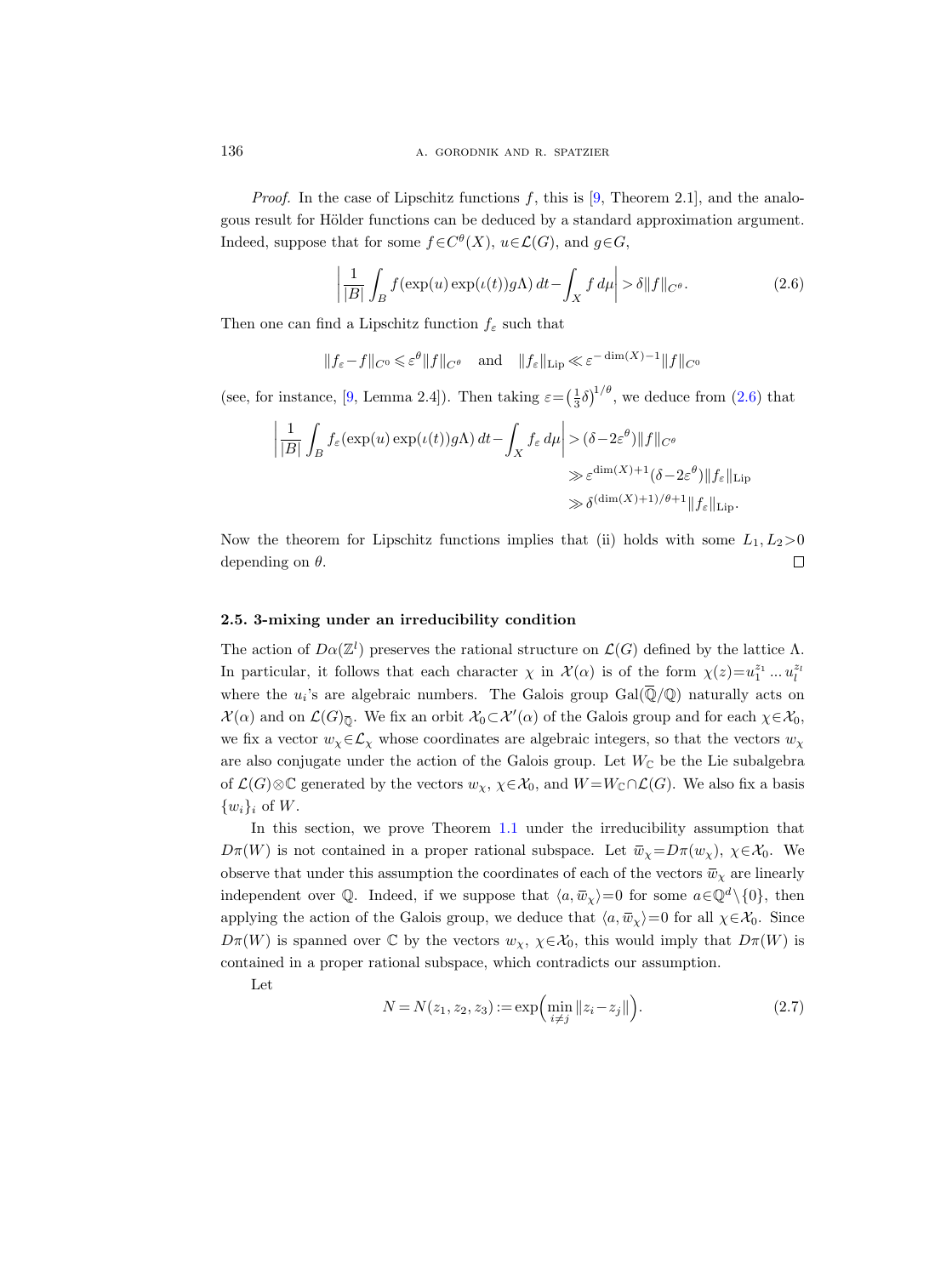Without loss of generality, we may assume that  $z_0=0$  and  $N = \exp(\Vert z_1 - z_2 \Vert)$ . We set  $\varepsilon = N^{-\varkappa}$ , where  $\varkappa > 0$  is a fixed parameter which is sufficiently small and will be specified later (see [\(2.21\)](#page-13-0), [\(2.23\)](#page-13-1), [\(2.26\)](#page-14-1) and [\(2.30\)](#page-15-0) below).

We fix a fundamental domain  $F \subset G$  for  $X = G/\Lambda$  and set  $E = \exp^{-1}(F)$ . As in [\[9,](#page-31-17)  $\S3$ , we may arrange that E is bounded and has piecewise smooth boundary. Since the Haar measure on  $G$  is the image under exp of a suitably normalised Lebesgue measure on  $\mathcal{L}(G)$  [\[2,](#page-31-16) Theorem 1.2.10], we obtain

$$
\int_{X} f_0(x) f_1(\alpha(z_1)x) f_2(\alpha(z_2)x) d\mu(x)
$$
\n
$$
= \int_{E} f_0(\exp(u)\Lambda) f_1(\exp(D\alpha(z_1)u)\Lambda) f_2(\exp(D\alpha(z_2)u)\Lambda) du.
$$
\n(2.8)

<span id="page-10-4"></span>We choose a basis of  $\mathcal{L}(G)$  that contains the basis  $\{w_i\}_i$  of W and tessellate  $\mathcal{L}(G)$  by cubes C of size  $\varepsilon$  with respect to this basis. Since E has piecewise smooth boundary, we obtain

<span id="page-10-3"></span>
$$
\left| E \setminus \bigcup_{C \subset E} C \right| \ll \varepsilon,\tag{2.9}
$$

and

<span id="page-10-1"></span>
$$
\int_{E} f_0(\exp(u)\Lambda) f_1(\exp(D\alpha(z_1)u)\Lambda) f_2(\exp(D\alpha(z_2)u)\Lambda) du
$$
\n
$$
= \sum_{C \subset E} \int_C f_0(\exp(u)\Lambda) f_1(\exp(D\alpha(z_1)u)\Lambda) f_2(\exp(D\alpha(z_2)u)\Lambda) du \qquad (2.10)
$$
\n
$$
+ O(\varepsilon \|f_0\|_{C^\theta} \|f_1\|_{C^\theta} \|f_2\|_{C^\theta}).
$$

For every cube C, we pick a point  $u_C \in C$ . Then, since  $f_0$  is  $\theta$ -Hölder,

<span id="page-10-2"></span>
$$
\int_C f_0(\exp(u)\Lambda) f_1(\exp(D\alpha(z_1)u)\Lambda) f_2(\exp(D\alpha(z_2)u)\Lambda) du
$$
  
=  $f_0(\exp(u_C)\Lambda) \int_C f_1(\exp(D\alpha(z_1)u)\Lambda) f_2(\exp(D\alpha(z_2)u)\Lambda) du$  (2.11)  
+  $O(\varepsilon^{\theta} ||f_0||_{C^{\theta}} ||f_1||_{C^{\theta}} ||f_2||_{C^{\theta}}).$ 

We decompose each cube C as  $C = B' + B$ , where B is a cube in W and B' is a cube in the complementary subspace.

<span id="page-10-0"></span>We claim that, for sufficiently small  $\varkappa>0$  and all sufficiently large N defined in [\(2.7\)](#page-9-2),

$$
\frac{1}{|B|} \int_B f_1(\exp(v_1 + D\alpha(z_1)b)\Lambda) f_2(\exp(v_2 + D\alpha(z_2)b)\Lambda) db
$$
\n
$$
= \left(\int_X f_1 d\mu\right) \left(\int_X f_2 d\mu\right) + O(N^{-\varkappa} \|f_1\|_{C^\theta} \|f_2\|_{C^\theta}),
$$
\n(2.12)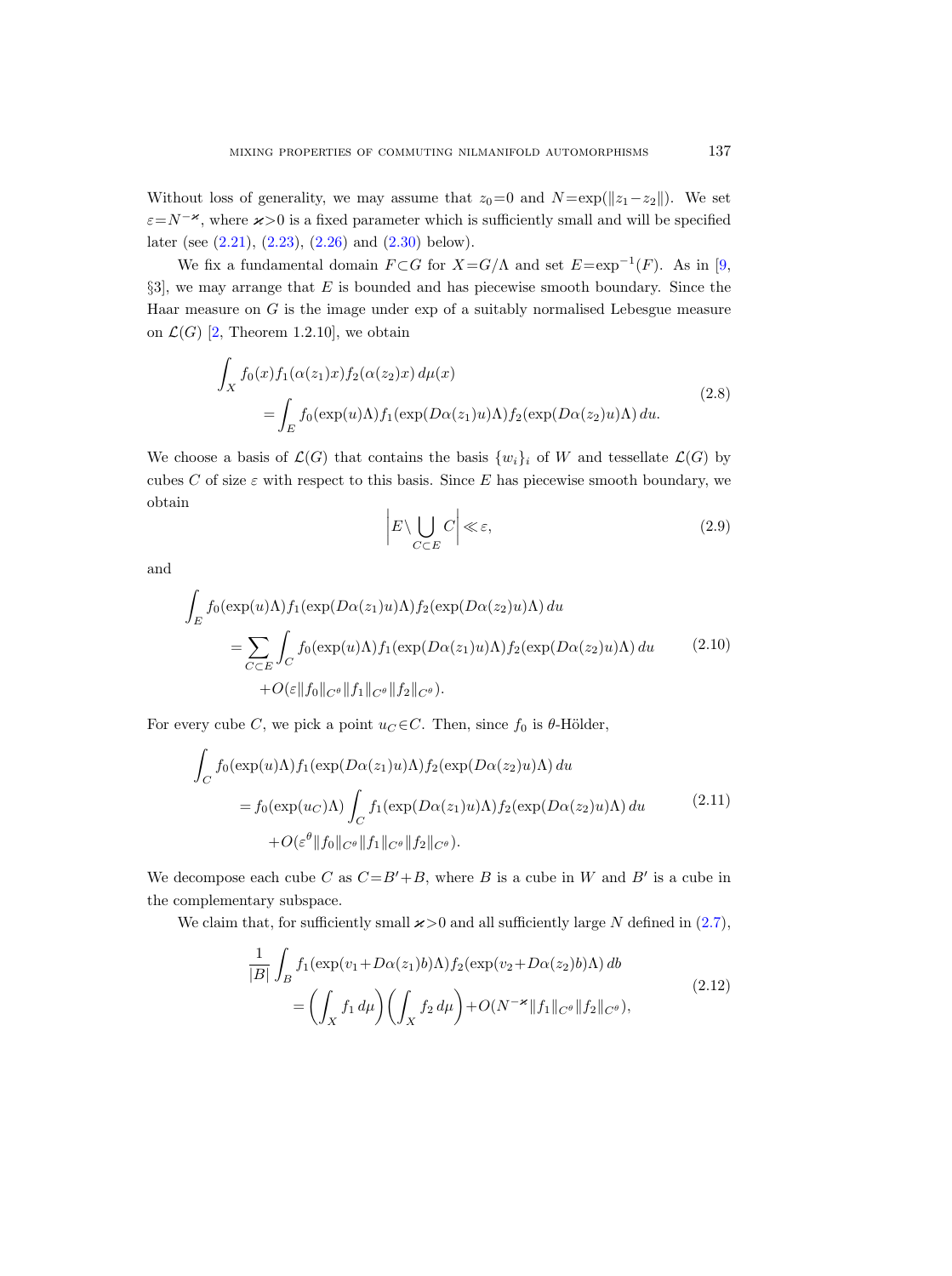uniformly over the cubes B and  $v_1, v_2 \in \mathcal{L}(G)$ .

Suppose first that  $(2.12)$  holds. Then using uniformity over  $v_1$  and  $v_2$ , we deduce that

$$
\frac{1}{|C|} \int_C f_1(\exp(D\alpha(z_1)u)\Lambda) f_2(\exp(D\alpha(z_2)u)\Lambda) du
$$
  
= 
$$
\frac{1}{|B'| |B|} \int_{B'} \int_B f_1(\exp(D\alpha(z_1) b' + D\alpha(z_1) b)\Lambda) f_2(\exp(D\alpha(z_2) b' + D\alpha(z_2) b)\Lambda) db db'
$$
  
= 
$$
\left(\int_X f_1 d\mu\right) \left(\int_X f_2 d\mu\right) + O(N^{-\varkappa} \|f_1\|_{C^\theta} \|f_2\|_{C^\theta}).
$$

Combining this estimate with  $(2.10)$  and  $(2.11)$ , we obtain

$$
\int_{E} f_0(\exp(u)\Lambda) f_1(\exp(D\alpha(z_1)u)\Lambda) f_2(\exp(D\alpha(z_2)u)\Lambda) du
$$
  
= 
$$
\left(\sum_{C \subset E} f_0(\exp(u_C)\Lambda) |C|\right) \left(\int_X f_1 d\mu\right) \left(\int_X f_2 d\mu\right)
$$
  
+ 
$$
O((N^{-\varkappa} + \varepsilon^{\theta}) ||f_0||_{C^{\theta}} ||f_1||_{C^{\theta}} ||f_2||_{C^{\theta}}).
$$

Since f is  $\theta$ -Hölder and [\(2.9\)](#page-10-3) holds,

$$
\sum_{C \subset E} f_0(\exp(u_C)\Lambda)|C| = \sum_{C \subset E} \int_C f_0(\exp(u)\Lambda) du + O(\varepsilon^{\theta} ||f_0||_{C^{\theta}})
$$

$$
= \int_E f_0(\exp(u)\Lambda) du + O((\varepsilon + \varepsilon^{\theta}) ||f_0||_{C^{\theta}})
$$

$$
= \int_X f_0 d\mu + O(\varepsilon^{\theta} ||f_0||_{C^{\theta}}).
$$

Hence,

<span id="page-11-0"></span>
$$
\int_{E} f_0(\exp(u)\Lambda) f_1(\exp(D\alpha(z_1)u)\Lambda) f_2(\exp(D\alpha(z_2)u)\Lambda) du
$$
\n
$$
= \left(\int_X f_0 d\mu\right) \left(\int_X f_1 d\mu\right) \left(\int_X f_2 d\mu\right) + O(N^{-\varkappa\theta} \|f_0\|_{C^\theta} \|f_1\|_{C^\theta} \|f_2\|_{C^\theta}).
$$
\n(2.13)

This proves the required estimate when  $N$  is sufficiently large, and it is also clear that this estimate holds for N in bounded intervals. Hence, Theorem [1.1](#page-1-0) follows. Now it remains to prove the claim [\(2.12\)](#page-10-0).

To prove [\(2.12\)](#page-10-0), we apply Theorem [2.3](#page-8-1) to the nilmanifold  $X \times X = (G \times G)/(\Lambda \times \Lambda)$ with  $\delta = N^{-\varkappa}$ . We assume that N is sufficiently large, so that Theorem [2.3](#page-8-1) applies. Let  $f = f_1 \otimes f_2$ . Clearly,

$$
\int_{X\times X} f d(\mu\otimes\mu) = \left(\int_X f_1 d\mu\right) \left(\int_X f_1 d\mu\right) \quad \text{and} \quad ||f||_{C^\theta} \ll ||f_1||_{C^\theta} ||f_2||_{C^\theta}.
$$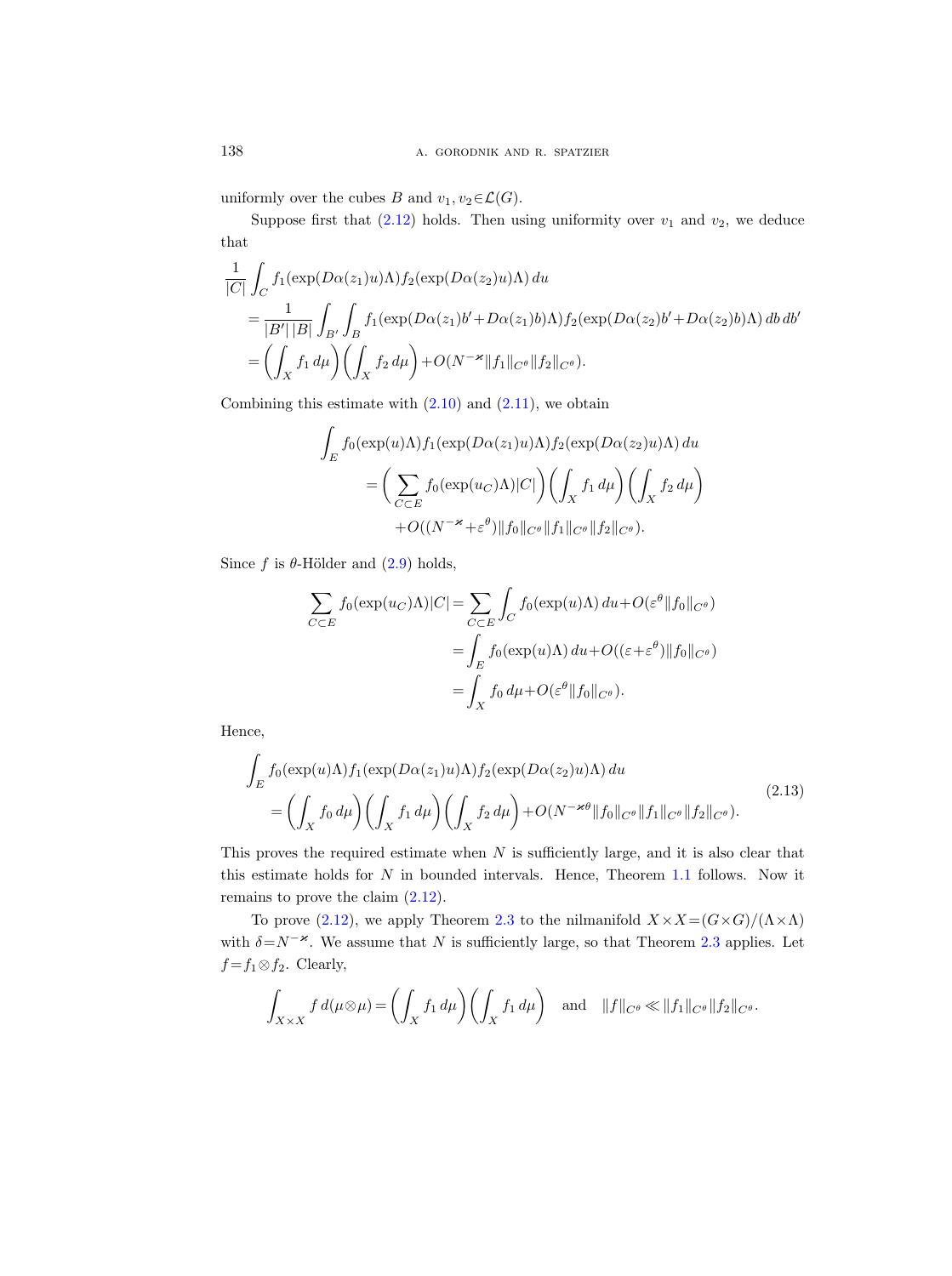We consider the map  $\iota: [0, \varepsilon]^k \to \mathcal{L}(G)$  defined by

$$
\iota(t) = \left(v_1' + \sum_{i=1}^k t_i D\alpha(z_1) w_i, v_2' + \sum_{i=1}^k t_i D\alpha(z_2) w_i\right),
$$

with suitably chosen  $v'_1, v'_2 \in \mathcal{L}(G)$ , so that

$$
\int_B f_1(\exp(v_1+D\alpha(z_1)b)\Lambda)f_2(\exp(v_2+D\alpha(z_2)b)\Lambda) db = \int_{[0,\varepsilon]^k} f(\iota(t)\Lambda) dt.
$$

It is sufficient to prove that

$$
\varepsilon^{-k} \int_{[0,\varepsilon]^k} f(\iota(t)\Lambda) dt = \int_{X\times X} f d(\mu \otimes \mu) + O(\delta \|f\|_{C^\theta}).
$$

Applying Theorem [2.3,](#page-8-1) we deduce that either

<span id="page-12-5"></span>
$$
\left| \varepsilon^{-k} \int_{[0,\varepsilon]^k} f(\iota(t)\Lambda) \, dt - \int_{X \times X} f \, d(\mu \otimes \mu) \right| \leq \delta \|f\|_{C^\theta},\tag{2.14}
$$

or there exists  $(a_1, a_2) \in (\mathbb{Z}^d)^2 \setminus \{(0, 0)\}\$  such that

<span id="page-12-0"></span>
$$
\max\{\|a_1\|, \|a_2\|\} \ll \delta^{-L_1} = N^{\varkappa L_1} \tag{2.15}
$$

and

<span id="page-12-1"></span>
$$
|\langle a_1, (D\pi)D\alpha(z_1)w_i \rangle + \langle a_2, (D\pi)D\alpha(z_2)w_i \rangle| \ll \frac{\delta^{-L_2}}{\varepsilon} = N^{\varkappa(L_2+1)} \tag{2.16}
$$

for all  $i=1, ..., k$ .

We shall show that if  $\varkappa > 0$  is sufficiently small and N is sufficiently large, then either  $(2.15)$  or  $(2.16)$  fails. Suppose that both  $(2.15)$  and  $(2.16)$  holds. Since each of the vectors  $w_{\chi}, \chi \in \mathcal{X}_0$ , is a linear combination of vectors  $w_i$ , we deduce from  $(2.16)$  that

<span id="page-12-2"></span>
$$
|\langle a_1, (D\pi)D\alpha(z_1)w_\chi\rangle + \langle a_2, (D\pi)D\alpha(z_2)w_\chi\rangle| \ll N^{\varkappa(L_2+1)} \quad \text{for all } \chi \in \mathcal{X}_0. \tag{2.17}
$$

As  $D\alpha(z)w_{\chi}=\chi(z)w_{\chi}$  and  $\bar{w}_{\chi}=D\pi(w_{\chi})$ , [\(2.17\)](#page-12-2) becomes

<span id="page-12-3"></span>
$$
|\chi(z_1)\langle a_1, \overline{w}_\chi\rangle + \chi(z_2)\langle a_2, \overline{w}_\chi\rangle| \ll N^{*(L_2+1)} \quad \text{for all } \chi \in \mathcal{X}_0. \tag{2.18}
$$

We divide the argument into three cases.

Case 1.  $a_1=0$ . Then  $a_2\neq 0$  and  $\langle a_2, \bar{w}_\chi \rangle \neq 0$ . Moreover, by [\[1,](#page-31-19) Theorem 7.3.2],

<span id="page-12-4"></span>
$$
|\langle a_2, \overline{w}_\chi \rangle| \gg ||a_2||^{-d-1} \gg N^{-\varkappa L_1(d+1)}.
$$
 (2.19)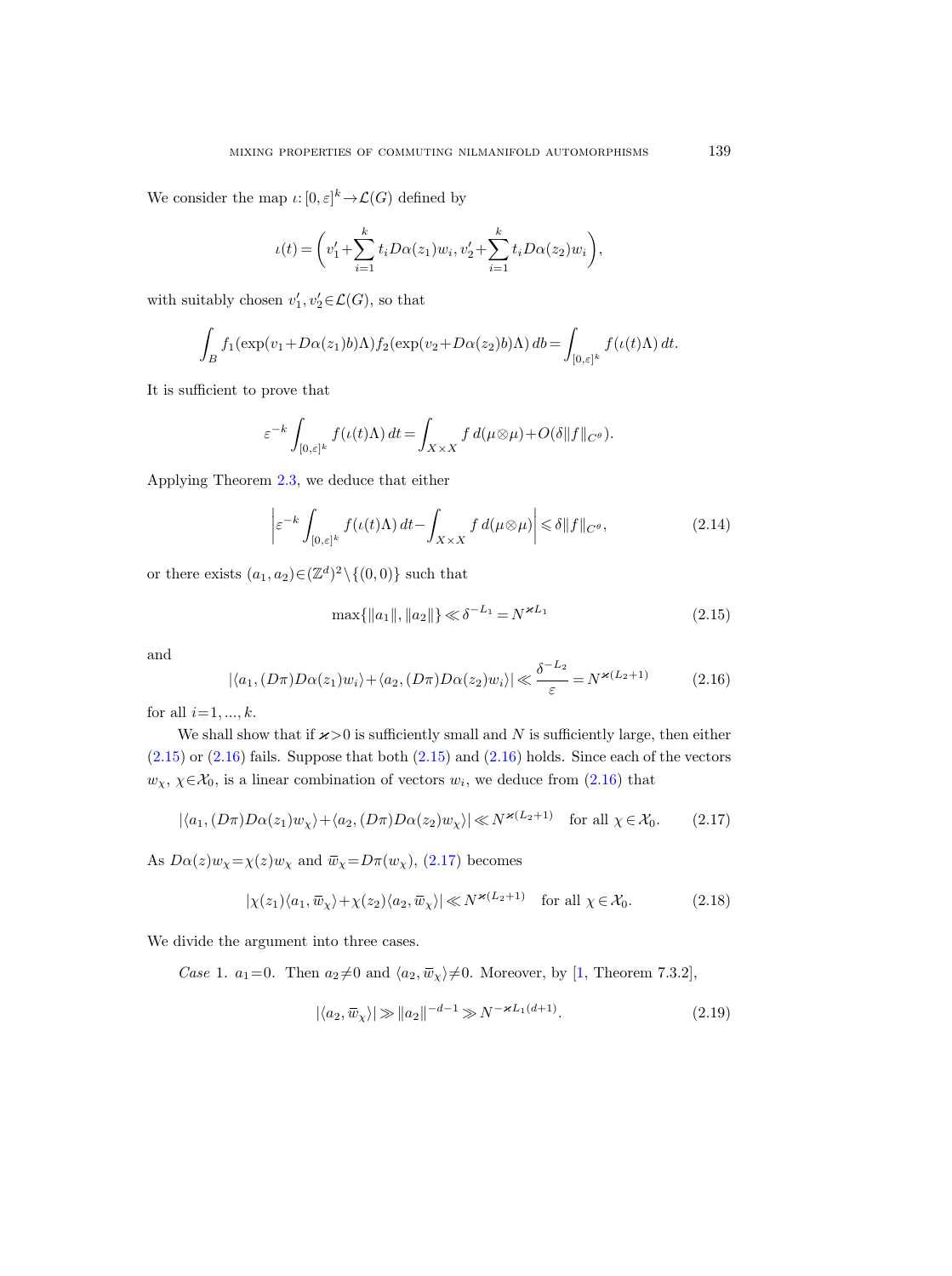By Lemma [2.1,](#page-5-1) there exists  $\chi \in \mathcal{X}_0$  such that  $|\chi(z_2)| \geq N^c$  with fixed  $c > 0$ . Hence, it follows from  $(2.18)$  that

<span id="page-13-2"></span>
$$
|\langle a_2, \overline{w}_\chi \rangle| \ll N^{\varkappa (L_2 + 1) - c}.\tag{2.20}
$$

We assume that the parameter  $x > 0$  satisfies

<span id="page-13-0"></span>
$$
-\varkappa L_1(d+1) > \varkappa (L_2+1) - c. \tag{2.21}
$$

Comparing  $(2.19)$  and  $(2.20)$ , we get a contradiction if N is sufficiently large. Hence, we may assume that  $a_1 \neq 0$ .

Case 2.  $a_1 \neq 0$  and  $\chi(z_1)\langle a_1, \overline{w}_\chi\rangle + \chi(z_2)\langle a_2, \overline{w}_\chi\rangle = 0$  for some  $\chi \in \mathcal{X}_0$ . As the Galois group acts transitively on the set  $\mathcal{X}_0$ , it follows that this equality holds for all  $\chi \in \mathcal{X}_0$ . By Lemma [2.1,](#page-5-1) there exists  $\chi \in \mathcal{X}_0$  such that  $|\chi(z_2-z_1)| \geq N^c$  with fixed  $c > 0$ . Then

$$
|\langle a_2, \overline{w}_\chi \rangle| = |\chi(z_1 - z_2)| \, |\langle a_1, \overline{w}_\chi \rangle| \ge N^c |\langle a_1, \overline{w}_\chi \rangle|.
$$
 (2.22)

Since  $a_1 \neq 0$ , we have  $\langle a_1, \overline{w}_\chi \rangle \neq 0$ , and by [\[1,](#page-31-19) Theorem 7.3.2],

$$
|\langle a_1,\overline{w}_\chi\rangle| \gg ||a_1||^{-d-1} \gg N^{-\varkappa L_1(d+1)}.
$$

On the other hand,

$$
|\langle a_2, \overline{w}_\chi \rangle| \ll |a_2| \ll N^{\varkappa L_1}.
$$

Hence, we deduce that

$$
N^{-\varkappa L_1(d+1)+c}\!\ll\!N^{\varkappa L_1}.
$$

We choose the parameter  $x > 0$  so that

<span id="page-13-1"></span>
$$
-\varkappa L_1(d+1) + c > \varkappa L_1. \tag{2.23}
$$

Then when N is sufficiently large, we get a contradiction.

Case 3.  $a_1\neq 0$  and  $\chi(z_1)\langle a_1, \overline{w}_\chi\rangle+\chi(z_2)\langle a_2, \overline{w}_\chi\rangle\neq 0$  for all  $\chi\in\mathcal{X}_0$ . This is the most difficult part of the proof.

Since  $a_1 \neq 0$ , we have  $\langle a_1, \overline{w}_\chi \rangle \neq 0$ , and, by [\[1,](#page-31-19) Theorem 7.3.2],

$$
|\langle a_1, \overline{w}_\chi \rangle| \gg ||a_1||^{-d-1} \gg N^{-\varkappa L_1(d+1)}.
$$

We set  $u=-\langle a_2, \bar{w}_\chi\rangle/\langle a_1, \bar{w}_\chi\rangle$ . By Lemma [2.1,](#page-5-1) there exists  $\chi \in \mathcal{X}_0$  such that  $|\chi(z_1)| \gg N^c$ with fixed  $c>0$ . It follows from  $(2.18)$  that for this  $\chi$ , we have the estimate

<span id="page-13-3"></span>
$$
|\chi(z_2 - z_1)u - 1| \ll \frac{N^{\varkappa(L_2 + 1)}}{|\chi(z_1)||\langle a_1, \bar{w}_\chi\rangle|} \ll N^{\varkappa(L_2 + 1 + L_1(d+1)) - c}.
$$
 (2.24)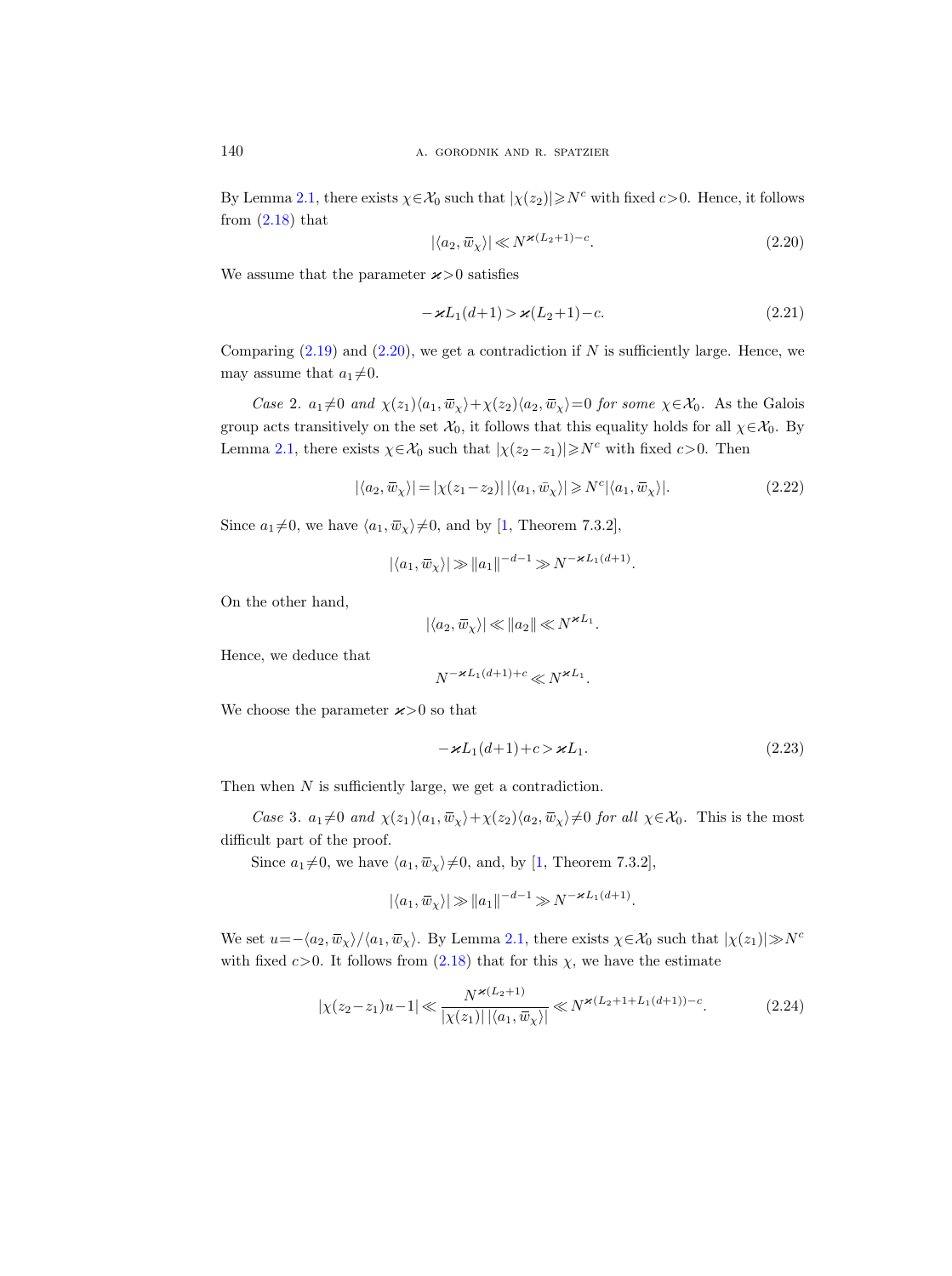Let  $K_1 := \varkappa(L_2+1+L_1(d+1))-c$ .

Next, we compare this estimate with the lower estimate provided by Proposition [2.2.](#page-6-0) We note that

$$
H(u) = \prod_{v} \max\{|\langle a_1, \overline{w}_{\chi} \rangle|_{v}, |\langle a_2, \overline{w}_{\chi} \rangle|_{v}\}^{1/[\mathbb{Q}(u):\mathbb{Q}]}.
$$

For all non-Archimedian places  $v$ ,

$$
|\langle a_i,\bar{w}_\chi\rangle|_v\leqslant 1,
$$

and for all Archimedian  $v$ ,

$$
|\langle a_i, \overline{w}_{\chi} \rangle|_v \ll ||a_i|| \ll N^{\varkappa L_1}.
$$

Therefore,

<span id="page-14-2"></span>
$$
H(u) \ll N^{K_2},\tag{2.25}
$$

where  $K_2:=\varkappa L_1'$  with fixed  $L_1' > 0$ . We take the parameter  $\varkappa > 0$  so that

<span id="page-14-1"></span>
$$
K_2 = \varkappa L_1' < 1. \tag{2.26}
$$

Then assuming that  $N$  is sufficiently large, we obtain

<span id="page-14-3"></span>
$$
\log(c_2 H(u)) \leqslant \log(c'_2 N^{K_2}) \leqslant \log N,\tag{2.27}
$$

where  $c_2' > 1$  depends on the implicit constant in the estimate [\(2.25\)](#page-14-2). We recall that we have chosen the indices so that

$$
\log N = ||z_2 - z_1||.
$$

Since [\(2.27\)](#page-14-3) holds, Proposition [2.2](#page-6-0) applies, and we deduce that

$$
|\chi(z_2 - z_1)u - 1| \ge \exp\left(-c_1 \log(c_2 H(u)) \log\left(\frac{c_3 ||z_2 - z_1||}{\log(c_2 H(u))}\right)\right).
$$

<span id="page-14-0"></span>Without loss of generality, we may assume that  $c_3>e$ . Since the function  $x \mapsto x \log(C/x)$ is increasing for  $x\!\leqslant\!C/e,$  we deduce that

$$
|\chi(z_2 - z_1)u - 1| \ge \exp\left(-c_1 \log(c'_2 N^{K_2}) \log\left(\frac{c_3 \log N}{\log(c'_2 N^{K_2})}\right)\right)
$$
  
 
$$
\ge \exp(-c_1 \log(c'_2 N^{K_2}) \log(c_3 K_2^{-1})).
$$
 (2.28)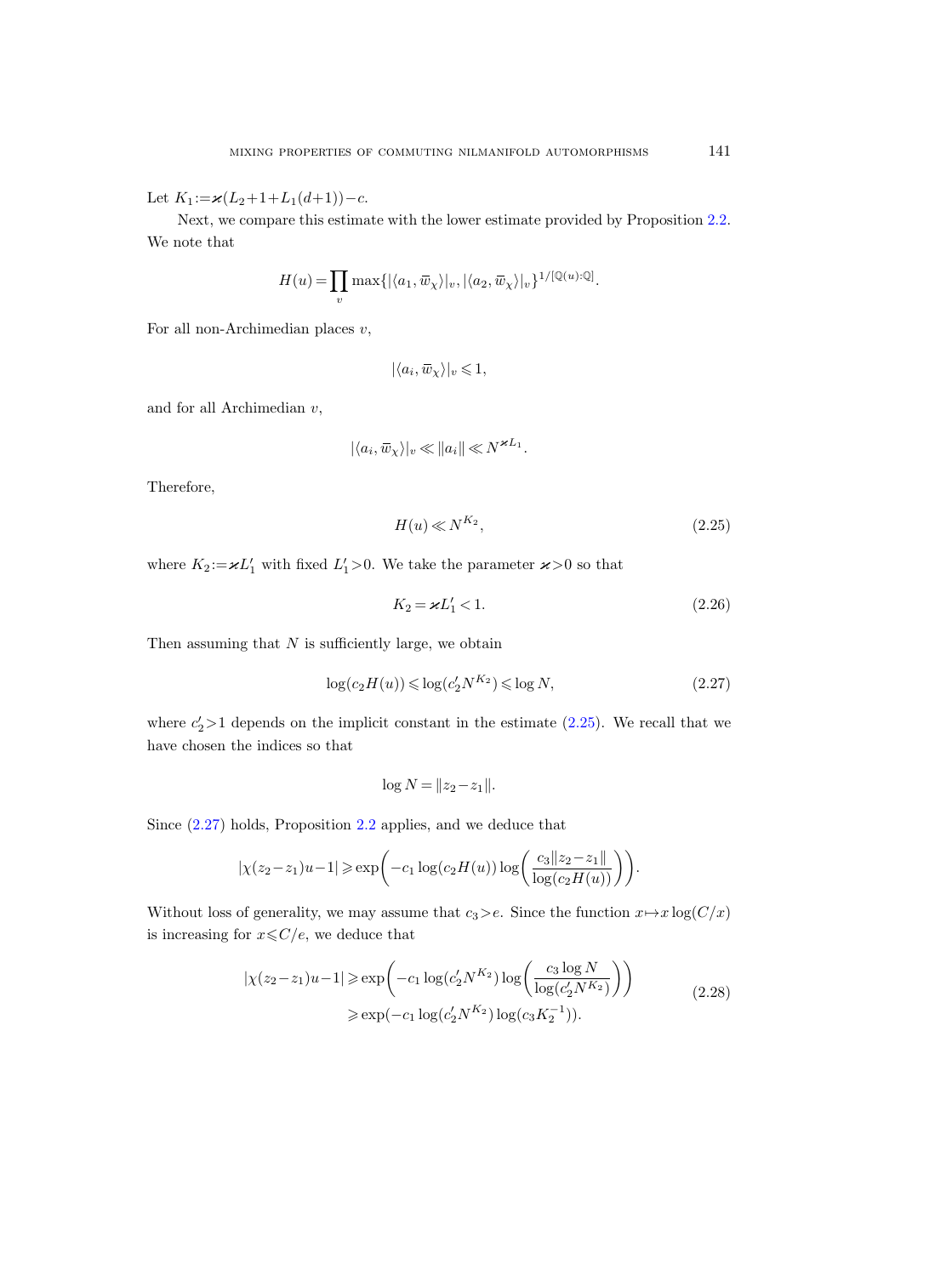Comparing  $(2.24)$  and  $(2.28)$ , we conclude that

<span id="page-15-1"></span>
$$
K_2' \log N + M_2 \leqslant K_1 \log N + M_1,\tag{2.29}
$$

where  $K_2' := -c_1 K_2 \log(c_3 K_2^{-1}), M_2 := -c_1 \log c_2' \log(c_3 K_2^{-1}), \text{ and } M_1 \text{ is determined by}$ the implicit constant in [\(2.24\)](#page-13-3). We observe that, as  $\varkappa \to 0^+$ ,  $K_2' \to 0^-$  and  $K_1 \to -c < 0$ . Therefore, taking the parameter  $\varkappa > 0$  sufficiently small, we may arrange that

<span id="page-15-0"></span>
$$
K_2' > K_1. \t\t(2.30)
$$

Then when N is sufficiently large,  $(2.29)$  fails. This shows that either  $(2.15)$  or  $(2.16)$ fails, and  $(2.14)$  holds when N is sufficiently large. Now we have verified the claim  $(2.12)$ and completed the proof of Theorem [1.1](#page-1-0) under the irreducibility condition.

In order to prove Theorem [1.1](#page-1-0) in general, we observe that using the same argument, one can deduce the following more general version of the estimate [\(2.12\)](#page-10-0): for all sufficiently large  $N$  defined in  $(2.7)$ ,

<span id="page-15-2"></span>
$$
\frac{1}{|B|} \int_{B} f_1(h_1 \beta_1(\exp(v_1 + D\alpha(z_1)b))\Lambda) f_2(h_2 \beta_2(\exp(v_2 + D\alpha(z_2)b))\Lambda) db
$$
\n
$$
= \left(\int_X f_1 d\mu\right) \left(\int_X f_2 d\mu\right) + O(N^{-\varkappa} \|f_1\|_{C^\theta} \|f_2\|_{C^\theta})
$$
\n(2.31)

uniformly over the cubes B,  $h_1, h_2 \in G$ ,  $v_1, v_2 \in \mathcal{L}(G)$ , and automorphisms  $\beta_1$  and  $\beta_2$  of G which act trivially on  $G/G'$ . Indeed,

$$
\int_{B} f_1(h_1\beta_1(\exp(v_1+D\alpha(z_1)b))\Lambda) f_2(h_2\beta_2(\exp(v_2+D\alpha(z_2)b))\Lambda) db
$$
  
= 
$$
\int_{B} f_1(h_1 \exp(D\beta_1(v_1)+D\beta_1 D\alpha(z_1)b)\Lambda) f_2(h_2 \exp(D\beta_2(v_2)+D\beta_2 D\alpha(z_2)b)\Lambda) db,
$$

and to prove  $(2.31)$  $(2.31)$  $(2.31)$ , we can apply Theorem  $2.3$  to the map

$$
\iota: t \longmapsto \left(v_1' + \sum_{i=1}^k t_i D\beta_1 D\alpha(z_1)w_i, v_2' + \sum_{i=1}^k t_i D\beta_2 D\alpha(z_2)w_i\right).
$$

As in the above proof, either [\(2.31\)](#page-15-2) holds, or an analogue of [\(2.16\)](#page-12-1) holds, but since  $D\pi D\beta_i = D\pi$ , this reduces to exactly the same estimate as [\(2.16\)](#page-12-1). Therefore, [\(2.31\)](#page-15-2) follows. Now we combine  $(2.31)$  with the argument  $(2.8)$ – $(2.13)$  to deduce that

<span id="page-15-3"></span>
$$
\int_{X} f_0(x) f_1(h_1 \beta_1(\alpha(z_1)(x))) f_2(h_2 \beta_2(\alpha(z_2)(x))) d\mu(x)
$$
\n
$$
= \left( \int_X f_0 d\mu \right) \left( \int_X f_1 d\mu \right) \left( \int_X f_2 d\mu \right) + O(N^{-\varkappa \theta} \|f_0\|_{C^\theta} \|f_1\|_{C^\theta} \|f_2\|_{C^\theta})
$$
\n(2.32)

uniformly over  $h_1, h_2 \in G$  and automorphisms  $\beta_1$  and  $\beta_2$  of G that preserve  $\Lambda$  and act trivially on  $G/G'$ . We will use this estimate to establish Theorem [1.1](#page-1-0) in general.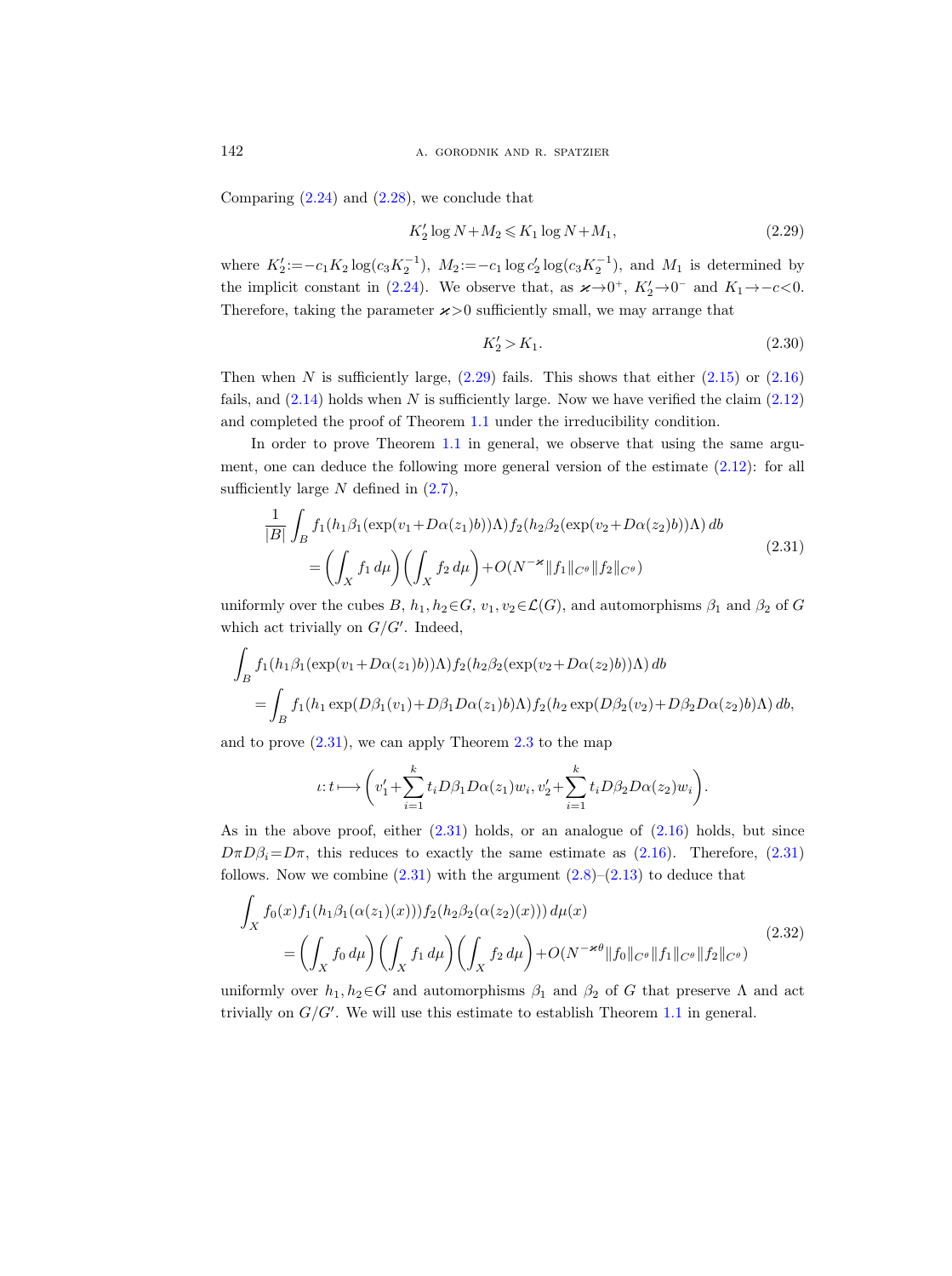## <span id="page-16-0"></span>2.6. 3-mixing in general

Let W be the Lie subalgebra of  $\mathcal{L}(G)$  introduced in §[2.5.](#page-9-0) By [\[23,](#page-32-4) Chapter 5, §5], there exists a closed connected normal subgroup M of G such that  $M/(M \cap \Lambda)$  is compact, and

$$
\overline{\exp(W)g\Lambda} = Mg\Lambda \quad \text{for almost every } g \in G.
$$

Since we may replace the lattice  $\Lambda$  by its conjugate, we assume that

$$
\overline{\exp(W)}\overline{\Lambda} = M\Lambda.
$$

We note that the group  $M$  satisfies the following properties:

- (i) M is  $\alpha(\mathbb{Z}^l)$ -invariant;
- (ii)  $D\pi(W)$  is not contained in a proper rational subspace of  $\mathcal{L}(M/M')$ ;
- (iii)  $[G, M] \subset M'.$

Properties (i)–(iii) can be verified exactly as in the proof of [\[9,](#page-31-17) Lemma 3.4].

We give the proof of Theorem [1.1](#page-1-0) using induction on the dimension of  $X$ . For this, we use that  $X = G/\Lambda$  fibers over  $Y = G/M\Lambda$  with fibers isomorphic to

$$
R = M\Lambda/\Lambda \simeq M/(M\cap\Lambda).
$$

The invariant measure on  $X$  can be decomposed as

$$
\int_X f d\mu = \int_Y \int_R f(yr) d\mu_R(r) d\mu_Y(y), \quad f \in C(X),
$$

where  $\mu_Y$  and  $\mu_R$  are normalised invariant measure on Y and R, respectively. Since the fibration is  $\alpha(\mathbb{Z}^l)$ -equivariant (by (i)),

<span id="page-16-2"></span>
$$
\int_{X} f_{0}(x) f_{1}(\alpha(z_{1})x) f_{2}(\alpha(z_{2})x) d\mu(x)
$$
\n
$$
= \int_{Y} \left( \int_{R} f_{0}(yr) f_{1}(\alpha(z_{1})(y) \alpha(z_{1})(r)) f_{2}(\alpha(z_{2})(y) \alpha(z_{2})(r)) d\mu_{R}(r) \right) d\mu_{Y}(y) \quad (2.33)
$$
\n
$$
= \int_{F} \left( \int_{R} f_{0}(gr) f_{1}(\alpha(z_{1})(g) \alpha(z_{1})(r)) f_{2}(\alpha(z_{2})(g) \alpha(z_{2})(r)) d\mu_{R}(r) \right) dm_{F}(g),
$$

where  $F \subset G$  is a bounded fundamental domain for  $G/M\Lambda$ , and  $m_F$  is the measure on F induced by  $\mu_Y$ . We shall show that for N defined in [\(2.7\)](#page-9-2) and some  $\eta > 0$ ,

<span id="page-16-1"></span>
$$
\int_{R} f_0(gr) f_1(\alpha(z_1)(g)\alpha(z_1)(r)) f_2(\alpha(z_2)(g)\alpha(z_2)(r)) d\mu_R(r)
$$
\n
$$
= \left( \int_{R} f_0(gr) d\mu_R(r) \right) \left( \int_{R} f_1(\alpha(z_1)(g)r) d\mu_R(r) \right) \left( \int_{R} f_2(\alpha(z_2)(g)r) d\mu_R(r) \right) (2.34)
$$
\n
$$
+ O(N^{-\eta} \|f_0\|_{C^\theta} \|f_1\|_{C^\theta} \|f_2\|_{C^\theta})
$$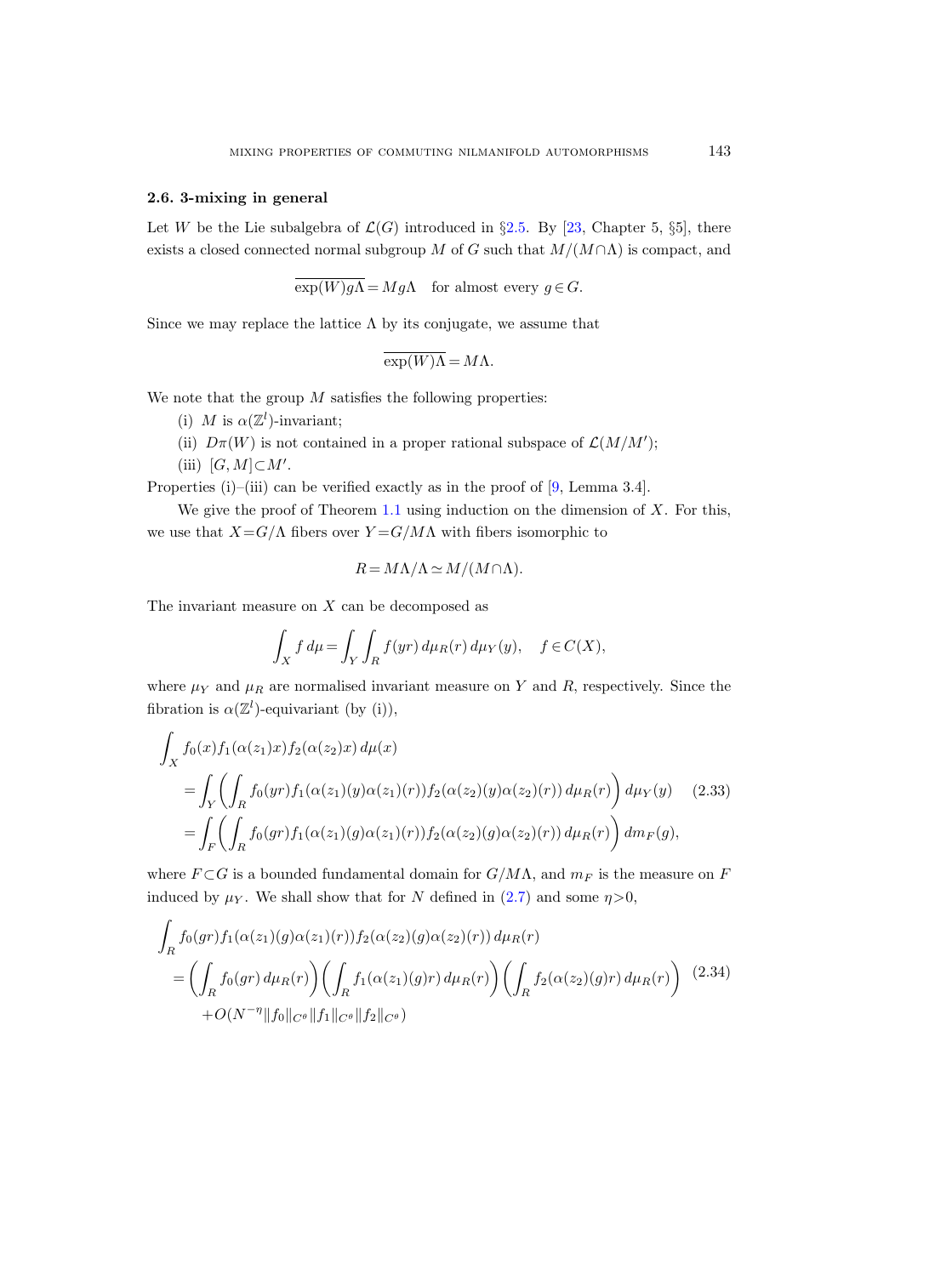uniformly over  $g \in F$ .

Suppose that  $(2.34)$  holds. Then, combining  $(2.33)$  and  $(2.34)$ , we obtain

$$
\int_X f_0(x) f_1(\alpha(z_1)x) f_2(\alpha(z_2)x) d\mu(x)
$$
\n
$$
= \int_Y \bar{f}_0(y) \bar{f}_1(\alpha(z_1)y) \bar{f}_2(\alpha(z_2)y) d\mu_Y(y) + O(N^{-\eta} ||f_0||_{C^\theta} ||f_1||_{C^\theta} ||f_2||_{C^\theta}),
$$

where the functions  $f_i$  on Y are defined by

$$
y \longmapsto \int_{R} f_i(yr) \, d\mu_R(r).
$$

Since  $\dim(Y) < \dim(X)$ , it follows from the inductive assumption that, for some  $\eta > 0$ ,

$$
\int_{Y} \bar{f}_{0}(y)\bar{f}_{1}(\alpha(z_{1})y)\bar{f}_{2}(\alpha(z_{2})y) d\mu_{Y}(y) \n= \left(\int_{Y} \bar{f}_{0} d\mu_{Y}\right) \left(\int_{Y} \bar{f}_{1} d\mu_{Y}\right) \left(\int_{Y} \bar{f}_{2} d\mu_{Y}\right) + O(N^{-\eta} \|\bar{f}_{0}\|_{C^{\theta}} \|\bar{f}_{1}\|_{C^{\theta}} \|\bar{f}_{2}\|_{C^{\theta}}) \n= \left(\int_{X} f_{0} d\mu\right) \left(\int_{X} f_{1} d\mu\right) \left(\int_{X} f_{2} d\mu\right) + O(N^{-\eta} \|f_{0}\|_{C^{\theta}} \|f_{1}\|_{C^{\theta}} \|f_{2}\|_{C^{\theta}}),
$$

and this completes the proof of Theorem [1.1.](#page-1-0) Hence, it remains to prove [\(2.34\)](#page-16-1).

To prove  $(2.34)$ , we write

$$
\alpha(z_i)(g) = a_i m_i \lambda_i
$$
 with  $a_i \in F$ ,  $m_i \in M$  and  $\lambda_i \in \Lambda$ ,  $i = 1, 2$ .

Then

$$
\int_{R} f_0(gr) f_1(\alpha(z_1)(g)\alpha(z_1)(r)) f_2(\alpha(z_2)(g)\alpha(z_2)(r)) d\mu_R(r)
$$
  
= 
$$
\int_{R} f_0(gr) f_1(a_1m_1\beta_1(\alpha(z_1)(r))) f_2(a_2m_2\beta_2(\alpha(z_2)(r))) d\mu_R(r),
$$

where the  $\beta_i$ 's are the maps induced by the automorphisms  $m \mapsto \lambda_i m \lambda_i^{-1}$ . We observe that because of (ii),  $W\subset\mathcal{L}(M)$  satisfies the irreducibility assumption of §[2.5,](#page-9-0) and by (iii), the automorphisms  $\beta_i$  act trivially on  $M/M'$ . Hence,  $(2.32)$  holds. We apply  $(2.32)$  to the functions on  $R$  defined by

$$
\phi_0(r) := f_0(gr)
$$
 and  $\phi_i(r) := f_i(a_ir), i = 1, 2.$ 

This gives

$$
\int_{R} \phi_0(r)\phi_1(m_1\beta_1(\alpha(z_1)r))\phi_2(m_2\beta_2(\alpha(z_2)r)) d\mu_R(r)
$$
\n
$$
= \left(\int_{R} \phi_0 d\mu_R\right) \left(\int_{R} \phi_1 d\mu_R\right) \left(\int_{R} \phi_2 d\mu_R\right) + O(N^{-\eta} \|\phi_0\|_{C^\theta} \|\phi_1\|_{C^\theta} \|\phi_2\|_{C^\theta})
$$
\n
$$
= \left(\int_{R} f_0(gr) d\mu_R(r)\right) \left(\int_{R} f_1(\alpha(z_1)(g)r) d\mu_R(r)\right) \left(\int_{R} f_2(\alpha(z_2)(g)r) d\mu_R(r)\right)
$$
\n
$$
+ O(N^{-\eta} \|f_0\|_{C^\theta} \|f_1\|_{C^\theta} \|f_2\|_{C^\theta}).
$$

This implies [\(2.34\)](#page-16-1) and completes the proof of Theorem [1.1.](#page-1-0)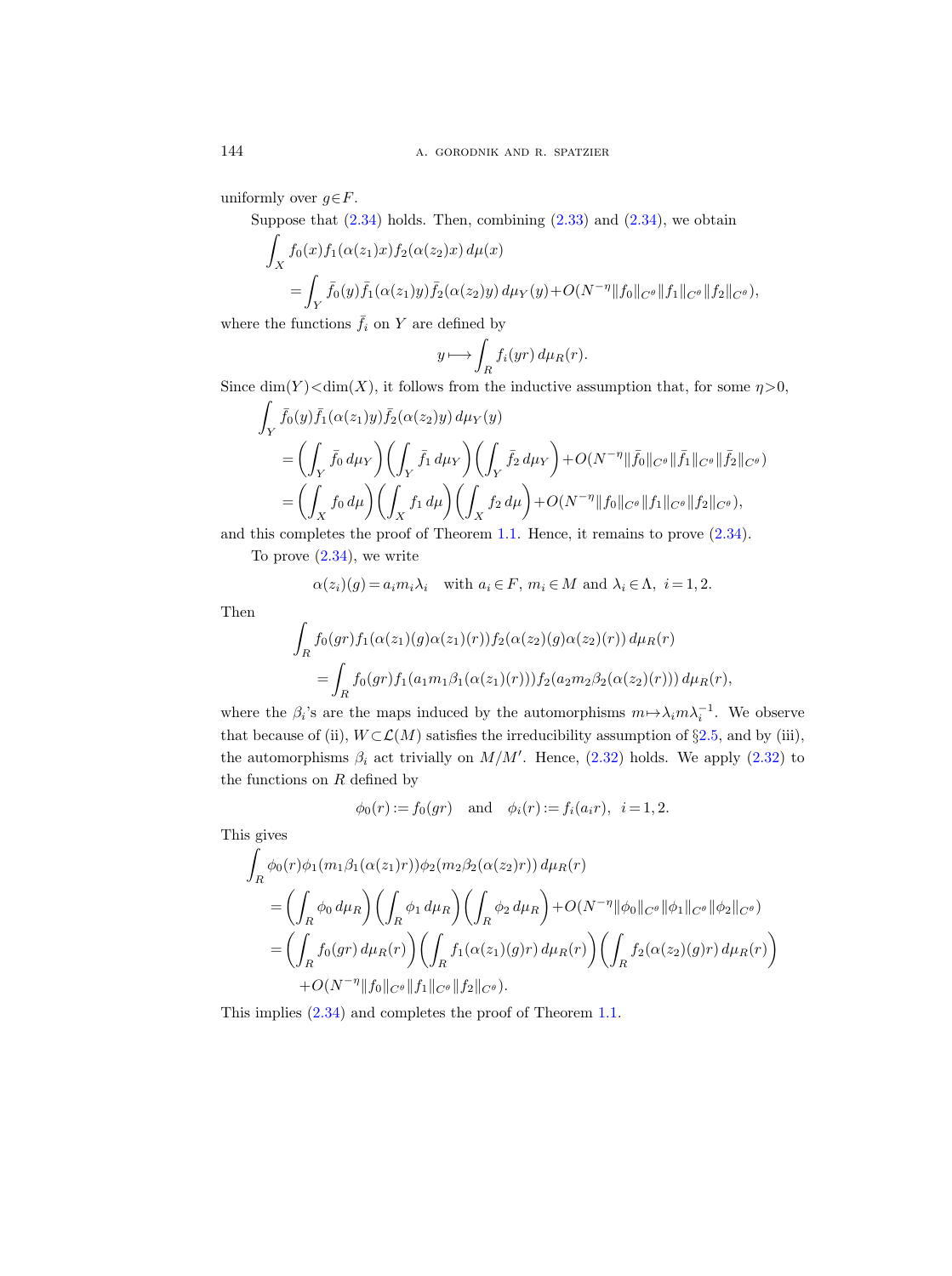## 3. Higher-order mixing

The aim of this section is to prove Theorem [1.2.](#page-1-1) We shall use the notation introduced in  $\S 2.1$ . In  $\S 3.1$  $\S 3.1$  we prepare Diophantine estimates. Then in  $\S 3.2$  $\S 3.2$  we give a proof of Theorem [1.2](#page-1-1) under an irreducibility condition, and in §[3.3](#page-25-0) we give a proof in general using an inductive argument.

We note that it is sufficient to prove Theorem [1.2](#page-1-1) for a collection of functions  $f_i \in L^{\infty}(X)$  which is dense in  $L^1(X)$ . Hence, we may assume that  $f_0, ..., f_s \in C^{\theta}(X)$ . Furthermore, we may assume that  $z_0=0$ .

#### <span id="page-18-1"></span>3.1. Diophantine estimates

Let  $K$  be a number field and  $S$  be a finite set of places of  $K$  containing all the archimedean places. We denote by  $U_S$  the ring of S-units, namely, the group of elements x in K such that  $|x|_v=1$  for  $v \notin S$ . For a vector  $\bar{x} \in K^s$ , we define its (relative) height by

$$
H(\bar{x}) = \prod_{v} \max\{1, \|\bar{x}\|_v\},\
$$

where v runs the set of all places of K, and  $\|\bar{x}\|_v=\max_i |x_i|_v$ .

<span id="page-18-0"></span>PROPOSITION 3.1. Let  $v \in S$  and  $b_1, \ldots, b_s \in K \setminus \{0\}$ . Then for every  $\varepsilon > 0$ , the inequality

<span id="page-18-2"></span>
$$
\left| b_1 + \sum_{j=2}^s b_j x_j \right|_v < H(\bar{x})^{-\varepsilon}
$$
\n(3.1)

has finitely many solutions  $\bar{x} \in U_S$  such that no proper subsum of  $b_1 + \sum_{j=2}^s b_j x_j$  vanishes.

We call such solutions of  $(3.1)$  non-degenerate.

We give a simple proof of the proposition which is based on the classical W. Schmidt subspace theorem. We note that this proposition is closely related to results about finiteness of the number of solutions of S-unit equations. For S-unit equations the number of non-degenerate solutions can be estimated explicitly. For instance, we refer to a remarkably uniform bound in [\[7\]](#page-31-20). Since explicit bounds on the number of solutions do not play any role in our arguments, we do not pursue this direction here.

*Proof.* We prove the proposition by induction on s. Note that, when  $s=1$ , the statement holds trivially because there are only finitely many solutions of  $H(\bar{x})< c$ .

Given a solution  $\bar{x}$  of [\(3.1\)](#page-18-2), we set  $\bar{y}=(1,\bar{x})$ , and we denote by  $j_v=j_v(\bar{x})$  the first index  $j_v$  such that

$$
|y_{j_v}|_v = ||\bar{y}||_v \geq 1.
$$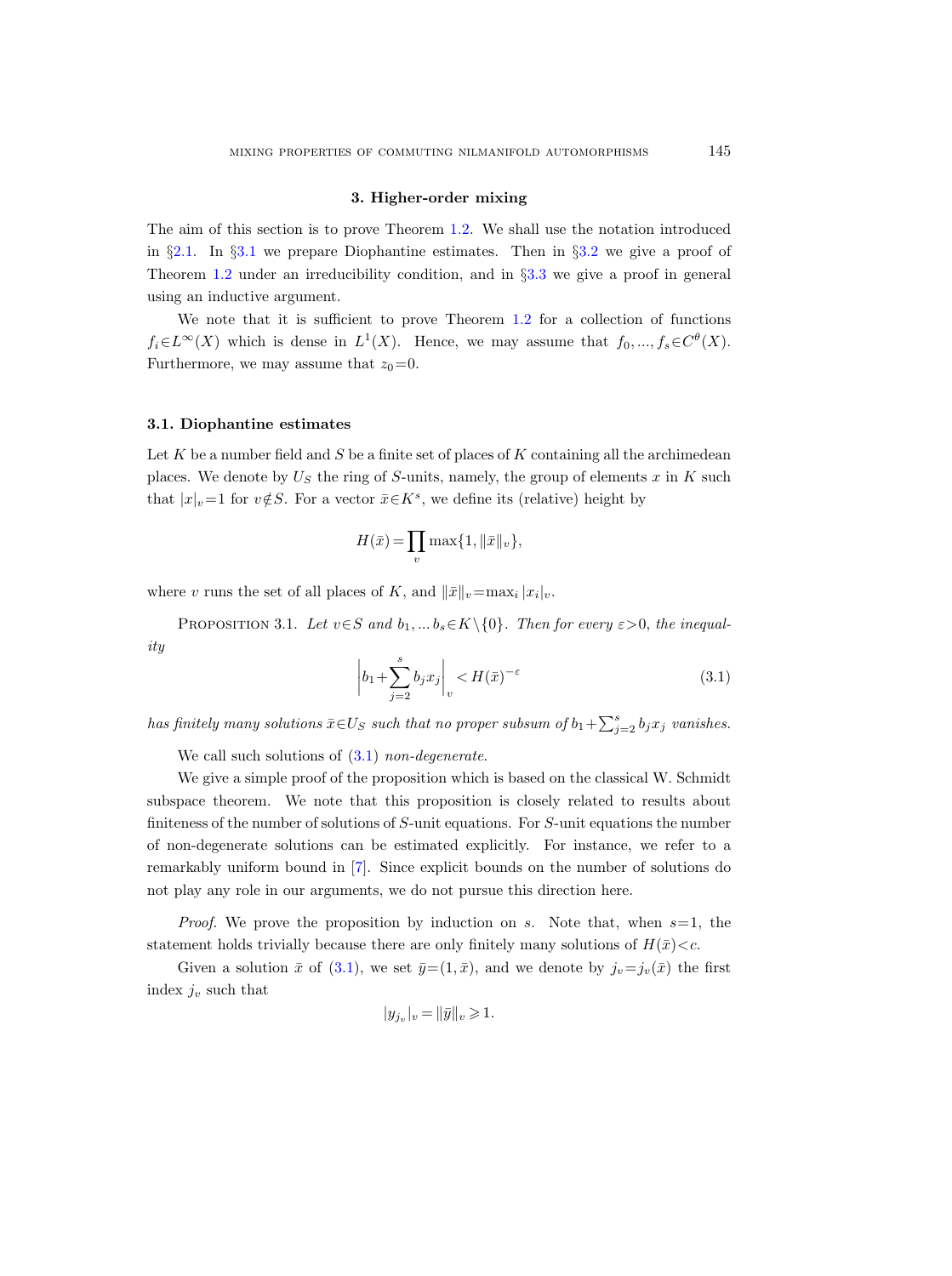Partitioning the set of solutions according to the index  $j_v$ , we may assume that this index is fixed.

We introduce a family of linear forms  $L_{wj}(\bar{y})$ , with  $w \in S$  and  $j=1, ..., s$ , defined by

$$
L_{wj}(\bar{y}) = \begin{cases} y_j, & \text{if } (w, j) \neq (v, j_v), \\ \sum_{j=1}^s b_j y_j, & \text{if } (w, j) = (v, j_v). \end{cases}
$$

Then, if  $\bar{y}=(1,\bar{x})$  corresponds to a solution of  $(3.1)$ ,

$$
\prod_{j=1}^{s} |L_{wj}(\bar{y})|_{w} = \prod_{j=1}^{s} |y_j|_{w}, \quad w \neq v,
$$
  

$$
\prod_{j=1}^{s} |L_{vj}(\bar{y})|_{v} = |L_{vj_v}(\bar{y})|_{v} \prod_{j \neq j_v} |y_j|_{v} < H(\bar{y})^{-\varepsilon} \prod_{j=1}^{s} |y_j|_{v},
$$

and, by the product formula,

$$
\prod_{w \in S} \prod_{j=1}^{s} |L_{wj}(\bar{y})|_{w} < H(\bar{y})^{-\varepsilon}.\tag{3.2}
$$

By the W. Schmidt subspace theorem [\[1,](#page-31-19) Corollary 7.2.5], all the solutions of [\(3.2\)](#page-19-0) are contained in a finite union of proper linear subspaces of  $K<sup>s</sup>$ . Partitioning solutions of [\(3.1\)](#page-18-2) according to these subspaces, we may assume that these solutions additionally satisfy a non-trivial linear relation

<span id="page-19-1"></span><span id="page-19-0"></span>
$$
c_1 + \sum_{j=2}^{s} c_j x_j = 0
$$
\n(3.3)

with  $c_1, ..., c_s \in K$ .

Suppose that  $c_1 \neq 0$ . Given a solution  $\bar{x}$  of [\(3.3\)](#page-19-1), we pick a minimal  $J\subset \{2, ..., s\}$  such that

<span id="page-19-2"></span>
$$
c_1 + \sum_{j \in J} c_j x_j = 0. \tag{3.4}
$$

Then no proper subsum in [\(3.4\)](#page-19-2) vanishes. It follows from the finiteness of the number of non-degenerate solutions of unit equations [\[1,](#page-31-19) Theorem 7.4.2] that  $x_j$ ,  $j \in J$ , varies over a finite set. This shows that for every solution  $\bar{x}$  of [\(3.3\)](#page-19-1) there exists  $j_0=2, ..., s$  such that  $x_{j0}$  belongs to a fixed finite set. Hence, in order to prove finiteness of non-degenerate solutions  $(3.1)$ , we may assume that  $x_{j_0}$  is fixed. Then  $(3.1)$  becomes

<span id="page-19-3"></span>
$$
\left| b_1 + b_{j_0} x_{j_0} + \sum_{j \neq j_0} b_j x_j \right|_v < H(\bar{x})^{-\varepsilon}.\tag{3.5}
$$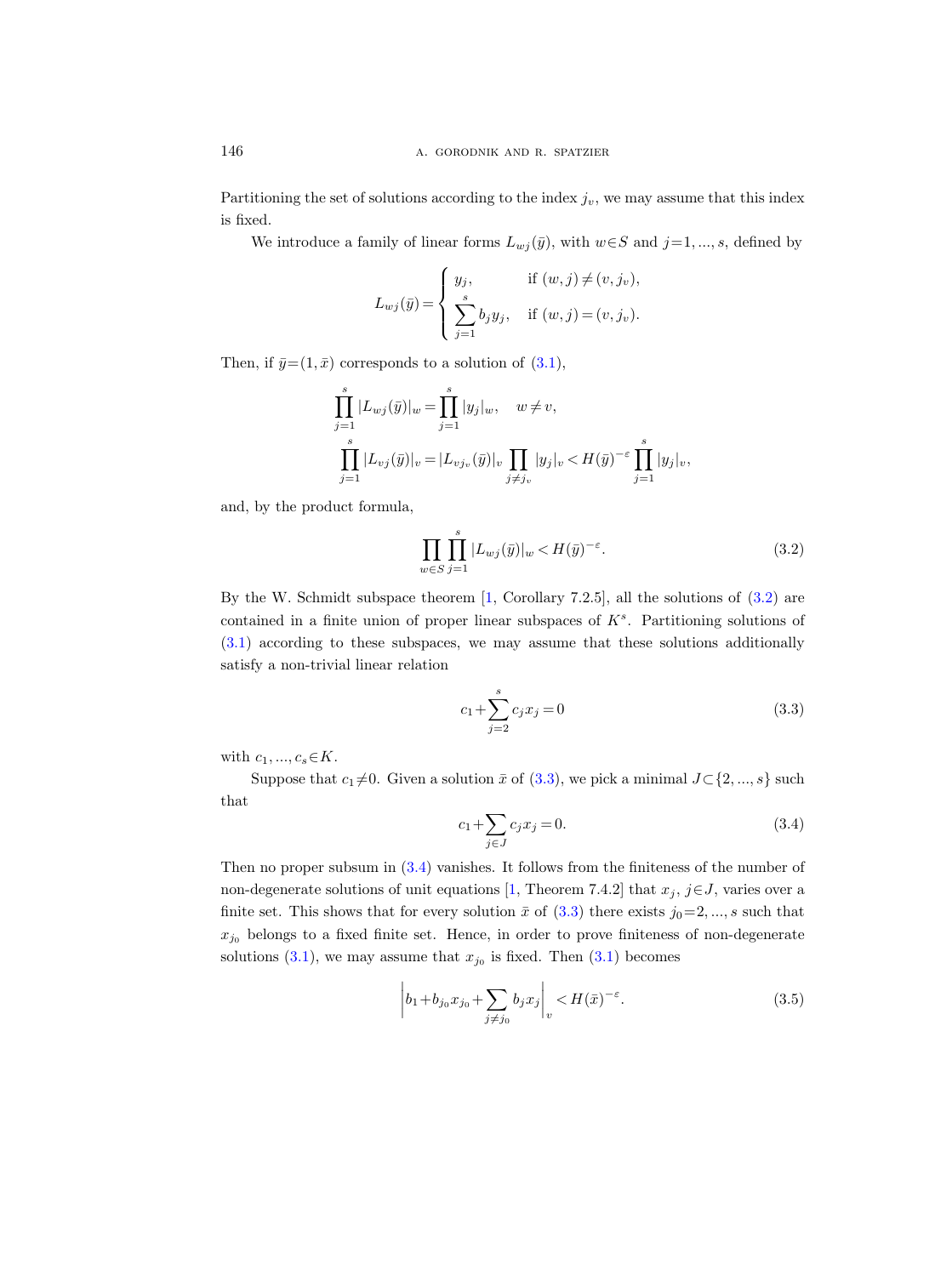Since we are assuming that no proper subsum in  $(3.1)$  vanishes,  $b_1+b_{j_0}x_{j_0}\neq 0$  and no proper subsum in [\(3.5\)](#page-19-3) vanishes either. Let  $\bar{x}' = (x_j : j \neq j_0)$ . Then  $H(\bar{x}') \le H(\bar{x})$ . Hence, by the inductive assumption, the number of non-degenerate solutions  $\bar{x}'$  of  $(3.5)$  is finite, and this implies the proposition in this case.

Now suppose that  $c_1=0$  in [\(3.3\)](#page-19-1). One of  $c_2, ..., c_s$  is non-zero, and for simplicity, we assume that  $c_s \neq 0$ . Then combining [\(3.1\)](#page-18-2) with [\(3.3\)](#page-19-1), we obtain that

<span id="page-20-1"></span>
$$
\left| b_1 + \sum_{j=2}^{s-1} (b_j - c_j b_s c_s^{-1}) x_j \right|_v < H(\bar{x})^{-\varepsilon}.
$$
 (3.6)

Given a solution  $\bar{x}$  of [\(3.6\)](#page-20-1), we pick a minimal  $J\subset \{2, ..., s-1\}$  such that

$$
\left|b_1 + \sum_{j \in J} (b_j - c_j b_s c_s^{-1}) x_j \right|_v < H(\bar{x})^{-\varepsilon},\tag{3.7}
$$

and no proper subsum of  $b_1 + \sum_{j \in J} (b_j - c_j b_s c_s^{-1}) x_j$  vanishes. Let  $\bar{x}' = (x_j : j \in J)$ . Since  $H(\bar{x}') \leq H(\bar{x})$ , it follows from the inductive hypothesis that  $\bar{x}'$  belongs to a fixed finite set. This proves that for every solution  $\bar{x}$  of [\(3.1\)](#page-18-2) there exists  $j_0=2, ..., s$  such that  $x_{j_0}$  belongs to a fixed finite set. Now we can finish the argument as in the previous paragraph, and this completes the proof of the proposition.  $\Box$ 

# <span id="page-20-0"></span>3.2. Higher-order mixing under irreducibility condition

We define the subspace W in  $\mathcal{L}(G)$ , the set of characters  $\mathcal{X}_0$  and the eigenvectors  $w_x$ with  $\chi \in \mathcal{X}_0$  as in §[2.5.](#page-9-0)

In this section we assume that  $D\pi(W)$  is not contained in any proper rational subspace. Let  $\{w_1, ..., w_k\}$  be a fixed basis of W. Consider a box map

$$
\iota: B \longrightarrow \mathcal{L}(G),
$$

$$
t \longmapsto \sum_{i=1}^{k} t_i w_i
$$

,

where  $B = [0, T_1] \times ... \times [0, T_k].$ 

<span id="page-20-2"></span>LEMMA 3.2. Let  $f_1, ..., f_s \in C(X), u_1, ..., u_s \in L(G), \beta_1, ..., \beta_s$  be automorphisms of G such that  $\beta_i = \text{id}$  of  $G/G', z_1, \ldots z_s \in \mathbb{Z}^l$ ,  $v_1, \ldots, v_s \in \mathcal{L}(G)$ , and  $x_1, \ldots, x_s \in X$ . Then

$$
\frac{1}{|B|} \int_B \left( \prod_{i=1}^s f_i(\exp(u_i)\beta_i(\alpha(z_i)(\exp(v_i + \iota(t))))x_i) \right) dt = \prod_{i=1}^s \int_X f_i d\mu + o(1)
$$

as  $\min\{\Vert z_i\Vert, \Vert z_i-z_j\Vert: i\neq j\} \rightarrow \infty$ . Moreover, the convergence is uniform over  $u_1, ..., u_s$ ,  $\beta_1, ..., \beta_s, v_1, ..., v_s, x_1, ... x_s,$  and functions  $f_1, ..., f_s$  with  $||f_i||_{C^{\theta}} \ll 1$ .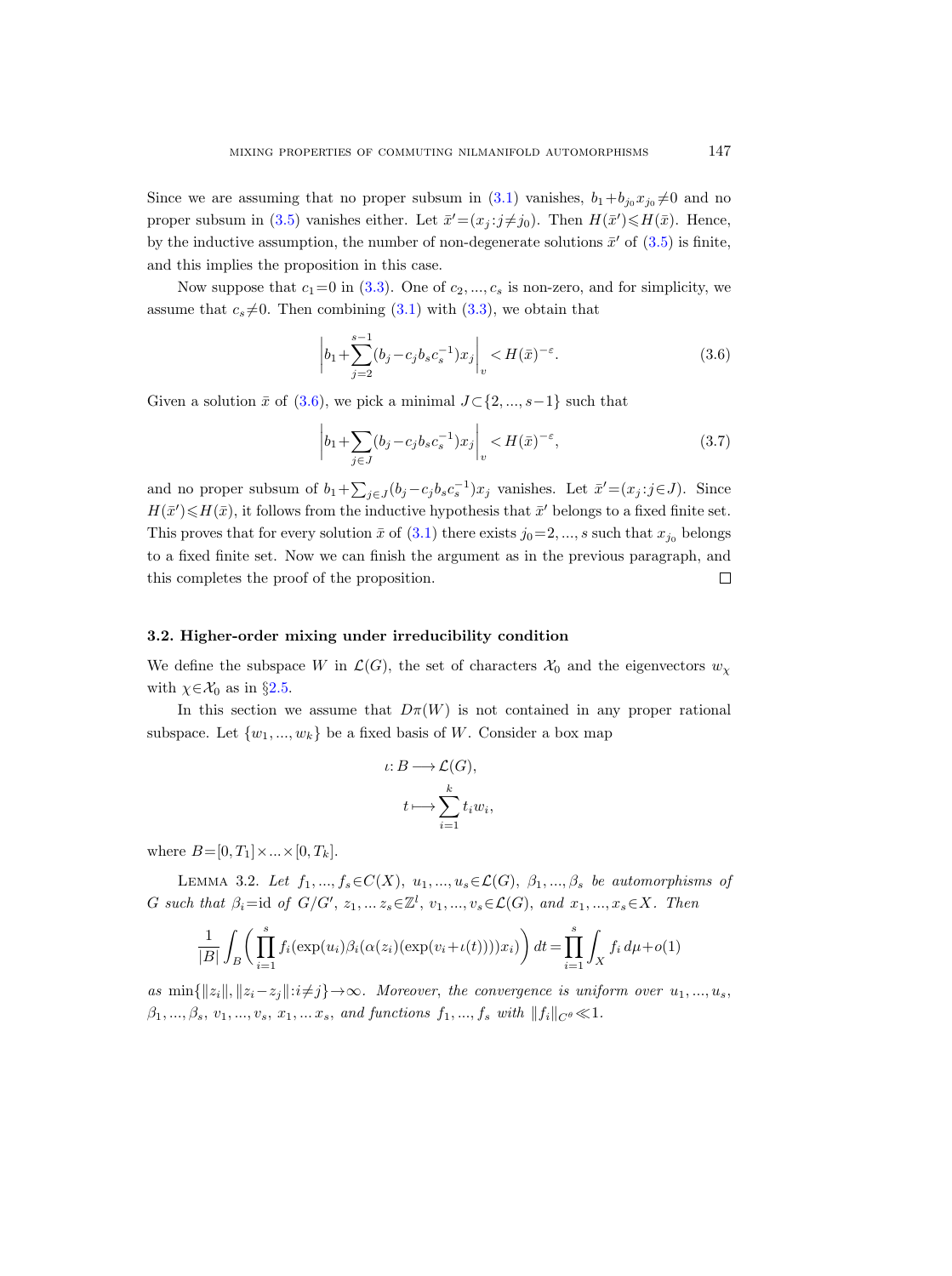148 **a.** GORODNIK AND R. SPATZIER

*Proof.* It is sufficient to prove the claim when  $f_1, ..., f_s$  belong to a dense family of functions in  $C(X)$ . Hence, without loss of generality, we may assume that the functions are Hölder with exponent  $\theta$ .

To prove the lemma, we apply Theorem [2.3](#page-8-1) to the product nilmanifold  $X^s = G^s / \Lambda^s$ . Suppose that the claim of the lemma fails. Then there exist  $\delta \in (0, \delta_0)$  and sequences  $f_1^{(n)},..., f_s^{(n)} \in C^{\theta}(X), u_1^{(n)},..., u_s^{(n)} \in \mathcal{L}(G), \beta_1^{(n)},..., \beta_s^{(n)}$  which satisfy  $\beta_i^{(n)} = id$  on  $G/G',$  $z_1^{(n)},...,z_s^{(n)} \in \mathbb{Z}^l$  satisfying

 $\min\{\|z_i^{(n)}\|, \|z_i^{(n)} - z_j^{(n)}\| : i \neq j\} \to \infty \text{ as } n \to \infty,$ 

 $v_1^{(n)},...,v_s^{(n)}\in\mathcal{L}(G),$  and  $x_1^{(n)},...,x_s^{(n)}\in X$  such that  $\begin{array}{c} \begin{array}{c} \begin{array}{c} \begin{array}{c} \end{array} \\ \end{array} \end{array} \end{array}$ 1  $|B|$ Z B  $\int_{0}^{s}$  $i=1$  $f_i^{(n)}(\exp(u_i^{(n)})\beta_i^{(n)}(\alpha(z_i^{(n)}) (\exp(v_i^{(n)}+\iota(t))))x_i^{(n)})\bigg)\,dt-\prod^s$  $i=1$ Z X  $\left|f_i^{(n)} d\mu\right|$  $>\delta \prod^s$  $||f_i^{(n)}||_{C^{\theta}}.$ 

We set  $f^{(n)} = f_1^{(n)} \otimes ... \otimes f_s^{(n)} : X^s \to \mathbb{R}, u^{(n)} = (u_1^{(n)}, ..., u_s^{(n)}) \in \mathcal{L}(G)^s$ ,

$$
\iota^{(n)}: B \longrightarrow \mathcal{L}(G)^s,
$$
  
\n
$$
t \longmapsto (D\beta_1^{(n)}D\alpha(z_1^{(n)})(v_1^{(n)} + \iota(t)), ..., D\beta_s^{(n)}D\alpha(z_s^{(n)})(v_s^{(n)} + \iota(t))),
$$

and  $x^{(n)} = (x_1^{(n)}, ..., x_s^{(n)}) \in X^s$ . Then

 $i=1$ 

$$
||f^{(n)}||_{C^{\theta}} \ll \prod_{i=1}^{s} ||f_i^{(n)}||_{C^{\theta}}
$$

and

$$
\left| \frac{1}{|B|} \int_B f^{(n)}(\exp(u^{(n)}) \exp(\iota^{(n)}(t)) x^{(n)}) dt - \int_X f^{(n)} d\mu^{\otimes s} \right| \gg \delta \| f^{(n)} \|_{C^{\theta}}.
$$

It follows from Theorem [2.3](#page-8-1) that there exists  $(a_1^{(n)},...,a_s^{(n)}) \in (\mathbb{Z}^d)^s \setminus \{0\}$  such that

<span id="page-21-1"></span>
$$
||a_1^{(n)}||, ..., ||a_s^{(n)}|| \ll \delta^{-L_1} \ll 1
$$
\n(3.8)

and

<span id="page-21-0"></span>
$$
\left| \sum_{j=1}^{s} \langle a_j^{(n)}, D\pi D\beta_j^{(n)} D\alpha(z_j^{(n)})(w_i) \rangle \right| \ll \frac{\delta^{-L_2}}{T_i} \ll 1 \quad \text{for all } i = 1, \dots, k. \tag{3.9}
$$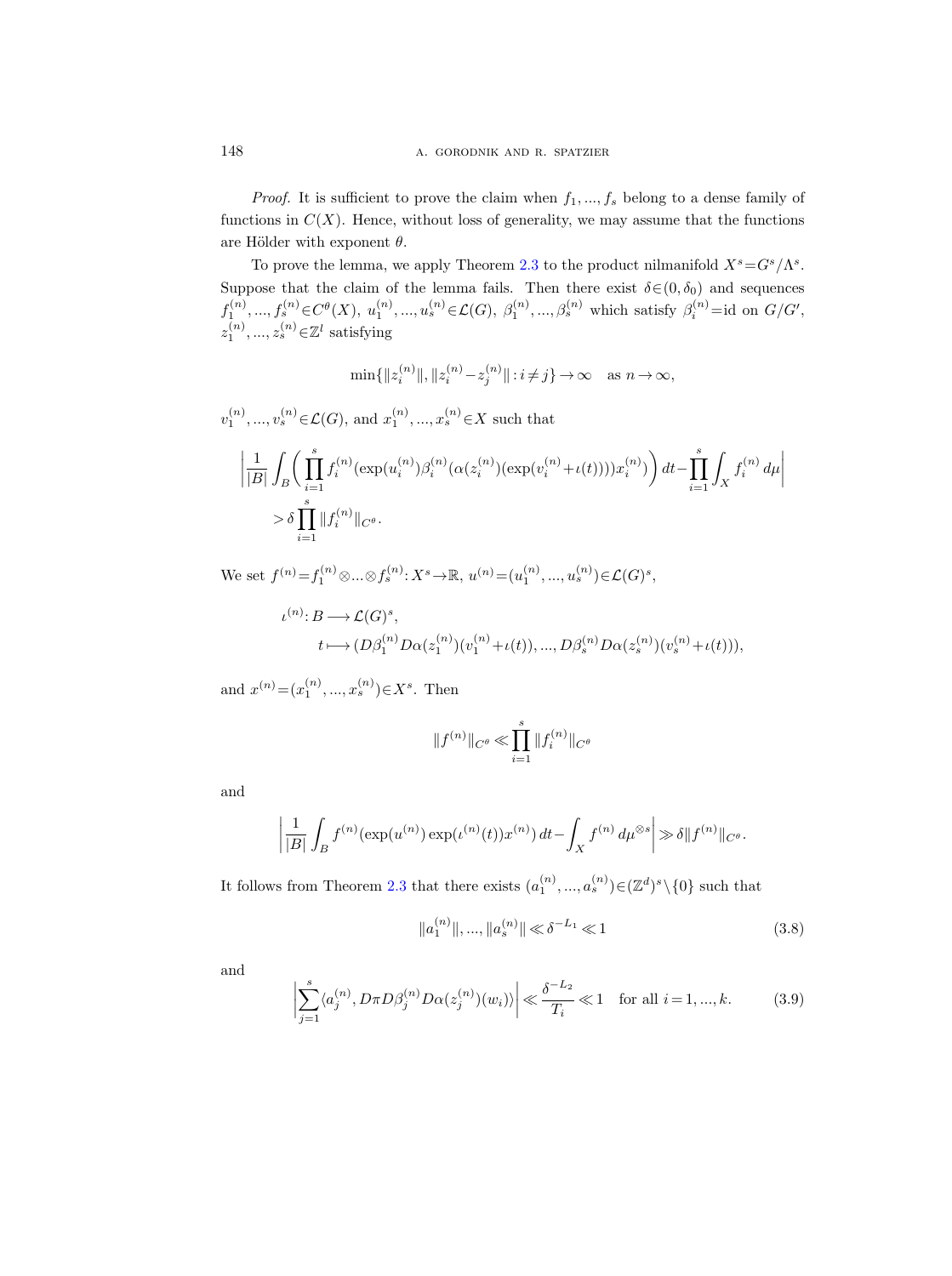Since  $\beta_j^{(n)} = id$  on  $G/G'$ , we have  $D \pi D \beta_j^{(n)} = D \pi$ . We rewrite [\(3.9\)](#page-21-0) in terms of vectors  $w_\chi, \chi \in \mathcal{X}_0$ , that satisfy  $D\alpha(z)w_\chi = \chi(z)w_\chi$  for  $z \in \mathbb{Z}^l$ . Since each  $w_\chi$  can be written as a linear combination of the  $w_i$ 's, it follows from  $(3.9)$  that

<span id="page-22-0"></span>
$$
\left| \sum_{j=1}^{s} \chi(z_j^{(n)}) \langle a_j^{(n)}, D\pi(w_\chi) \rangle \right| \ll 1 \quad \text{for all } \chi \in \mathcal{X}_0.
$$
 (3.10)

We observe that, because of [\(3.8\)](#page-21-1), the tuple  $(a_1^{(n)},...,a_s^{(n)})$  varies over a finite set. Hence, passing to a subsequence, we may assume that  $(3.10)$  holds for a fixed tuple  $(a_1, ..., a_s) \in$  $(\mathbb{Z}^d)^s \setminus \{0\}$ . After changing indices, we may assume that  $a_j \neq 0$  for  $j=1, ..., s'$ , and  $a_j = 0$ for  $j>s'$ . We note that this implies that

$$
b_j := \langle a_j, D\pi(w_\chi) \rangle \neq 0
$$
 for all  $j = 1, ..., s'$  and  $\chi \in \mathcal{X}_0$ .

Indeed, if  $\langle a_j, D\pi(w_\chi)\rangle=0$  for some j and  $\chi$ , then taking Galois conjugates we obtain that  $\langle a_i, D\pi(w_x)\rangle=0$  for all  $\chi\in\mathcal{X}_0$ . This implies that  $D\pi(W)$  is contained in a proper rational subspace and contradicts the irreducibility assumption.

We may cancel vanishing subsums from  $(3.10)$ , and passing to a subsequence, we may assume that no proper subsum in  $(3.10)$  vanishes.

Passing to a subsequence and changing indices, we may also assume that

<span id="page-22-1"></span>
$$
\max_{j=1,\dots,s'} \|z_j^{(n)}\| = \|z_1^{(n)}\|.
$$
\n(3.11)

By Lemma [2.1,](#page-5-1) there exists fixed  $c > 0$  such that

<span id="page-22-3"></span>
$$
\max_{\chi \in \mathcal{X}_0} |\chi(z)| \ge \exp(c||z||), \quad z \in \mathbb{Z}^l. \tag{3.12}
$$

Hence, passing to a subsequence, we may assume that

$$
|\chi_0(z_1^{(n)})| \ge \exp(c||z_1^{(n)}||)
$$

holds with a fixed  $\chi_0 \in \mathcal{X}_0$ . For this  $\chi_0$ , [\(3.10\)](#page-22-0) gives

<span id="page-22-2"></span>
$$
\left| b_0 + \sum_{j=1}^{s'} b_j x_j^{(n)} \right| \ll \exp(-c \|z_1^{(n)}\|),\tag{3.13}
$$

where  $x_j^{(n)} := \chi_0(z_j^{(n)} - z_1^{(n)})$ . It is clear that the  $b_j$ 's and  $x_j^{(n)}$ 's are S-units in a fixed number field, and to derive a contradiction, we apply the estimate of Proposition [3.1.](#page-18-0) We observe that there exists  $c_v>1$ ,  $v\in S$ , such that

$$
|\chi_0(z)|_v \leq \exp(c_v ||z||), \quad z \in \mathbb{Z}^l.
$$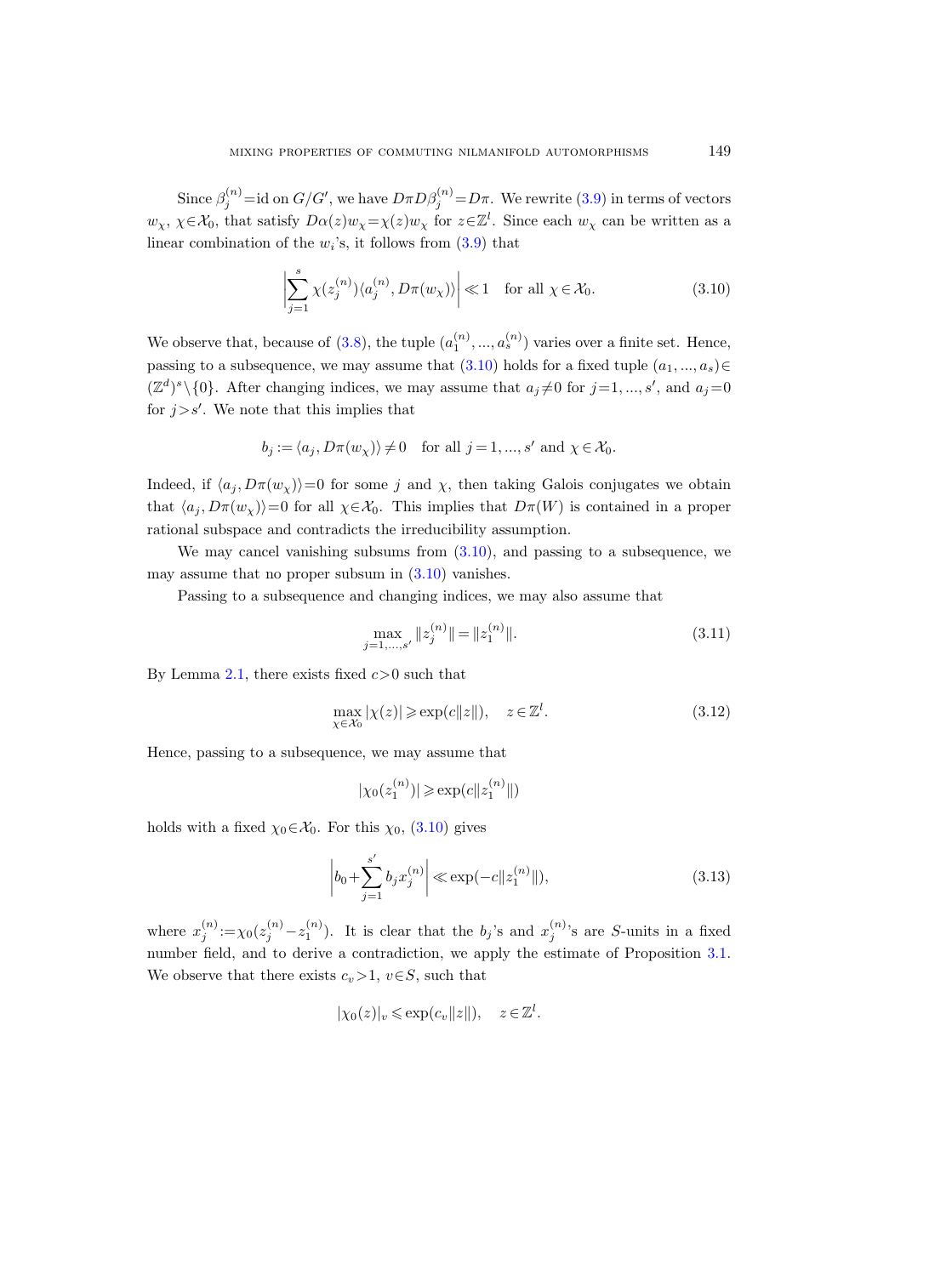Hence,

$$
|x_j^{(n)}|_v = |\chi_0(z_j^{(n)} - z_1^{(n)})|_v \le \exp(c_v ||z_j^{(n)} - z_1^{(n)}||),
$$

and, by [\(3.11\)](#page-22-1),

$$
H(\bar{x}^{(n)}) = \prod_{v \in S} \max\{1, |x_1^{(n)}|_v, ..., |x_{s'}^{(n)}|_v\}
$$
  
\$\leq \exp\left(\left(\sum\_{v \in S} c\_v\right) \max\_{1 \leq j \leq s'} \|z\_j^{(n)} - z\_1^{(n)}\|\right) \leq \exp\left(2\left(\sum\_{v \in S} c\_v\right) \|z\_1^{(n)}\|\right).

It follows from [\(3.13\)](#page-22-2) that

<span id="page-23-0"></span>
$$
\left| b_0 + \sum_{j=1}^{s'} b_j x_j^{(n)} \right| \ll H(\bar{x}^{(n)})^{-\varepsilon},\tag{3.14}
$$

with fixed  $\varepsilon > 0$ . According to our construction, no proper subsum in [\(3.14\)](#page-23-0) vanishes. Hence, it follows from Proposition [3.1](#page-18-0) that  $x^{(n)} = \chi_0(z_j^{(n)} - z_1^{(n)})$  runs over a finite set. As all elements in  $\mathcal{X}_0$  are conjugate under the Galois action, it follows that  $\chi(z_j^{(n)}-z_1^{(n)}),$ with  $\chi \in \mathcal{X}_0$ , also runs over a finite set. In particular,

$$
\max_{\chi \in \mathcal{X}_0} |\chi(z_j^{(n)} - z_1^{(n)})| \ll 1.
$$

On the other hand, by [\(3.12\)](#page-22-3),

$$
\max_{\chi\in\mathcal{X}_0}|\chi(z^{(n)}_j\!-\!z^{(n)}_1)|\!\rightarrow\!\infty.
$$

This contradiction proves the lemma.

Now we prove Theorem [1.2](#page-1-1) under the irreducibility condition. Without loss of generality, we may assume that  $z_0=0$ . We fix a fundamental domain  $F \subset G$  for  $G/\Lambda$ and set  $E = \exp^{-1}(F)$ . We may arrange that E is bounded and has piecewise smooth boundary. Then

$$
\int_X f_0(x) \bigg( \prod_{i=1}^s f_i(\alpha(z_i)(x)) \bigg) d\mu(x) = \int_E f_0(\exp(u)\Lambda) \bigg( \prod_{i=1}^s f_i(\exp(D\alpha(z_i)u)\Lambda) \bigg) du,
$$

where du denotes a suitably normalised Lebesgue measure on  $\mathcal{L}(G)$ . We choose a basis of  $\mathcal{L}(G)$  that contains the fixed basis  $\{w_i\}_i$  of W and tessellate  $\mathcal{L}(G)$  by cubes C of size  $\varepsilon$  with respect to this basis. Then

<span id="page-23-1"></span>
$$
\left| E \setminus \bigcup_{C \subset E} C \right| \ll \varepsilon. \tag{3.15}
$$

 $\Box$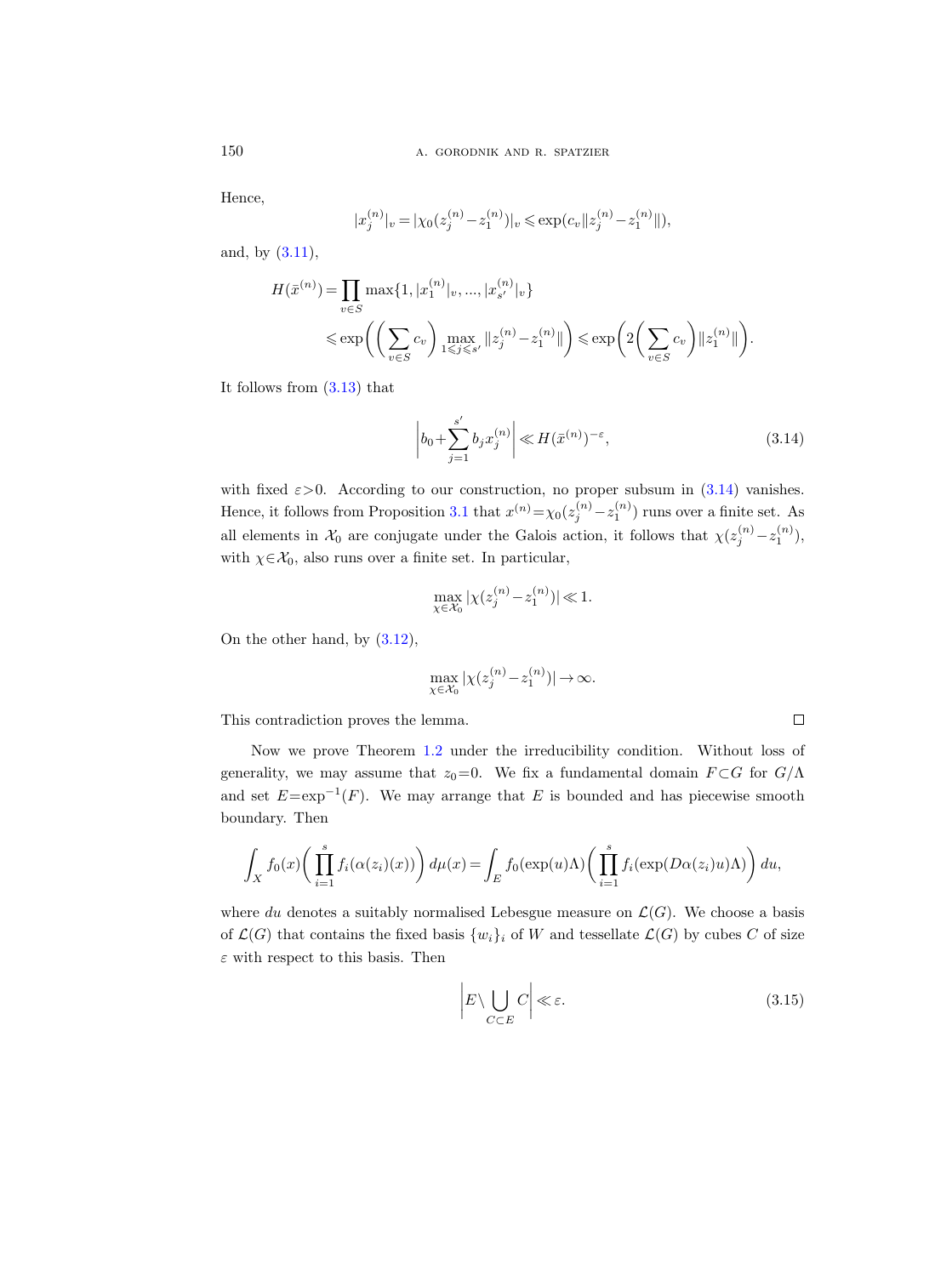For all  $u_1, u_2 \in C$ ,

<span id="page-24-0"></span>
$$
|f_0(\exp(u_1)\Lambda) - f_0(\exp(u_2)\Lambda)| \ll \varepsilon^{\theta}.
$$
 (3.16)

Here and later in the argument the implied constants may depend on the Hölder norms of  $f_0, ..., f_s$ . For every cube C, we pick a point  $u_C \in C$ . Then it follows from  $(3.15)$  and [\(3.16\)](#page-24-0) that

<span id="page-24-1"></span>
$$
\int_{E} f_0(\exp(u)\Lambda) \left( \prod_{i=1}^s f_i(\exp(D\alpha(z_i)u)\Lambda) \right) du
$$
\n
$$
= \sum_{C \subset E} \int_C f_0(\exp(u)\Lambda) \left( \prod_{i=1}^s f_i(\exp(D\alpha(z_i)u)\Lambda) \right) du + O(\varepsilon)
$$
\n
$$
= \sum_{C \subset E} f_0(\exp(u_C)\Lambda) \int_C \left( \prod_{i=1}^s f_i(\exp(D\alpha(z_i)u)\Lambda) \right) du + O(\varepsilon^{\theta}).
$$
\n(3.17)

Each cube C in the above sum can be written as  $C = B' + B$ , where B is a cube in W and  $B'$  is a cube in the complementary subspace.

Let

$$
N = N(z_1, ..., z_s) := \min\{\|z_i\|, \|z_i - z_j\| : i \neq j\}.
$$

It follows from Lemma [3.2](#page-20-2) that

<span id="page-24-2"></span>
$$
\frac{1}{|B|} \int_{B} \left( \prod_{i=1}^{s} f_i(\exp(v_i + D\alpha(z_i)(b))\Lambda) \right) db \to \prod_{i=1}^{s} \int_{X} f_i d\mu \tag{3.18}
$$

as  $N \rightarrow \infty$ , uniformly over  $v_1, \ldots v_s \in \mathcal{L}(G)$  and the cubes B (note that all the cubes are translates of a fixed cube). Hence, it follows that

$$
\frac{1}{|C|} \int_C \left( \prod_{i=1}^s f_i(\exp(D\alpha(z_i)(u))\Lambda) \right) du
$$
  
= 
$$
\frac{1}{|B'| |B|} \int_{B'} \int_B \left( \prod_{i=1}^s f_i(\exp(D\alpha(z_i)(b') + D\alpha(z_i)(b))\Lambda) \right) db db' \to \prod_{i=1}^s \int_X f_i d\mu
$$

as  $N \rightarrow \infty$ . Combining this with [\(3.17\)](#page-24-1), we deduce that

$$
\int_{E} f_0(\exp(u)\Lambda) \bigg( \prod_{i=1}^s f_i(\exp(D\alpha(z_i)u)\Lambda) \bigg) du
$$
\n
$$
= \bigg( \sum_{C \subset E} f_0(\exp(u_C)\Lambda) |C| \bigg) \prod_{i=1}^s \int_X f_i d\mu + \bigg( \sum_{C \subset E} |C| \bigg) o(1) + O(\varepsilon^{\theta}),
$$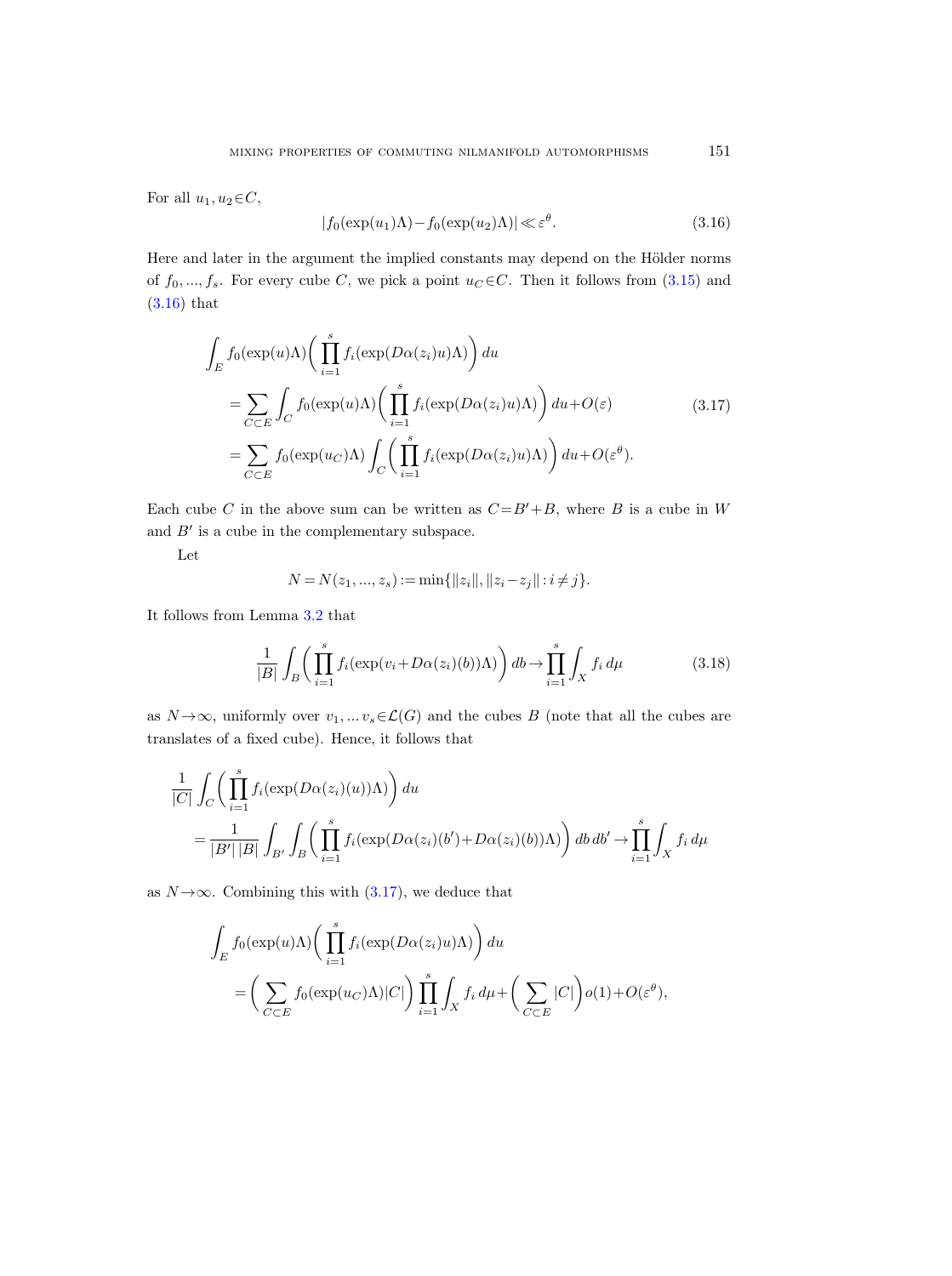where clearly  $\sum_{C \subset E} |C| = O(1)$ . Moreover, using  $(3.16)$  and  $(3.15)$ , we deduce that

$$
\sum_{C \subset E} f_0(\exp(u_C)\Lambda)|C| = \sum_{C \subset E} \left( \int_C f_0(\exp(u)\Lambda) du + O(|C|\varepsilon^{\theta}) \right)
$$
  
= 
$$
\int_E f_0(\exp(u)\Lambda) du + O(\varepsilon^{\theta}) = \int_X f_0 d\mu + O(\varepsilon^{\theta}).
$$

This implies that

$$
\int_X f_0(x) \bigg( \prod_{i=1}^s f_i(\alpha(z_i)(x)) \bigg) d\mu(x) = \int_E f_0(\exp(u)\Lambda) \bigg( \prod_{i=1}^s f_i(\exp(D\alpha(z_i)u)\Lambda) \bigg) du
$$

$$
= \prod_{i=0}^s \int_X f_i d\mu + o(1) + O(\varepsilon^\theta)
$$

as  $N \rightarrow \infty$ . This proves Theorem [1.2](#page-1-1) under the irreducibility condition. It is clear from the proof that convergence is uniform provided that  $||f_0||_{C^\theta}$ , ...,  $||f_s||_{C^\theta} \ll 1$ .

## <span id="page-25-0"></span>3.3. Higher-order mixing in general

We will apply an inductive argument which uses the result of §[3.2](#page-20-0) as a base case. In fact, we note that the argument in §[3.2](#page-20-0) implies that

<span id="page-25-1"></span>
$$
\int_{X} f_0(x) \left( \prod_{i=1}^s f_i(h_i \beta_i(\alpha(z_i)(x))) \right) d\mu(x) = \prod_{i=0}^s \int_{X} f_i d\mu + o(1) \tag{3.19}
$$

as  $N = N(z_1, ..., z_s) \rightarrow \infty$ , uniformly over functions  $f_0, ..., f_s$  with  $||f_i||_{C^\theta} \ll 1, h_1, ..., h_s \in G$ and automorphisms  $\beta_1, ..., \beta_s$  of G that preserve  $\Lambda$  and act trivially on  $G/G'$ . Indeed, Lemma  $3.2$  implies that in  $(3.18)$  we more generally have

$$
\frac{1}{|B|} \int_B \left( \prod_{i=1}^s f_i(h_i \beta_i (\exp(v_i + D\alpha(z_i)(b))) \Lambda) \right) db = \prod_{i=1}^s \int_X f_i d\mu + o(1)
$$

as  $N \rightarrow \infty$ , uniformly over  $f_0, ..., f_s$  with  $||f_i||_{C^\theta} \ll 1, h_1, ..., h_s \in G$ , automorphisms  $\beta_1, ...,$  $\beta_s$ , and  $v_1, \ldots v_s \in \mathcal{L}(G)$ . Then the rest of the argument carries over and implies [\(3.19\)](#page-25-1).

Let W be the Lie subalgebra of  $\mathcal{L}(G)$  introduced in §[2.5.](#page-9-0) By [\[23,](#page-32-4) §5.5], there exists a closed connected normal subgroup M of G such that  $M/(M \cap \Lambda)$  is compact, and

$$
\overline{\exp(W)g\Lambda} = Mg\Lambda \quad \text{for almost every } g \in G.
$$

Since we may replace the lattice  $\Lambda$  by its conjugate, we assume that

$$
\exp(W)\Lambda = M\Lambda.
$$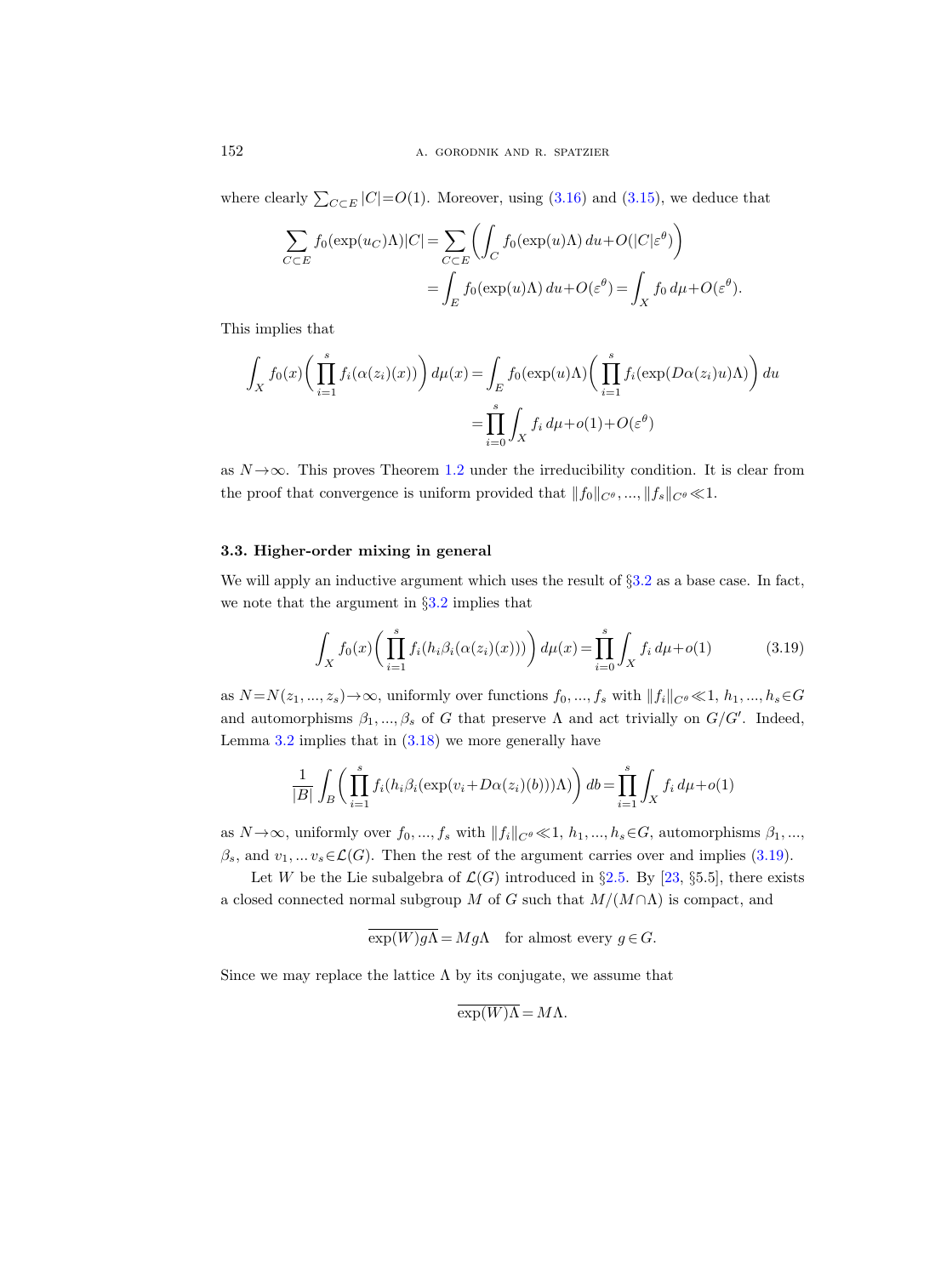We note that the group  $M$  satisfies the following properties:

- (i) M is  $\alpha(\mathbb{Z}^l)$ -invariant;
- (ii)  $D\pi(W)$  is not contained in a proper rational subspace of  $\mathcal{L}(M/M')$ ;
- (iii)  $[G, M] \subset M'.$

Properties (i)–(iii) can be verified exactly as in the proof of [\[9,](#page-31-17) Lemma 3.4].

To apply induction, we observe that the nilmanifold  $X = G/\Lambda$  fibers over the nilmanifold of  $Y = G/M\Lambda$  with fibers isomorphic to  $R = M\Lambda/\Lambda \simeq M/(M \cap \Lambda)$ . The invariant measure  $\mu$  on X decomposes as

$$
\int_X f d\mu = \int_Y \int_R f(yr) d\mu_R(r) d\mu_Y(y), \quad f \in C(X),
$$

where  $\mu_Y$  and  $\mu_R$  denote the normalised invariant measures on Y and R, respectively. It follows from (i) that the fibration  $X \to Y$  is  $\alpha(\mathbb{Z}^l)$ -equivariant. Hence, we obtain

<span id="page-26-0"></span>
$$
\int_{X} f_0(x) \left( \prod_{i=1}^s f_i(\alpha(z_i)(x)) \right) d\mu(x)
$$
\n
$$
= \int_{Y} \left( \int_{R} f_0(yr) \left( \prod_{i=1}^s f_i(\alpha(z_i)(y)\alpha(z_i)(r)) \right) d\mu_R(r) \right) d\mu_Y(y) \qquad (3.20)
$$
\n
$$
= \int_{F} \left( \int_{R} f_0(gr) \left( \prod_{i=1}^s f_i(\alpha(z_i)(g)\alpha(z_i)(r)) \right) d\mu_R(r) \right) dm_F(g),
$$

where  $F \subset G$  is a bounded fundamental set for  $G/M\Lambda$ , and  $m_F$  is the measure on F induced by  $\mu_Y$ . We write

$$
\alpha(z_i)(g) = a_i m_i \lambda_i \quad \text{with } a_i \in F, m_i \in M \text{ and } \lambda_i \in \Lambda, i = 1, ..., s.
$$

Then

$$
\int_{R} f_0(gr) \left( \prod_{i=1}^s f_i(\alpha(z_i)(g)\alpha(z_i)(r)) \right) d\mu_R(r)
$$

$$
= \int_{R} f_0(gr) \left( \prod_{i=1}^s f_i(a_i m_i \beta_i(\alpha(z_i)(r))) \right) d\mu_R(r),
$$

where the  $\beta_i$ 's are the transformations of S induced by the automorphisms  $m \mapsto \lambda_i m \lambda_i^{-1}$ of M. By (ii), the subspace  $W\subset\mathcal{L}(M)$  satisfies the irreducibility assumption of §[3.2,](#page-20-0) and by (iii), the automorphisms  $\beta_i$  act trivially on  $M/M'$ . Let

$$
\phi_0(r) := f_0(gr)
$$
 and  $\phi_i(r) := f_i(a_ir), i = 1, ..., s.$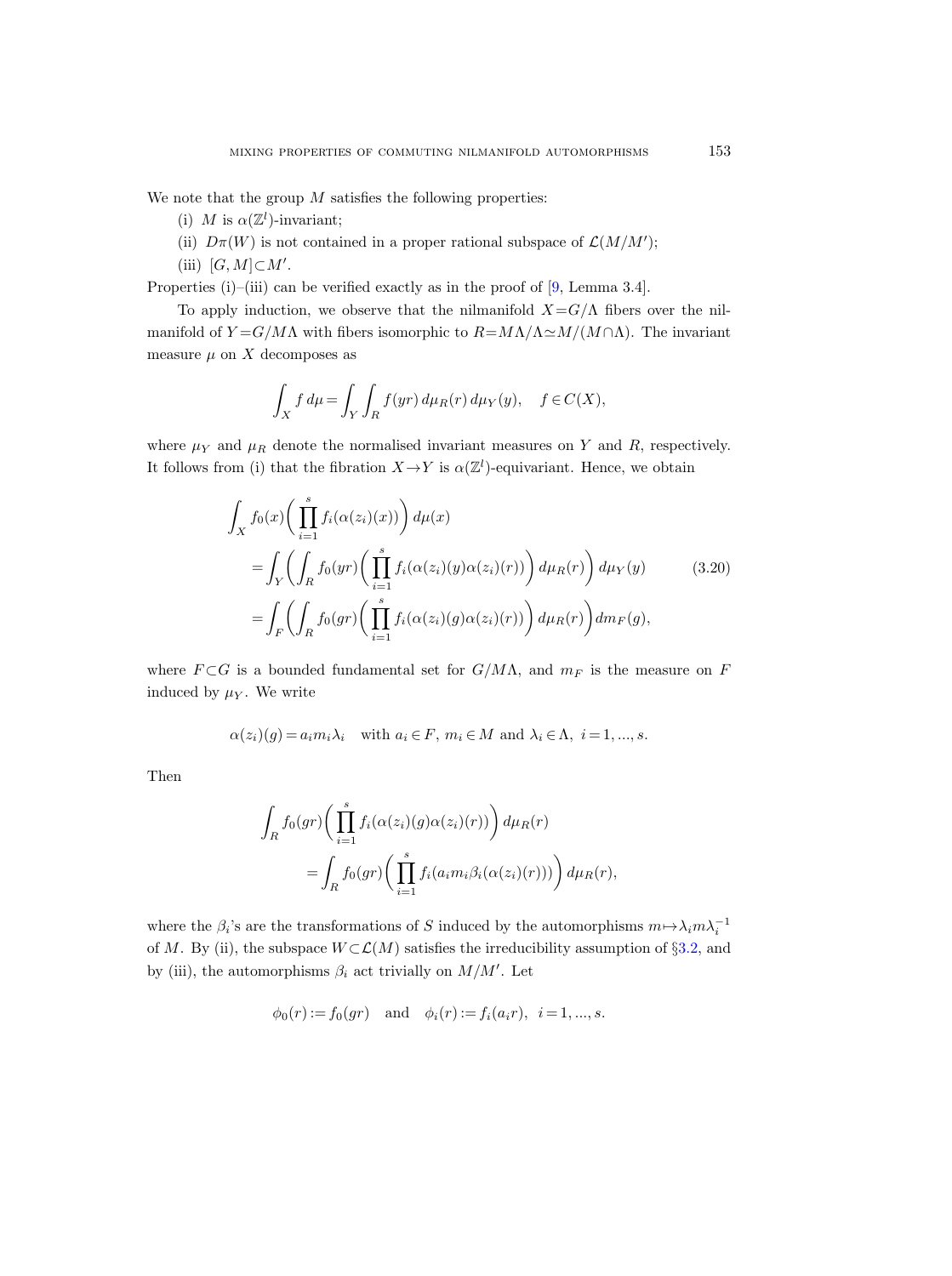Since  $F \subset G$  is bounded, we have  $\|\phi_i\|_{C^\theta} \ll \|f_i\|_{C^\theta} \ll 1$ . Hence, it follows from [\(3.19\)](#page-25-1) that

$$
\int_R \phi_0(r) \bigg( \prod_{i=1}^s \phi_i(m_i \beta_i(\alpha(z_i)(r))) \bigg) d\mu_R(r) = \prod_{i=0}^s \int_R \phi_i d\mu_R + o(1)
$$

as  $N \rightarrow \infty$ , uniformly over  $g \in F$ ,  $m_1, ..., m_s \in M$ , and the automorphisms  $\beta_1, ..., \beta_s$ . Since  $a_i M\Lambda = \alpha(z_i)(g) M\Lambda$ , this implies that

$$
\int_{R} f_0(gr) \left( \prod_{i=1}^s f_i(\alpha(z_i)(g)\alpha(z_i)(r)) \right) d\mu_R(r) = \prod_{i=0}^s \int_{R} f_i(\alpha(z_i)(g)r) d\mu_R(r) + o(1) \quad (3.21)
$$

as  $N \rightarrow \infty$ , uniformly over  $g \in F$ . Let  $\bar{f}_i$  be the function on Y defined by

<span id="page-27-0"></span>
$$
y \longmapsto \int_{R} f_i(yr) d\mu_R(r).
$$

Combining  $(3.20)$  and  $(3.21)$ , we deduce that

$$
\int_X f_0(x) \bigg( \prod_{i=1}^s f_i(\alpha(z_i)(x)) \bigg) d\mu(x) = \int_Y \bar{f}_0(y) \bigg( \prod_{i=1}^s \bar{f}_i(\alpha(z_i)(y)) \bigg) d\mu_Y(y) + o(1)
$$

as  $N \rightarrow \infty$ . Finally, it follows by induction on  $dim(X)$  that

$$
\int_Y \bar{f}_0(y) \bigg( \prod_{i=1}^s \bar{f}_i(\alpha(z_i)(y)) \bigg) d\mu_Y(y) = \prod_{i=0}^s \int_Y \bar{f}_i d\mu_Y + o(1) = \prod_{i=0}^s \int_X f_i d\mu + o(1).
$$

The above argument implies uniform convergence provided that  $||f_0||_{C^\theta}, ..., ||f_s||_{C^\theta} \ll 1$ . This completes the proof of Theorem [1.2.](#page-1-1)

## 4. Exponential mixing of shapes

While we have proved exponential 2-mixing and 3-mixing for  $\mathbb{Z}^l$ -actions by automorphisms on nilmanifolds, we do not know if exponential mixing of higher orders holds for them in general. This would require a quantitative version of Proposition [3.1](#page-18-0) which seems to be out of reach of available number-theoretic methods. Nonetheless, we prove a weak form of exponential mixing where the error term is controlled by

$$
N_*(z_0, ..., z_s) := \min_{\substack{\chi \in \mathcal{X}(\alpha) \\ i \neq j}} \min_{\substack{|\chi(z_i - z_j)| \geq 1 \\ i \neq j}} |\chi(z_i - z_j)|
$$

<span id="page-27-1"></span>with notation as in §[2.1.](#page-4-0) This, in particular, implies exponential mixing for Anosov shapes—Theorem [1.3.](#page-2-0)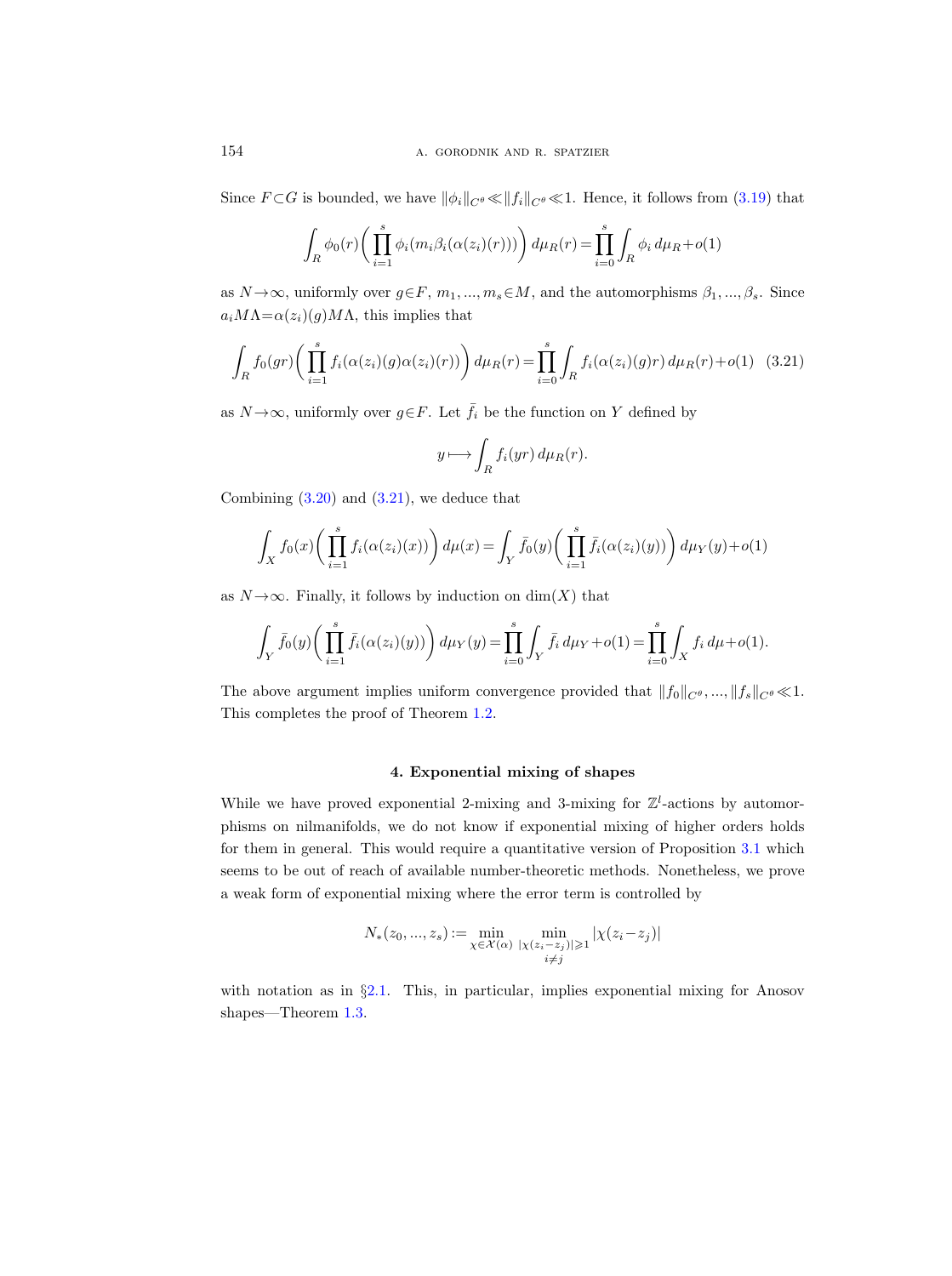THEOREM 4.1. Let  $\alpha: \mathbb{Z}^l \to \text{Aut}(X)$  be an action on a compact nilmanifold X such that every  $\alpha(z)$ ,  $z\neq0$ , is ergodic. Then there exists  $\eta=\eta(\theta)>0$  such that, for every  $f_0, ..., f_s \in C^{\theta}(X)$  and  $z_0, ..., z_s \in \mathbb{Z}^l$ ,

$$
\int_{X} \left( \prod_{i=0}^{s} f_{i}(\alpha(z_{i})x) \right) d\mu(x) = \prod_{i=0}^{s} \int_{X} f_{i} d\mu + O\left( N_{*}(z_{0}, ..., z_{s})^{-\eta} \prod_{i=0}^{s} ||f_{i}||_{C^{\theta}} \right).
$$
 (4.1)

*Proof.* We adapt the method of the proof of  $[9,$  Theorem 1.2 from our previous paper. Since the proof is quite similar to the argument in this paper, we will only give an outline.

We take a character  $\chi \in \mathcal{X}(\alpha)$  and the corresponding eigenvector  $w \in \mathcal{L}(G)$ . If  $\chi$  is real, we denote by  $W$  the corresponding 1-dimensional eigenspace. Otherwise, we denote by  $W$ the 2-dimensional subspace  $\langle w, \overline{w} \rangle \cap \mathcal{L}(G)$ . Then  $D\alpha(z)|_W = r(z)\omega(z)$ , where  $r(z)=|\chi(z)|$ and  $\omega(z)$  is a rotation. We assume in addition that  $\chi^2 \notin \mathcal{X}(\alpha)$ . Then W is closed under the Lie bracket.

We first treat the irreducible case: namely, when  $D\pi(W)$  is not contained in a proper rational subspace. Without loss of generality,  $N_*$ >1. Then for all  $i\neq j$ ,  $|\chi(z_i-z_j)|\neq 1$ and after changing indexes,  $|\chi(z_0)| < |\chi(z_1)| < ... < |\chi(z_s)|$ . We may also assume that  $z_0 = 0$ . We fix a basis of  $\mathcal{L}(G)$  which contains a basis of W and tessellate  $\mathcal{L}(G)$  by cubes of size  $\varepsilon$  with respect to this basis. Then the integral

$$
\int_X f_0(x) \bigg( \prod_{i=1}^s f_i(\alpha(z_i)x) \bigg) d\mu(x)
$$

can be approximated by a sum of the integrals

$$
\int_C \bigg( \prod_{i=1}^s f_i(\exp(D\alpha(z_i)u)\Lambda) \bigg) du
$$

with the error of size  $O(\varepsilon^{\theta}\prod_{i=1}^{s}||f||_{C^{\theta}})$ . Since  $C = B' + B$ , where B is a cube in W and  $B'$  is a cube in the complementary subspace, the above integral can be written as

$$
\int_{B'} \int_B \bigg( \prod_{i=1}^s f_i(\exp(D\alpha(z_i)b' + D\alpha(z_i)b)\Lambda) \bigg) db db'.
$$

For every cube B, we take a box map  $\iota_B: [0, \varepsilon]^{\dim(W)} \to B$  that parameterises B. Then, by [\[9,](#page-31-17) Proposition 4.2], there exists  $\varkappa > 0$  such that

$$
\frac{1}{|B|} \int_{B} \left( \prod_{i=1}^{s} f_i(\exp(v_i + D\alpha(z_i)b)\Lambda) \right) db
$$
  
\n
$$
= \varepsilon^{-\dim(W)} \int_{[0,\varepsilon]^{\dim(W)}} \left( \prod_{i=1}^{s} f_i(\exp(v_i + r(z_i)\omega(z_i)\iota_B(t))\Lambda) \right) dt
$$
  
\n
$$
= \prod_{i=1}^{s} \int_{X} f_i d\mu + O\left(\sigma^{-\varkappa} \prod_{i=1}^{s} ||f||_{C^{\theta}}\right)
$$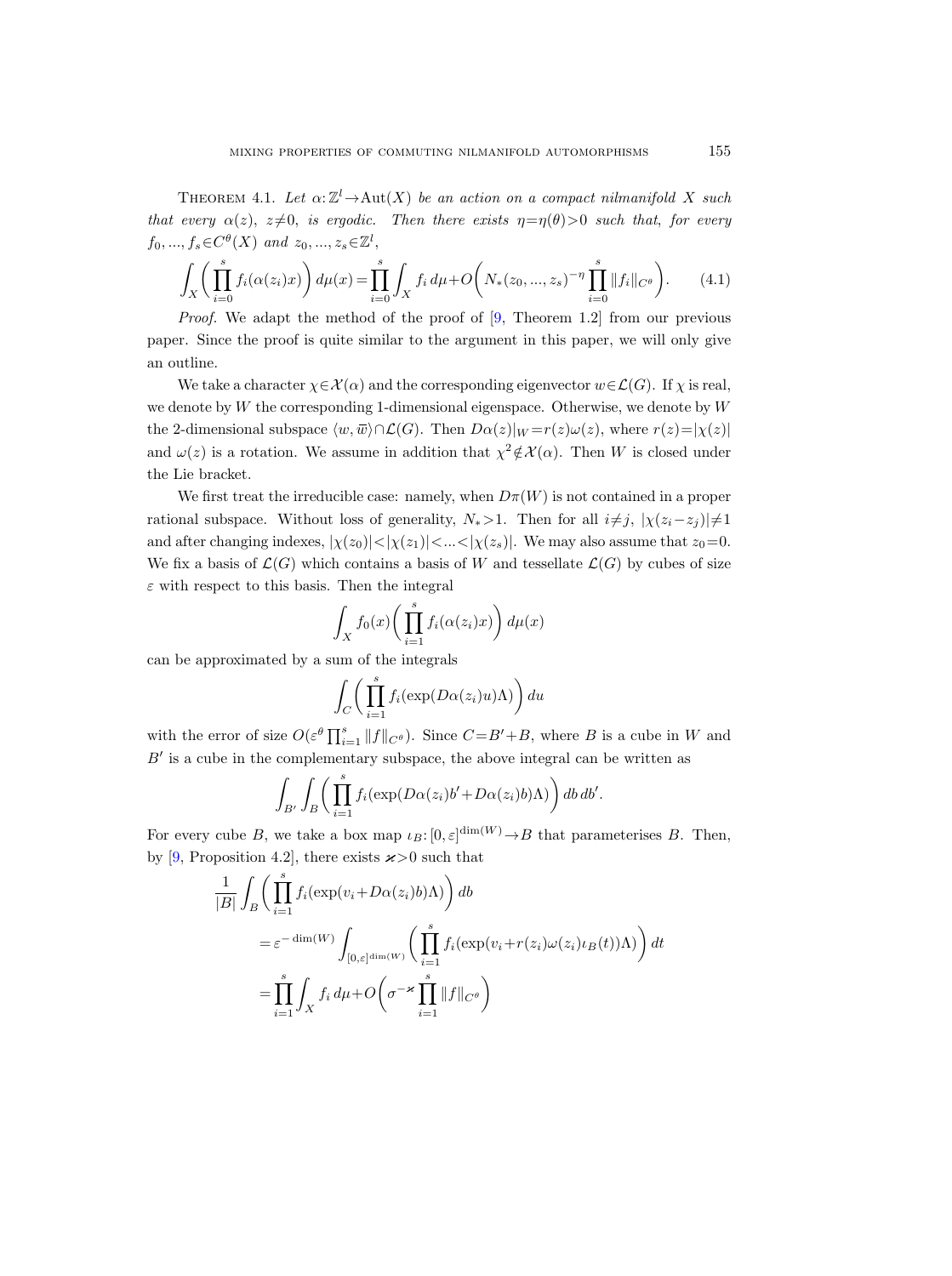uniformly over  $v_1, ..., v_s \in \mathcal{L}(G)$ , where  $\sigma = \min\{\varepsilon r(z_1), r(z_s)/r(z_{s-1}), ..., r(z_2)/r(z_1)\}$ . We note that the Diophantine condition for the box map  $t \mapsto \omega(z_i) \iota_B(t)$ , which is required in  $[9,$  Proposition 4.2], is satisfied because W is spanned by vectors with algebraic co-ordinates and [\[1,](#page-31-19) Theorem 7.3.2] applies. Since this estimate is uniform over the  $v_i$ 's, it follows that

$$
\frac{1}{|C|} \int_C \bigg( \prod_{i=1}^s f_i(\exp(D\alpha(z_i)u)\Lambda) \bigg) du = \prod_{i=1}^s \int_X f_i d\mu + O\bigg(\sigma^{-\varkappa} \prod_{i=1}^s \|f\|_{C^\theta}\bigg),
$$

and we deduce that

$$
\int_X f_0(x) \bigg( \prod_{i=1}^s f_i(\alpha(z_i)x) \bigg) d\mu(x) = \prod_{i=1}^s \int_X f_i d\mu + O\bigg( (\varepsilon^{\theta} + \sigma^{-\varkappa}) \prod_{i=1}^s \|f\|_{C^{\theta}} \bigg).
$$

We refer to the proof of [\[9,](#page-31-17) Theorem 1.2] for details. Choosing  $\varepsilon = r(z_1)^{-1/2}$  implies the claim of the theorem in the irreducible case.

To give a proof in general, we use induction on  $dim(X)$ . This argument is very similar to §[2.6.](#page-16-0) If  $exp(W)\Lambda \neq X$ , we consider the  $\alpha$ -equivariant fibration  $X \to Y$  defined by the closure. The above argument implies that

$$
\int_X f_0(x) \bigg( \prod_{i=1}^s f_i(h_i \beta_i(\alpha(z_i) x)) \bigg) d\mu(x) = \prod_{i=1}^s \int_X f_i d\mu + O\bigg(N_*^{-\eta} \prod_{i=1}^s \|f\|_{C^\theta}\bigg)
$$

uniformly over  $h_1, ..., h_s \in G$  and automorphisms  $\beta_1, ..., \beta_s \in Aut(X)$  that act trivially on  $G/G'$ . (In fact, this uniformity was part of [\[9,](#page-31-17) Proposition 4.2].) Then as in  $\S 2.6$ ,

$$
\int_X f_0(x) \left( \prod_{i=1}^s f_i(\alpha(z_i)x) \right) d\mu(x)
$$
\n
$$
= \int_Y \bar{f}_0(x) \left( \prod_{i=1}^s \bar{f}_i(\alpha(z_i)x) \right) d\mu_Y(x) + O\left(N_*^{-\eta} \prod_{i=1}^s \|f\|_{C^\theta}\right),
$$

where  $\bar{f}_0, ..., \bar{f}_s \in C^{\theta}(Y)$ . Now the claim follows by induction on dimension.

Remark 4.2. In the irreducible case of the above proof, we can replace  $N_*(z_0, ..., z_s)$ by

 $\Box$ 

$$
N'_{*}(z_{0},...,z_{s}) := \max_{\chi \in \mathcal{X}'(\alpha)} \min_{\substack{|\chi(z_{i}-z_{j})| \geq 1 \\ i \neq j}} |\chi(z_{i}-z_{j})|,
$$

which provides a better estimate.

*Proof of Theorem* [1.3](#page-2-0). We note that if in Theorem [4.1](#page-27-1) we assume that  $\alpha(z_i-z_j)$  are Anosov for all  $i \neq j$ , then  $N_*(z_0, ..., z_s) > 1$  and  $N_*(nz_0, ..., nz_s) = N_*(z_0, ..., z_s)^n$ . Hence, Theorem [1.3](#page-2-0) follows directly from Theorem [4.1.](#page-27-1) $\Box$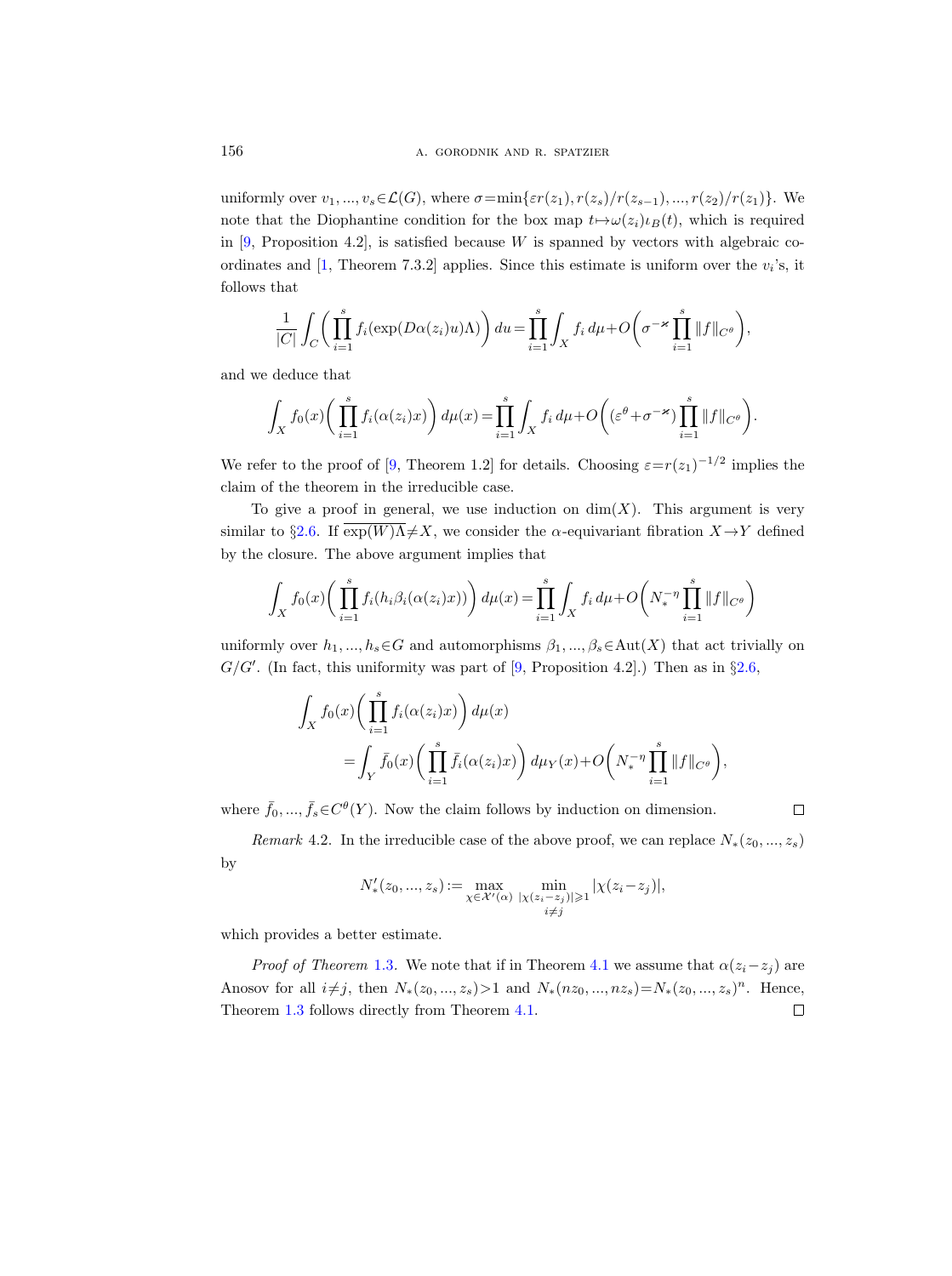#### 5. Cocycle rigidity

We now apply exponential 2-mixing to prove smooth cocycle rigidity for genuinely higherrank abelian actions by automorphisms of nilmanifolds—Theorem [1.5.](#page-3-1) The proof is based on the "higher-rank trick" from [\[11\]](#page-31-12).

Let  $\mathbb{Z}^l \to \text{Aut}(X)$  be an action on a compact nilmanifold X and  $c: \mathbb{Z}^l \times X \to \mathbb{R}$  be a cocycle. Assume that there is a rank-2 subgroup  $\langle a, b \rangle$  of  $\mathbb{Z}^l$  such that all its non-zero elements act ergodically on X.

First, we note that the map  $c_0: \mathbb{Z}^l \to \mathbb{R}$  defined by  $z \mapsto \int_X c(z, x) d\mu(x)$  is a homomorphism by the cocycle property. Then  $c-c_0$  is also a cocycle, and it will suffice to prove the theorem for  $c - c_0$ . Thus, we will assume that all functions  $c(z, \cdot)$  for  $z \in \mathbb{Z}^l$  satisfy  $\int_X c(z, x) d\mu(x) = 0.$ 

Let  $f(x)=c(a,x)$ . We shall show that there exists  $\phi\in L^2(X)$  such that

<span id="page-30-0"></span>
$$
f = \phi \circ a - \phi. \tag{5.1}
$$

We will apply our previous results [\[9,](#page-31-17)  $\S6$ ]. By [9, Theorem 6.1], it suffices to show that

$$
\sigma^2:=\int_X f^2\,d\mu+2\sum_{i=1}^\infty\int_X (f\circ a^i)f\,d\mu=\sum_{i=-\infty}^\infty\langle f\circ a^i,f\rangle=0.
$$

We note that the assumption of this theorem is verified in [\[9,](#page-31-17)  $\S6$ ] using exponential mixing of a. Let  $h(x)=c(b^j, x)$ . It follows from the cocycle property that

$$
f \circ b^j - f = h \circ a - h.
$$

Hence,

$$
\sum_{i=-n}^{n} (f \circ a^{i}b^{j} - f \circ a^{i}) = \sum_{i=-n}^{n} (h \circ a^{i+1} - h \circ a^{i}) = h \circ a^{n+1} - h \circ a^{-n},
$$

and it follows from exponential mixing that

$$
\sigma^2 = \sum_{i=-\infty}^{\infty} \langle f \circ a^i b^j, f \rangle \quad \text{for every } j \in \mathbb{Z}.
$$

On the other hand, by the exponential mixing for the group  $\langle a, b \rangle$  established in Theorem [1.1,](#page-1-0)

$$
\sum_{i,j\in\mathbb{Z}}\langle f\!\circ\! a^ib^j,f\rangle\!<\!\infty.
$$

This implies that  $\sigma^2 = 0$  and proves [\(5.1\)](#page-30-0).

Now using the cocycle regularity result [\[9,](#page-31-17) Theorem 7.1] established in our previous paper, we deduce that [\(5.1\)](#page-30-0) also has a  $C^{\infty}$  solution. Finally, since a acts ergodically, it follows from [\[11,](#page-31-12) Lemma 4.1] that

$$
c(z, \cdot) = \phi \circ z - \phi \quad \text{for all } z \in \mathbb{Z}^l.
$$

This completes the proof of Theorem [1.5.](#page-3-1)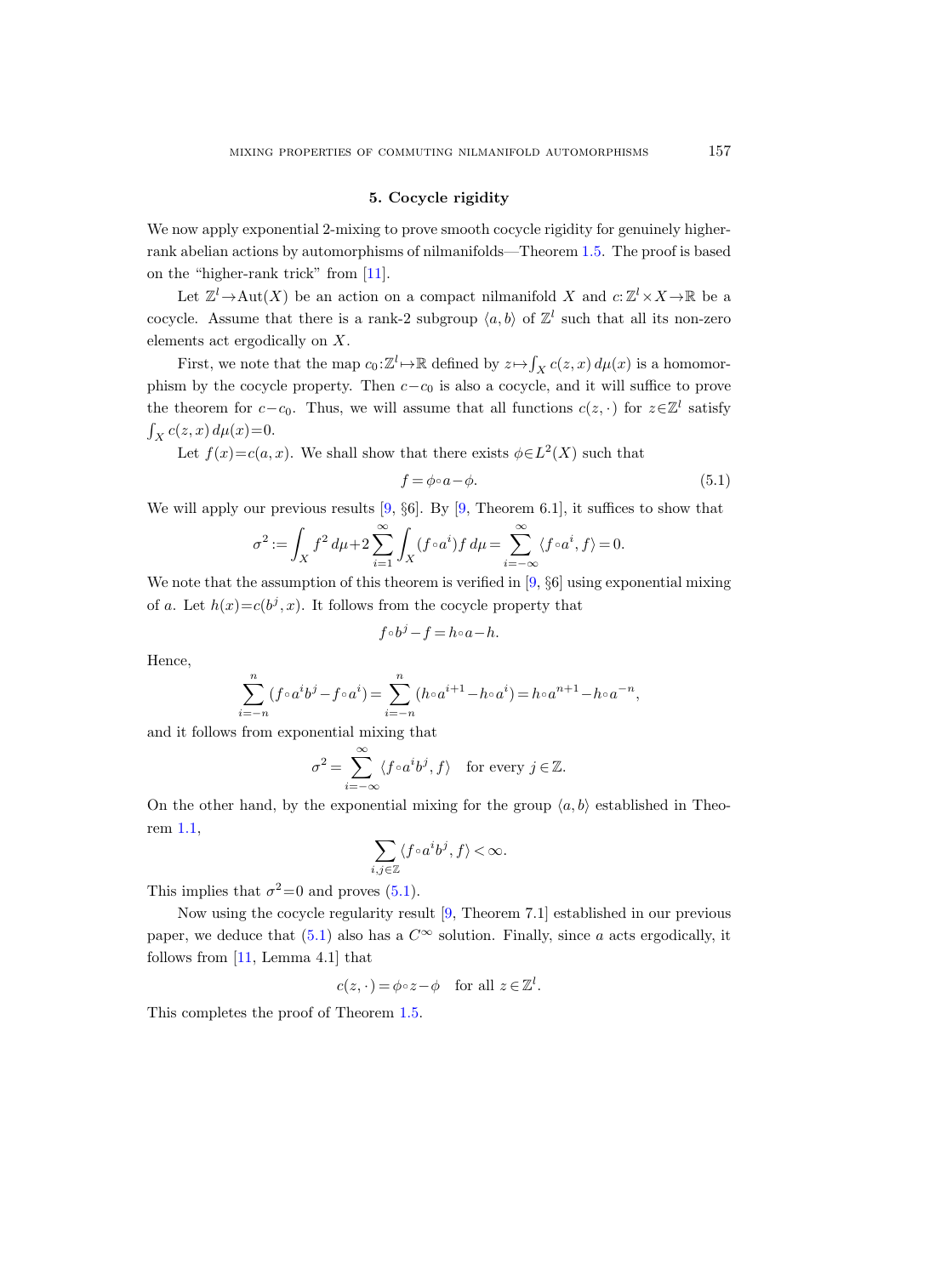#### 158 **a.** GORODNIK AND R. SPATZIER

#### References

- <span id="page-31-19"></span>[1] Bombieri, E. & Gubler, W., Heights in Diophantine Geometry. New Mathematical Monographs, 4. Cambridge Univ. Press, Cambridge, 2006.
- <span id="page-31-16"></span>[2] Corwin, L. J. & Greenleaf, F. P., Representations of Nilpotent Lie Groups and their Applications. Part I. Basic Theory and Examples. Cambridge Studies in Advanced Mathematics, 18. Cambridge Univ. Press, Cambridge, 1990.
- <span id="page-31-14"></span>[3] DAMJANOVIĆ, D., Central extensions of simple Lie groups and rigidity of some abelian partially hyperbolic algebraic actions. J. Mod. Dyn., 1 (2007), 665–688.
- [4] DAMJANOVIĆ, D. & KATOK, A., Periodic cycle functionals and cocycle rigidity for certain partially hyperbolic  $\mathbb{R}^k$  actions. *Discrete Contin. Dyn. Syst.*, 13 (2005), 985–1005.
- <span id="page-31-15"></span>[5] — Local rigidity of partially hyperbolic actions. II: The geometric method and restrictions of Weyl chamber flows on  $SL(n, \mathbb{R})/\Gamma$ . Int. Math. Res. Not. IMRN, 2011 (2011), 4405– 4430.
- <span id="page-31-7"></span>[6] EINSIEDLER, M. & WARD, T., Asymptotic geometry of non-mixing sequences. Ergodic Theory Dynam. Systems, 23 (2003), 75–85.
- <span id="page-31-20"></span>[7] EVERTSE, J.-H., SCHLICKEWEI, H.P. & SCHMIDT, W.M., Linear equations in variables which lie in a multiplicative group. Ann. of Math., 155 (2002), 807-836.
- <span id="page-31-9"></span>[8] Fisher, D., Kalinin, B. & Spatzier, R., Global rigidity of higher rank Anosov actions on tori and nilmanifolds. J. Amer. Math. Soc., 26 (2013), 167–198.
- <span id="page-31-17"></span>[9] Gorodnik, A. & Spatzier, R., Exponential mixing of nilmanifold automorphisms. J. Anal. Math., 123 (2014), 355–396.
- <span id="page-31-18"></span>[10] Green, B. & Tao, T., The quantitative behaviour of polynomial orbits on nilmanifolds. Ann. of Math., 175 (2012), 465–540; erratum in Ann. of Math., 179 (2014), 1175–1183.
- <span id="page-31-12"></span>[11] KATOK, A. & SPATZIER, R. J., First cohomology of Anosov actions of higher rank abelian groups and applications to rigidity. Inst. Hautes Études Sci. Publ. Math., 79 (1994), 131–156.
- <span id="page-31-13"></span>[12] — Subelliptic estimates of polynomial differential operators and applications to rigidity of abelian actions. Math. Res. Lett., 1 (1994), 193–202.
- <span id="page-31-0"></span>[13] LEDRAPPIER, F., Un champ markovien peut être d'entropie nulle et mélangeant. C. R. Acad. Sci. Paris Sér. A-B, 287 (1978), A561-A563.
- <span id="page-31-3"></span>[14] LIND, D. A., Dynamical properties of quasihyperbolic toral automorphisms. Ergodic Theory Dynam. Systems, 2 (1982), 49–68.
- <span id="page-31-4"></span>[15] MILES, R. & WARD, T., A directional uniformity of periodic point distribution and mixing. Discrete Contin. Dyn. Syst., 30 (2011), 1181–1189.
- <span id="page-31-2"></span>[16] Mozes, S., Mixing of all orders of Lie groups actions. Invent. Math., 107 (1992), 235–241; erratum in Invent. Math., 119 (1995), 399.
- <span id="page-31-10"></span>[17] Rauch, J. & Taylor, M., Regularity of functions smooth along foliations, and elliptic regularity. J. Funct. Anal., 225 (2005), 74–93.
- <span id="page-31-11"></span>[18] RODRIGUEZ HERTZ, F. & WANG, Z., Global rigidity of higher rank abelian Anosov algebraic actions. Invent. Math., 198 (2014), 165–209.
- <span id="page-31-5"></span>[19] Schlickewei, H. P., S-unit equations over number fields. Invent. Math., 102 (1990), 95– 107.
- <span id="page-31-6"></span>[20] SCHMIDT, K., Mixing automorphisms of compact groups and a theorem by Kurt Mahler. Pacific J. Math., 137 (1989), 371–385.
- <span id="page-31-8"></span> $[21]$  — Dynamical Systems of Algebraic Origin. Progress in Mathematics, 128. Birkhäuser, Basel, 1995.
- <span id="page-31-1"></span>[22] SCHMIDT, K. & WARD, T., Mixing automorphisms of compact groups and a theorem of Schlickewei. Invent. Math., 111 (1993), 69–76.